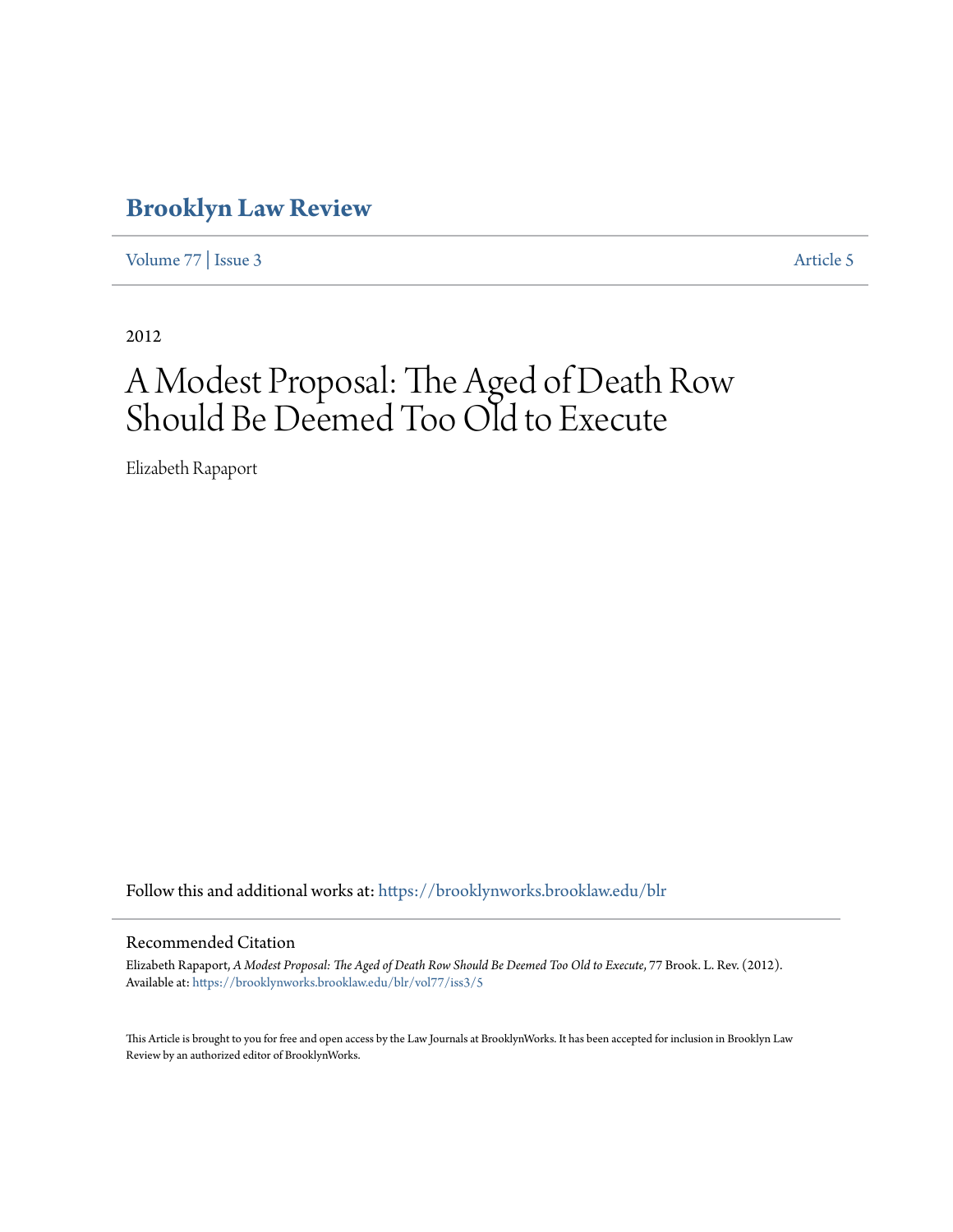# A Modest Proposal

# THE AGED OF DEATH ROW SHOULD BE DEEMED TOO OLD TO EXECUTE\*

#### *Elizabeth Rapaport*†

#### **INTRODUCTION**

Clarence Ray Allen was seventy-six years old when he was executed in California in 2006.<sup>1</sup> The State of California disputed Allen's claims that he was handicapped and greatly diminished by the infirmities of age.<sup>2</sup> He used a wheelchair, had endured both a heart attack and a stroke, was diabetic, and claimed to be legally blind.<sup>3</sup> The press coverage of his execution made prominent mention of the fact that Allen did indeed walk to the death chamber although supported by guards, inviting the inference that he was a malingerer and had exaggerated the toll of age and ill health.<sup>4</sup> A deeper look into the record reveals that he was escorted to the death chamber by four burly guards, with whose support a paraplegic could also have covered the short distance without other aid.<sup>5</sup>

The United States has a growing elderly death row population; they are beginning to trickle into the execution chamber. The Supreme Court has several times rebuffed efforts

 $Q$  2012 Elizabeth Rapaport. All rights reserved.

<sup>†</sup> Elizabeth Rapaport, Dickason Professor of Law, University of New Mexico, rapaport@law.unm.edu. Megan Devine, University of New Mexico School of Law, provided excellent research assistance. I am grateful to the UNM law library and especially to Sherri Thomas. I thank Shawna MacLeod and Elizabeth Guidi, *Brooklyn*  Law Review, who proved to be excellent editors.

*Inmates Executed, 1978 to Present*, CAL. DEPARTMENT CORRECTIONS & REHABILITATION, http://www.cdcr.ca.gov/Capital\_Punishment/Inmates\_Executed.html (last visited Jan. 21, 2012). 2

*See Allen v. Ornoski, 435 F.3d 946, 955 (9th Cir. 2006).* 

Peter Fimrite, *Allen Is First of Many Sick, Aged in Line at Death Row*, S.F. CHRON., Jan. 15, 2006, at A1, *available at* http://www.sfgate.com/cgi-bin/article.cgi?f=/ c/a/2006/01/15/MNGBQGNOU31.DTL&ao=all. 4

Kevin Fagan, *Allen Managed to Walk to Execution Gurney: In Final Moments, Killer Didn't Seem So Frail*, S.F. CHRON., Jan. 18, 2006, at A1, *available at*  http://www.sfgate.com/cgi-bin/article.cgi?f=/c/a/2006/01/18/MNG9IGP0I91.DTL&ao=all. 5  $\overline{\phantom{a}}^5$  *Id.*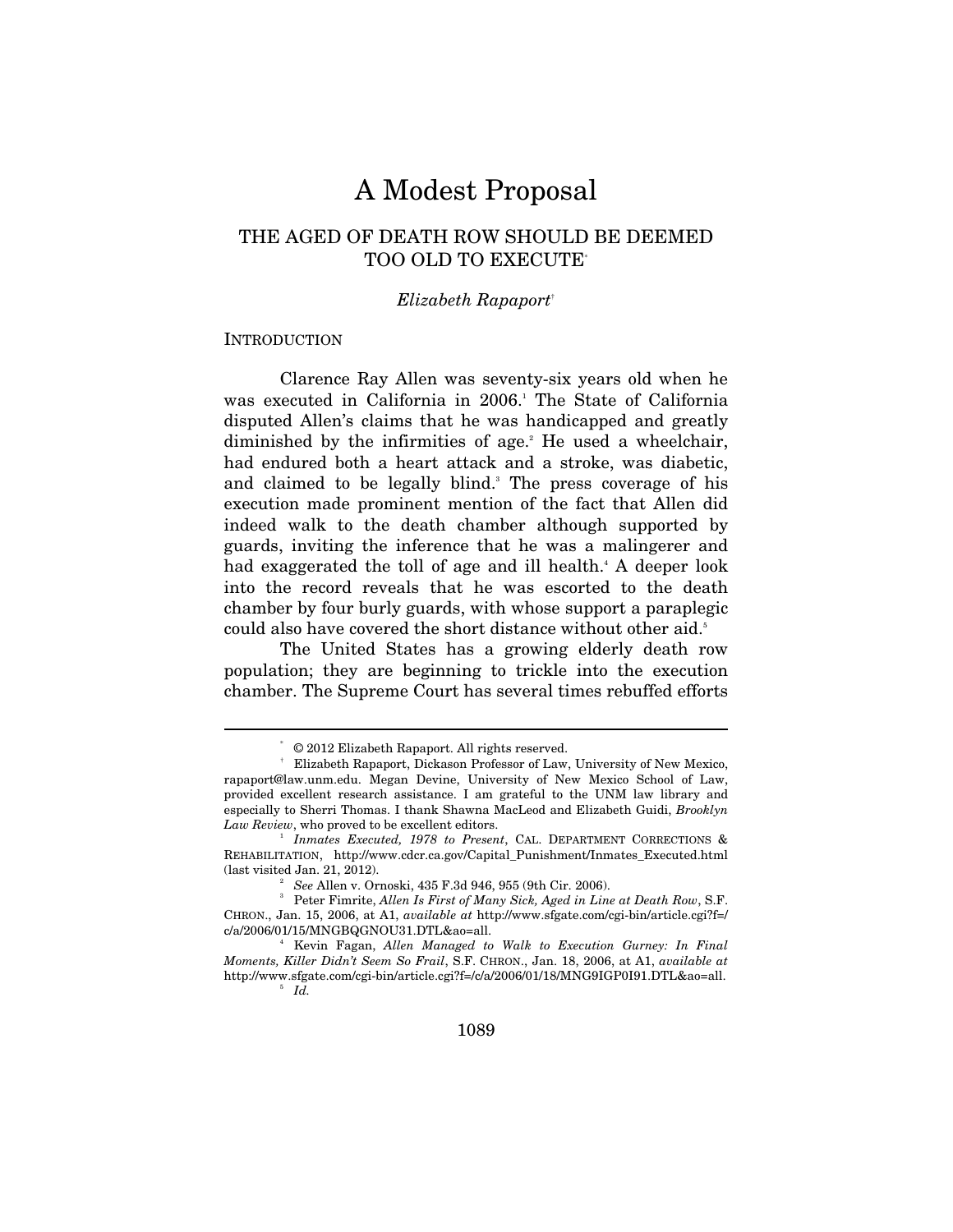to gain Eighth Amendment protection from execution for the long-serving condemned irrespective of their age, denying certiorari to the *Lackey* claim. The *Lackey* claim urges that the combination of long confinement in anticipation of death and execution constitutes cruel and unusual punishment prohibited by the Eighth Amendment. The chilly reception of the *Lackey* claim by the Supreme Court is best explained not by its lack of merit but rather by the devastating impact its recognition would have on capital punishment. Execution in the United States follows condemnation on average by more than a dozen years. Hundreds of death row inmates have not had their cases finally resolved twenty and thirty years after sentences were pronounced. The ranks of the long serving are steadily growing. Recognizing the *Lackey* claim would take the United States a long way down the road to abolition. The Supreme Court has been inhospitable to total abolition but willing to reform capital punishment by trimming back the types of crimes and criminals eligible for capital punishment. Unlike the general *Lackey* claim, *Lackey*-for-the-Elderly is another such modest reform. *Lackey*-for-the-Elderly is therefore more likely to succeed than the wider claim. Its adoption would bring an end to a practice that the Eighth Amendment ought not tolerate. It would spare us the spectacle of the elderly being carried or wheeled to the execution chamber after decades of growing old in death row confinement in the name of American justice.

My exploration of the case for an Eighth Amendment bar against executing the long-serving elderly will begin with a review of the representation of the elderly on America's death rows and a survey of the very limited avenues of relief currently available to them on the basis of age. I will then discuss the attribution problem by asking at whose door should "fault" for long delays between condemnation and consummation of a capital sentence be laid—the prisoner, the state, or the working through of due process? For many jurists, attribution of fault is critical to resolving the question of whether the long serving of any age should be permitted to exit death row alive. I will then argue that the long-serving elderly should be relieved of both death row confinement and the continuing threat of execution.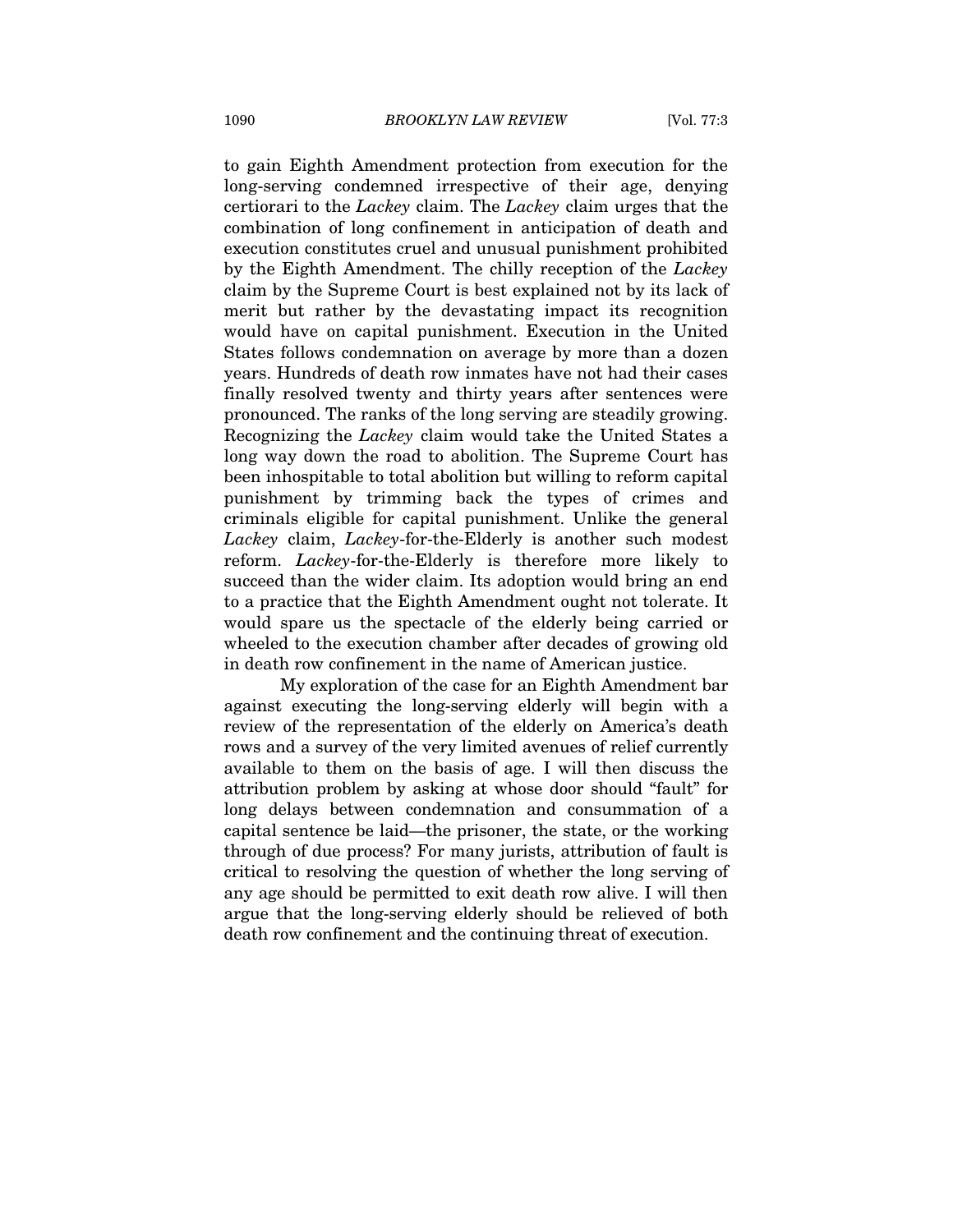# I. *LACKEY*-FOR-THE-ELDERLY: A PROPOSAL FOR AN EIGHTH AMENDMENT BAR TAILORED FOR ELDERLY DEATH ROW INMATES

A prohibition against execution of the long-serving elderly would amount to an age-specific version of the *Lackey* claim. The *Lackey* claim takes its name from the eponymous Clarence Lackey. In *Lackey v. Texas*, Lackey argued that after seventeen years on death row his execution would be cruel and unusual punishment forbidden by the Eighth Amendment.<sup>6</sup> The Supreme Court denied his petition for certiorari in 1995. Justice Stevens wrote a memorandum to the denial of certiorari stating that the question Lackey raised warranted review, but should be allowed to percolate through the lower courts before certiorari was granted.7 Since *Lackey*, the Supreme Court has rebuffed a handful of similar petitions over dissents from Justice Breyer from the denial of certiorari and renewed statements by Justice Stevens that the Court should in due course grant a *Lackey* petition and consider the issue on its merits.<sup>8</sup> The *Lackey* claim, although a staple in end-game capital litigation, has yet to prevail in any U.S. court under the Eighth Amendment or its analogs in the constitutions of the thirty-four states that retain capital punishment.9 The *Lackey* claim may well roil both abolitionists and retentionists. Abolitionists may fear a time limit would portend a rush to execute before the deadline. Retentionists may fear that a time limit would be so great a curb on executions as to amount to abolition, given a national average in excess of twelve years to accomplish execution. The apprehension of the two camps will be addressed in this article.

<sup>6</sup> Lackey v. Texas, 514 U.S. 1045, 1045 (1995).

 $^7$  *Id.* 

<sup>8</sup>  *See, e.g.*, *id.*; Johnson v. Bredesen, 130 S. Ct. 541, 542 (2009); Thompson v. McNeil, 129 S. Ct. 1299, 1299, 1303 (2009); Foster v. Florida, 537 U.S. 990, 991 (2002); Knight v. Florida, 528 U.S. 990, 993 (1999); Elledge v. Florida, 525 U.S. 944, 944 (1998). In *Thompson v. McNeil*, Stevens broke with his practice of stating the issue deserved a future hearing on the merits and proclaimed his support for granting the petition. 129 S. Ct. at 1299. Petitioner Thompson had been on Florida's death row for thirty-two years. *Id.* 

<sup>9</sup> In *Knight v. Florida*, Justice Thomas notes that federal and state courts considering *Lackey* claims since *Lackey v. Texas* "have resoundingly rejected the claim." *Knight*, 528 U.S. at 992 (Thomas, J., concurring). *But see* People v. Anderson, 493 P.2d 880, 894-95 (Cal. 1972) (holding capital punishment to be unconstitutional under the California Constitution in part because of delays in carrying out sentences).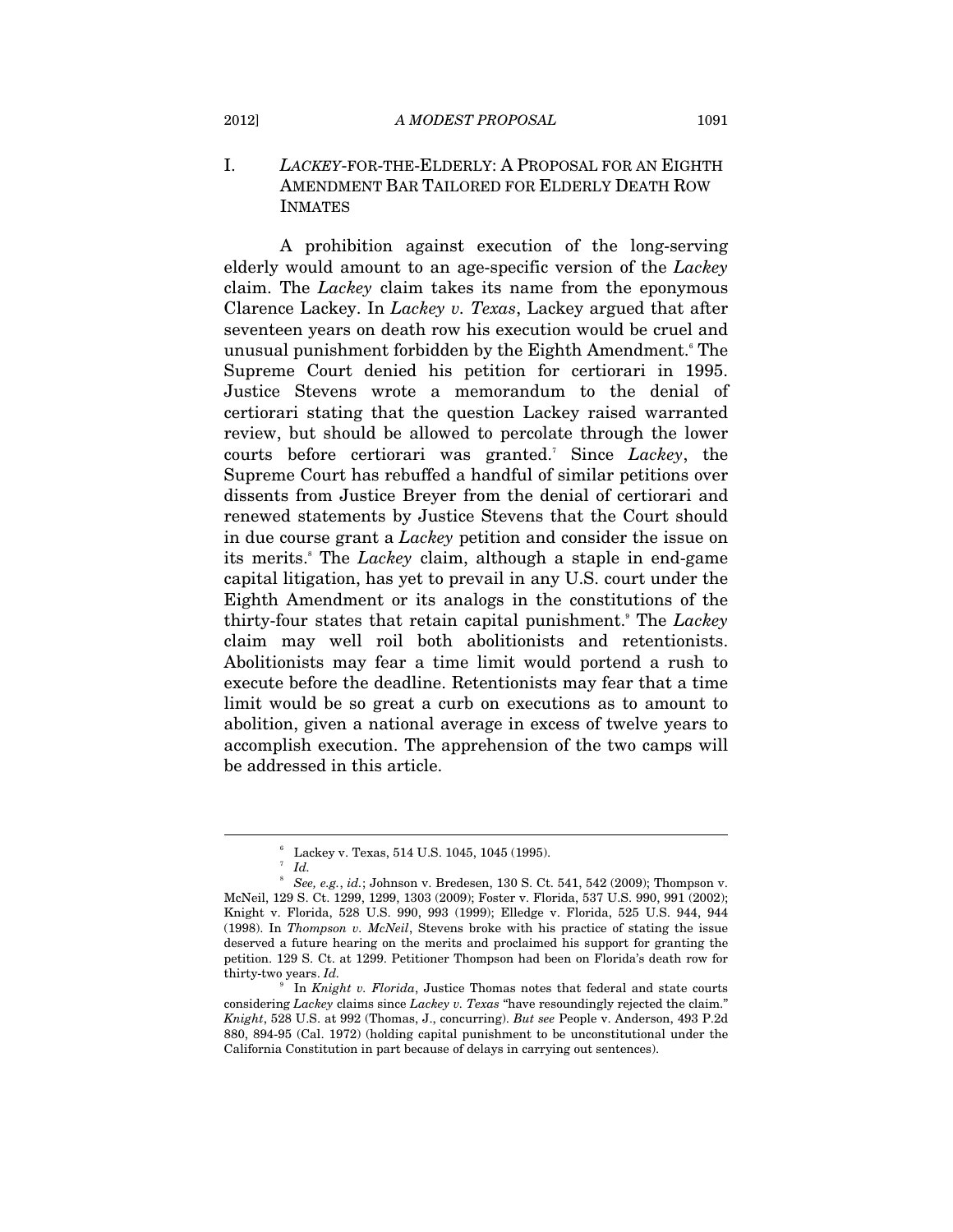*Lackey* claims ripen when a prisoner confronts an execution date.10 The *Lackey* petitioner then argues that the imposition of execution on the heels of the long death row confinement constitutes excessive punishment prohibited by the Eighth Amendment. These petitions also urge that longterm death row confinement may itself constitute cruel punishment. Justice Stevens and Justice Breyer are clearly in sympathy with both theses.<sup>11</sup> Some international courts and the constitutional courts of some nations have held that a lengthy period awaiting execution constitutes cruelty and have required that prisoners be spared exposure to extended periods of time under sentence of death quite apart from the imminence of the threat of execution.<sup>12</sup> Because of their inevitable frailties, constitutional questions about long-term confinement and subsequent execution arise in an acute form when we focus on the aged of death row. No attempt will be made here to specify precisely the geriatric threshold that would trigger the protection of a *Lackey*-for-the-Elderly regime—whether chronological age or deterioration and vulnerability associated with aging processes. Such practical considerations can be left for the time at which the Eighth Amendment questions raised here have gained the ear of the American bench.

The question of whether the Eighth Amendment should afford shelter to the aged of death row can be parsed into two related inquiries. First, is it prohibited cruelty to confine persons beyond a certain chronological age, or those exhibiting the deterioration associated with old age, in *death row conditions*? And second, is it prohibited cruelty to *execute* aged condemned prisoners? Of these two issues, the first may perhaps be more readily acknowledged as raising a valid Eighth Amendment issue: whatever conclusion one might ultimately reach on the question, the proposition that death row conditions exact a greater toll on the physically and mentally frail or infirm does not appear controversial. I will argue that the Eighth Amendment should be construed to  $\overline{a}$ 

<sup>&</sup>lt;sup>10</sup> Ceja v. Stewart, 134 F.3d 1368, 1371 (9th Cir. 1998) (Fletcher, J., dissenting). <sup>11</sup> *Johnson*, 130 S. Ct. 541 (Stevens, J., joined by Breyer, J., mem. respecting denial of cert.); Lackey v. Texas, 514 U.S. 1045 (1995) (Stevens, J., mem. respecting denial of cert.).  $12^2$  Soering v. United Kingdom, 11 Eur. Ct. H.R. (ser. A) at 44 (1989) (holding

that extradition of a defendant to Virginia where he would face years on death row if capitally sentenced constituted a violation of Article 3 of the European Convention on Human Rights); Pratt v. Jamaica, (1994) 2 AC 1 (P.C.) (appeal taken from Ct. App. Jam.) (holding that a delay of fourteen years before carrying out an execution violated section 17(1) of the Jamaican Constitution).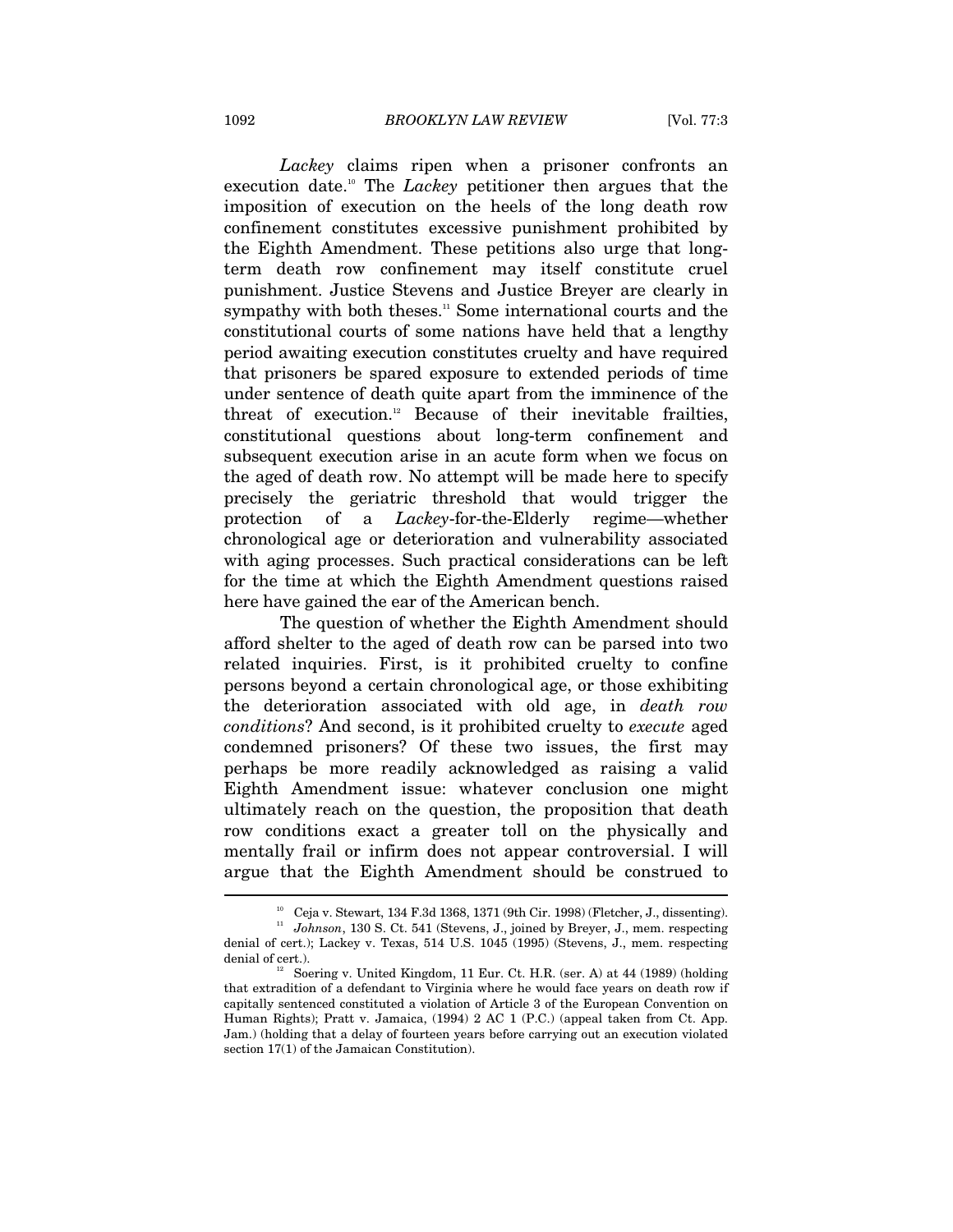relieve the elderly condemned from both death row incarceration and the long-serving elderly condemned from the continued threat of execution—thus, *Lackey*-for-the-Elderly.

#### II. THE AGED OF DEATH ROW BY THE NUMBERS

It will be useful to begin by examining the facts and statistics that reveal the extent of the elderly population on death row and the reasons for its continuing growth. This exercise will demonstrate that there are good reasons to expect that courts and prison administrations will be confronting what to do with the aged condemned not as an occasional anomaly but as a recurrent issue in death-penalty law and practice.

Clarence Ray Allen was the fourth septuagenarian to be executed since 2004.<sup>13</sup> A fifth was executed in 2010.<sup>14</sup> Three men sixty-five or older have also been executed since 2002.<sup>15</sup> Prior to 2002 only one person sixty-five or older, a sixty-six-year-old, had been executed in the entire history of the modern deathpenalty era commencing with the reinstatement of capital punishment in 1976. That execution occurred in 1984.<sup>16</sup>

These executions of persons in their late sixties and seventies reflect the graying of death row. In 2000, only 2.3 percent of death row prisoners were sixty or older; 11.1 percent were fifty to fifty-nine.<sup>17</sup> In 2009, 2.6 percent were sixty-five or older and 5.6 percent between sixty and sixty-four; 21.1 percent were age fifty to fifty-nine.<sup>18</sup>

<sup>&</sup>lt;sup>13</sup> The other over-seventy prisoners executed were James Hubbard, age seventy-four, executed August 5, 2004, in Alabama; John Nixon, age seventy-seven, executed December 14, 2005, in Mississippi; and John Boltz, age seventy-four, executed June 1, 2006, in Oklahoma. *Death Penalty Information Center, Execution Database*, DEATH PENALTY INFO. CENTER, http://www.deathpenaltyinfo.org/executions (last visited Apr. 16, 2011).<br><sup>14</sup> Gerald Holland, age seventy-two, was executed in Mississippi on May 20,

<sup>2010.</sup>  $Id.$ <sup>15</sup>  $Id.$ 

<sup>&</sup>lt;sup>16</sup> *Id.* 2016<br><sup>17</sup> BUREAU OF JUSTICE STATISTICS, U.S. DEP'T OF JUSTICE, CAPITAL PUNISHMENT 1999, at 9 tbl.8 (2000) [hereinafter CAPITAL PUNISHMENT 1999], *available* 

BUREAU OF JUSTICE STATISTICS, U.S. DEP'T OF JUSTICE, CAPITAL PUNISHMENT, 2009—STATISTICAL TABLES 9 tbl.5 (2010) [hereinafter CAPITAL PUNISHMENT 2009], *available at* http://bjs.ojp.usdoj.gov/content/pub/pdf/cp09st.pdf.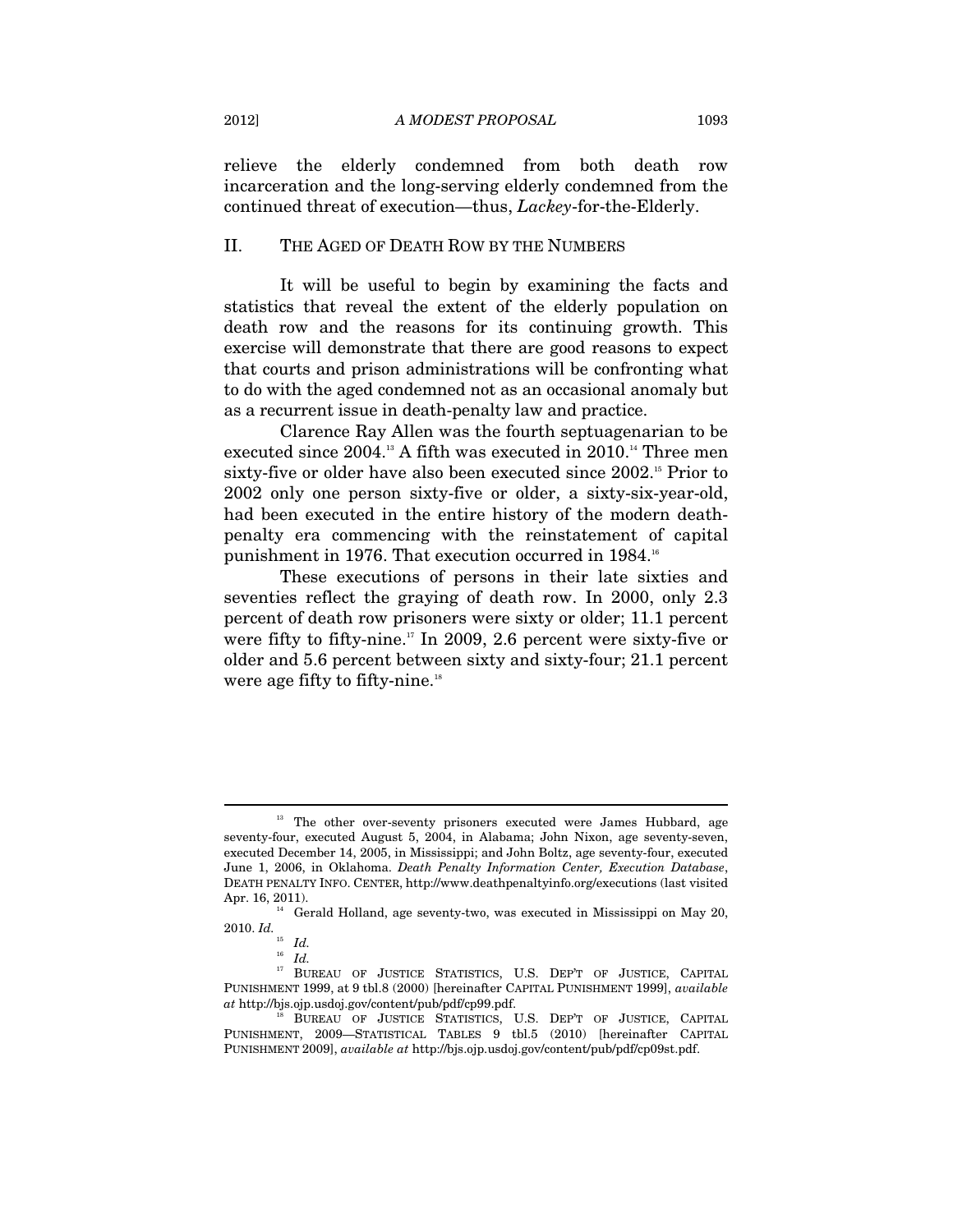

Table 1: Percentage of Death Row Prisoners over Age Fifty in the United States<sup>19</sup>

# Table 2: Number of Death Row Prisoners over Age Fifty in the United States<sup>20</sup>



<sup>19</sup> CAPITAL PUNISHMENT 1999, *supra* note 17; CAPITAL PUNISHMENT 2009,

<sup>&</sup>lt;sup>20</sup> CAPITAL PUNISHMENT 2009, *supra* note 18, at 9 tbl.5.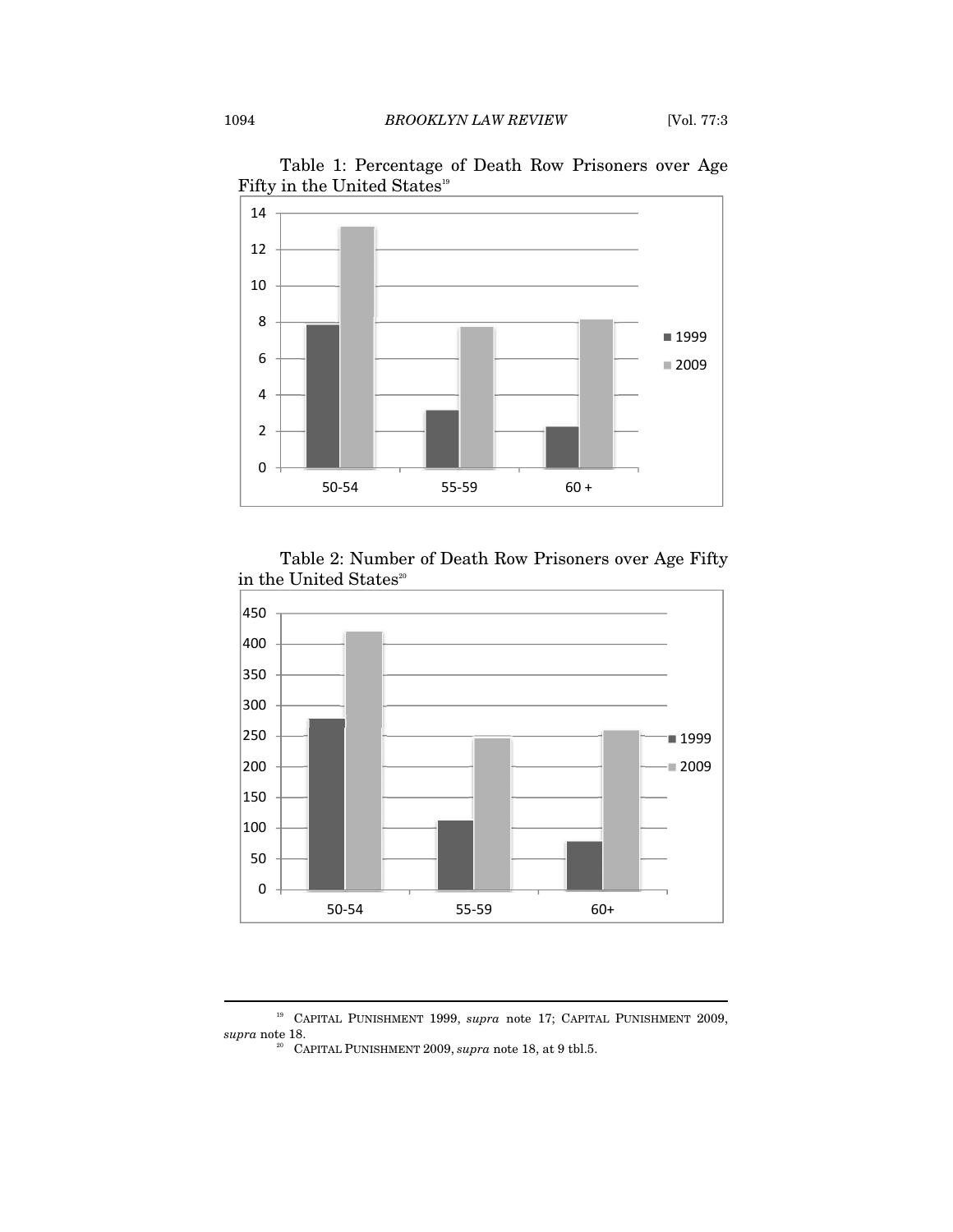The reason for this change is not a wave of capital crimes by the elderly.<sup>21</sup> Rather, it is one awkward consequence of the contemporary capital punishment regime. A capital sentence marks the beginning of a potentially decades-long incarceration.<sup>22</sup> Final resolution of capital cases—whether by execution or sentence reduction and removal to general prison population can take decades, and for many long-serving inmates, resolution has not yet come. In this system, a modest 15 percent of persons sentenced to die since 1977 have been executed, while more than 40 percent of those sent to death row at any time from 1977 forward are still there and growing older.<sup>23</sup>





<sup>&</sup>lt;sup>21</sup> *Id.* This table shows that while 29.3 percent of prisoners on death row in 2009 were over fifty, these prisoners represented only 14.4 percent of the additions to death row that year.  $^{22}$  *Id.* at 12 tbl.9 & 14 tbl.12. Table 9 shows that in 2009, the average death

row prisoner had been on death row for 152 months, or approximately 12.6 years. Table 12 shows that the average time between sentencing and execution in 2009 was 169

months, or 14.1 years. <br><sup>23</sup> *Id.* at 16 tbl.14. <br><sup>24</sup> BUREAU OF JUSTICE STATISTICS, U.S. DEP'T OF JUSTICE, CAPITAL PUNISHMENT, 2008—STATISTICAL TABLES (2009) [hereinafter CAPITAL PUNISHMENT 2008], *available at* http://bjs.ojp.usdoj.gov/content/pub/pdf/cp08st.pdf; CAPITAL PUNISHMENT 2009, *supra* note 18.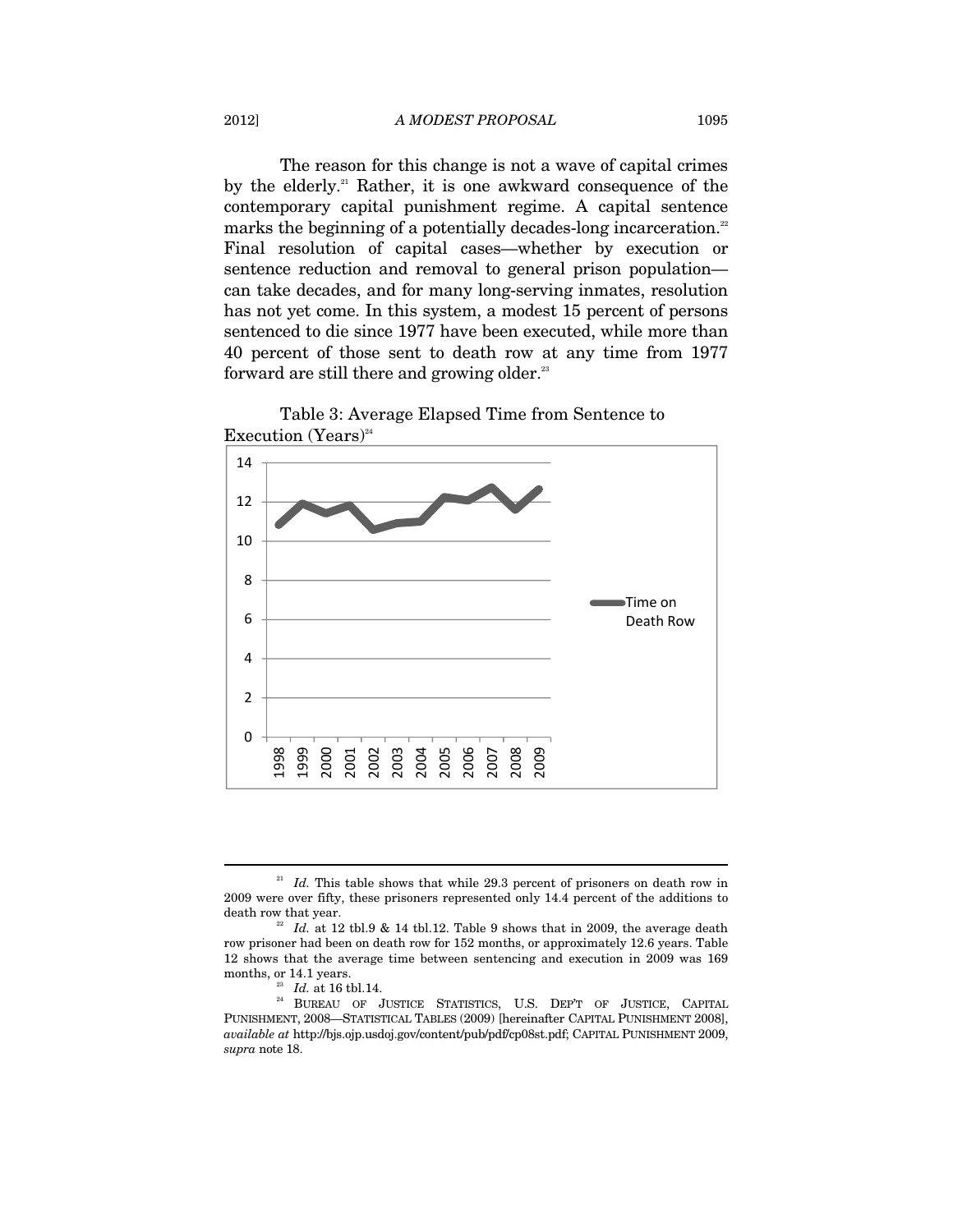Almost all the states that lead the country in number and frequency of executions as well as the less execution-prone death-penalty states have elderly death row inmates.<sup>25</sup> These inmates include people condemned in their fifties and sixties, but the majority of these older death row inmates have been on death rows for twenty, twenty-five, and thirty years.<sup>26</sup> Thus, state and federal courts and clemency authorities can expect to confront the issue of whether to proceed with the execution of aged inmates long incarcerated on death row with increasing frequency in the years to come.

Old age comes early to prison populations, because the population is unhealthy at entry and prison conditions are generally inimical to physical and mental health.<sup>27</sup> In an era when "sixty is the new forty" for free Americans, prison health experts treat the onset of old age in prison as commencing as early as fifty.<sup>28</sup> No legislature has enacted capital punishment as a sentence expressly to include decades spent ripening into old age on death row, but death sentences in almost every death-penalty jurisdiction now have that potential—and for a growing number of inmates, that reality.<sup>29</sup> Relative to the conditions of the general prison population, the more rigorous conditions of confinement on death row take a greater toll on  $\overline{\phantom{a}}$ 

<sup>&</sup>lt;sup>25</sup> Several of the most active death penalty states have prisoners over sixty. For example, as of February 2011, six of Georgia's ninety-eight death row prisoners were over age sixty. GA. DEP'T CORR., INMATE STATISTICAL PROFILE: UNDER DEATH SENTENCE (2011), *available at* http://www.dcor.state.ga.us/Research/Monthly/Profile\_ death\_row\_2011\_02.pdf. As of March 23, 2011, fifteen of Ohio's 156 death row inmates are over sixty. *Death Row Inmates*, OHIO DEP'T REHABILITATION & CORRECTION, http://www.drc.ohio.gov/public/deathrow.htm (last visited Mar. 26, 2011). As of March 27, 2011, five of Alabama's 203 death row inmates were over sixty. *Alabama Inmates Currently on Death Row*, ALA. DEP'T CORRECTIONS, http://www.doc.state.al.us/ deathrow.asp (last visited Mar. 27, 2011). As of March 1, 2011, one of South Carolina's fifty-five death row inmates was over sixty. S.C. DEP'T OF CORR., LIEBER CORRECTIONAL INSTITUTION: DEATH ROW ROSTER (2012), *available at* http://www.doc.sc.gov/news/ deathrowlist.pdf. As of March 27, 2011, fifty of Florida's 394 death row prisoners were over sixty. *Death Row Roster*, FLA. DEP'T CORRECTIONS, http://www.dc.state.fl.us/activeinmates/ deathrowroster.asp (last visited Mar. 27, 2011).<br><sup>26</sup> As of December 31, 2009, 196 of California's 684 death row prisoners (or

approximately 28.7 percent) had been under sentence of death for more than twenty years. In Florida, 117 out of 389 (or approximately 30 percent) death row prisoners had been on death row for more than twenty years. CAPITAL PUNISHMENT 2009, *supra* note

<sup>18,</sup> at 19 tbl.18. 27 Ronald H. Aday, *Golden Years Behind Bars: Special Programs and* 

<sup>&</sup>lt;sup>8</sup> Timothy Curtin, *The Continuing Problem of America's Aging Prison Population and the Search for a Cost-Effective and Socially Acceptable Means of Addressing It*, 15 ELDER L.J. 473 (2007). 29 CAPITAL PUNISHMENT 2008, *supra* note 24, at 14 tbl.11; *see also* Richard Willing,

*Death Row Population Is Graying*, USA TODAY (Feb. 11, 2005), http://www.usatoday.com/ news/nation/2005-02-09-elder-death\_x.htm.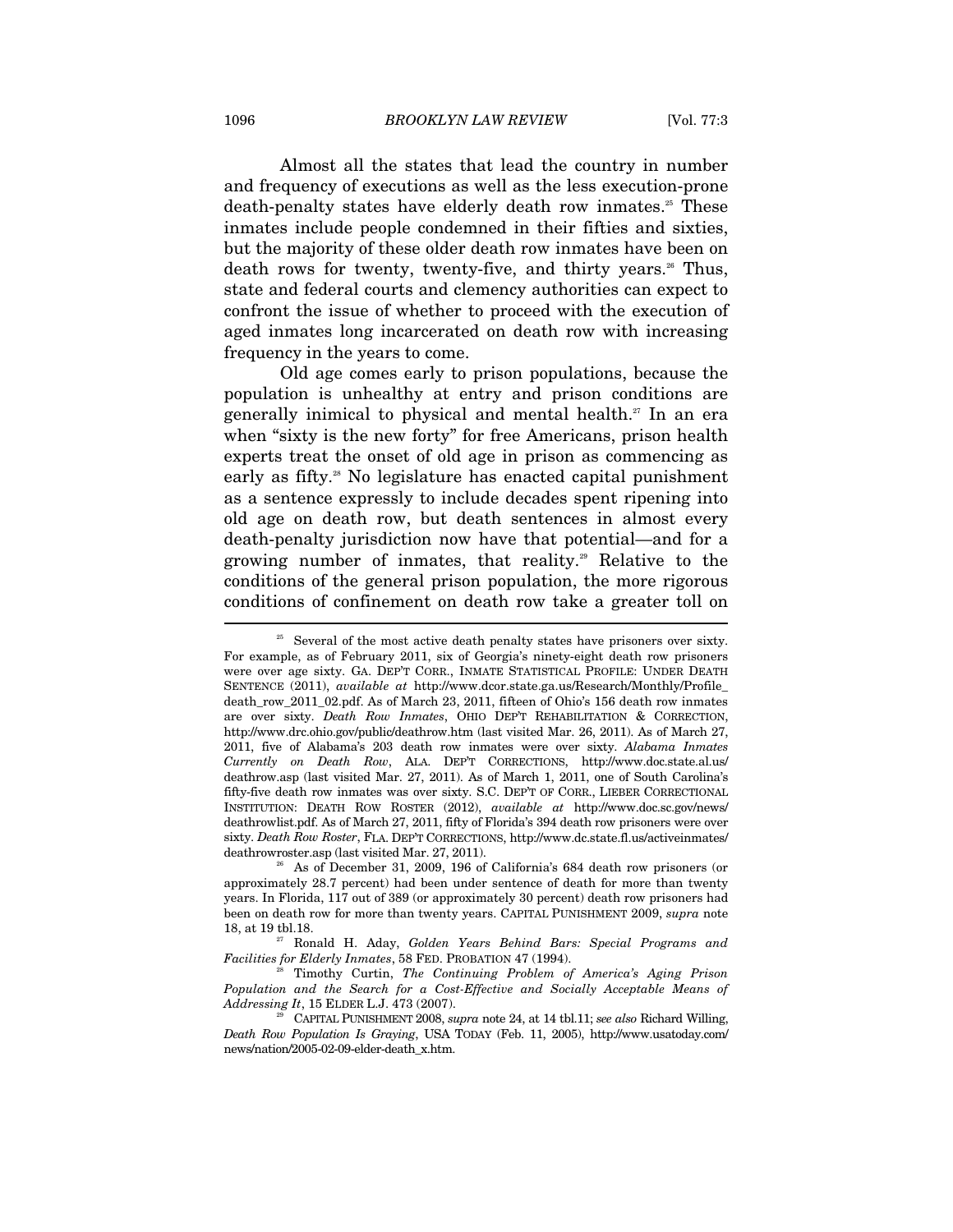the minds and bodies of these inmates and therefore exacerbate the decline and distress of older prisoners.<sup>30</sup> These conditions include severely limited opportunities for exercise or work, social isolation, lack of stimulation and contact with the world beyond prison gates, and, in particular, lack of contact with family and friends.<sup>31</sup> To these conditions must be added the background condition of living with the prospect of execution.<sup>32</sup>

#### III. CURRENTLY AVAILABLE RELIEF

An aged death row inmate has at the present time two potential avenues of relief that address his or her age. If he is far into senility, he can argue—in the parlance of the common law—that he is no longer of sound memory. *Ford v. Wainwright* constitutionalized this common law rule by holding that the execution of a person incapable of understanding that he is being executed for committing a heinous crime is forbidden by the Eighth Amendment.<sup>33</sup> *Ford* was argued in habeas petitions by two of the executed septuagenarians.<sup>34</sup> Although a *Ford* claim has yet to prevail, if States continue to execute persons of such advanced age, some *Ford* claims will eventually succeed. The Ninth Circuit Court of Appeals offers a second avenue of relief, available to death row prisoners befuddled by age but not lost in advanced senility. In *Rohan* ex rel. *Gates v. Woodford*, the court recognized a statutory right to be competent to assist counsel in capital habeas cases.<sup>35</sup> A death row inmate who cannot rationally communicate with habeas counsel may stay habeas proceedings and execution. The

JEREMY L. WILLIAMS, THE AGING INMATE POPULATION: SOUTHERN STATES OUTLOOK (2006), *available at* http://www.slcatlanta.org/Publications/HSPS/aging\_ inmates\_2006\_lo.pdf; *see also* ANNUAL REPORT OF THE CMA, INCARCERATING ELDERLY AND AGING INMATES: MEDICAL AND MENTAL HEALTH IMPLICATIONS, *available at*  http://www.doh.state.fl.us/cma/reports/agingreport.pdf ("Because of the impact of lifestyle, medical care, and environmental factors in the aging process, correctional agencies should adopt age 50 as the chronological starting point for defining elderly offenders."). 31 Robert Johnson, *Under Sentence of Death: The Psychology of Death Row* 

*Confinement*, 5 LAW & PSYCHOL. REV. 141, 142-43 (1979) (discussing the physical and psychological effects of death row confinement). 32 Kate McMahon, *Dead Man Waiting: Death Row Delays, the Eighth* 

*Amendment and What Courts and Legislatures Can Do*, 25 BUFF. PUB. INT. L.J. 43 (2007) (discussing "death row phenomenon").

 $33$  Ford v. Wainwright, 477 U.S. 399 (1986).

<sup>&</sup>lt;sup>34</sup> Clarence Ray Allen and James Hubbard both presented this argument in their habeas corpus petitions. *See* Allen v. Ornoski, 435 F.3d 946 (9th Cir. 2006); Hubbard v. Campbell, 379 F.3d 1245 (11th. Cir. 2004). 35 Rohan *ex rel.* Gates v. Woodford, 334 F.3d 803 (9th Cir. 2003).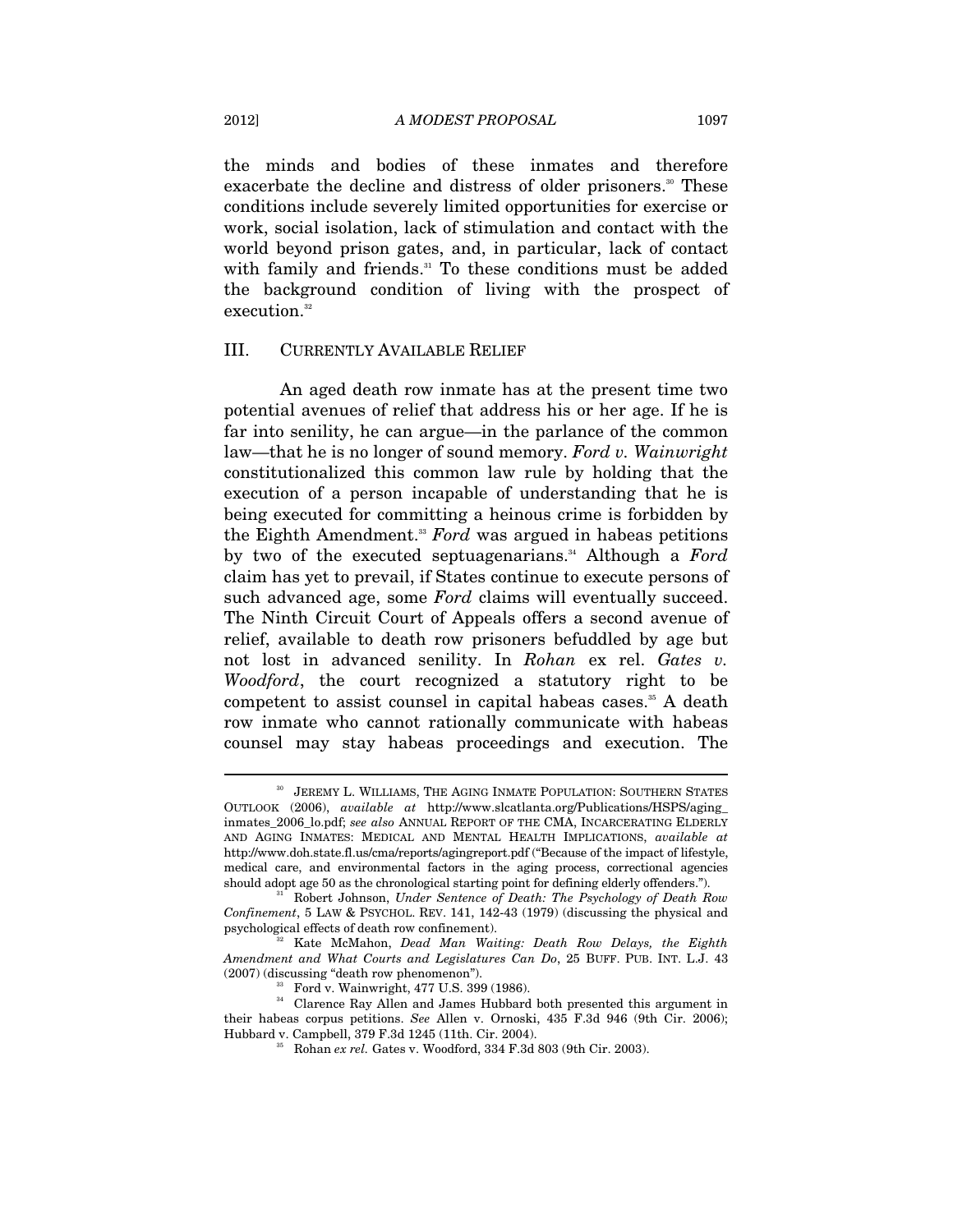*Rohan* decision makes it possible to remove some elderly from death row before a *Ford* claim would be ripe and on a less demanding standard. In his opinion in *Rohan*, Judge Kozinski in effect reduced the standard on which a prisoner can stay execution from the very demanding *Ford* standard to the *Dusky* standard of incompetent to assist counsel.<sup>36</sup> The stay would necessarily be permanent in the case of a habeas petitioner with irreversible loss of mental function.<sup>37</sup> For example, Leroy Nash, the oldest inmate on death row at ninety-four years old until his death in 2010, won a stay when the court of appeals extended the right to be competent to assist counsel in capital habeas cases to appeals from denials of habeas.<sup>38</sup> In *Nash v. Ryan*, the Ninth Circuit Court of Appeals clarified the standard to be applied, namely, "whether rational communication with the petitioner is essential to counsel's ability to meaningfully prosecute an appeal."39 Leroy Nash subsequently left death row and died in a medical facility.<sup>40</sup> Nash may be the first death row inmate to exit death row because he was too old to execute.

However, both *Ford* and *Rohan* can afford relief only to the elderly seriously compromised in their mental function. What of the more mentally fit elderly marking off the decades on death row? What are the prospects for a constitutional categorical exclusion of the elderly from execution after long incarcerations on death row?<sup>41</sup>

<sup>36</sup> *Id.* at 816-17. 37 To date, no other federal circuit has either followed or rejected *Rohan*. However, in *Holmes v. Buss*, Judge Posner bolstered the *Rohan* analysis although he found it unnecessary to either accept or reject *Rohan* because its "validity has throughout these proceedings been assumed rather than litigated." 506 F.3d 576, 578 (7th Cir. 2007). He elaborated Judge Kozinski's defense of the standard of rational communication with counsel as appropriate in habeas, and discussed prosecutorial misconduct and ineffective assistance of counsel as examples of where a lay defendant's recollections may well assist habeas counsel. *Id.* at 579-80.<br><sup>38</sup> Nash v. Ryan, 581 F.3d 1048 (9th Cir. 2009).

<sup>&</sup>lt;sup>39</sup> Id. at 1054.<br><sup>40</sup> Oldest U.S. Death Row Inmate Dies Aged 94, BBC NEWS (Feb. 14, 2010, 10:10 PM), http://news.bbc.co.uk/go/pr/fr/-/2/hi/americas/8515573.stm. 41 The exclusion under discussion would not bar capital adjudication of

persons who kill at an advanced age. Such a bar would be analogous to that recognized for youthful murderers in *Roper v. Simmons*. Rather, the nature of the exclusion explored in this article is analogous to that in *Ford v. Wainwright* prohibiting the execution of a prisoner convicted and capitally sentenced who *subsequently* becomes incompetent to execute by virtue of insanity. Unlike the *Ford* prohibition, there would be no possibility that the aged prisoner would be restored to fitness and executable, unless medical advances allow the processes of aging to be reversed.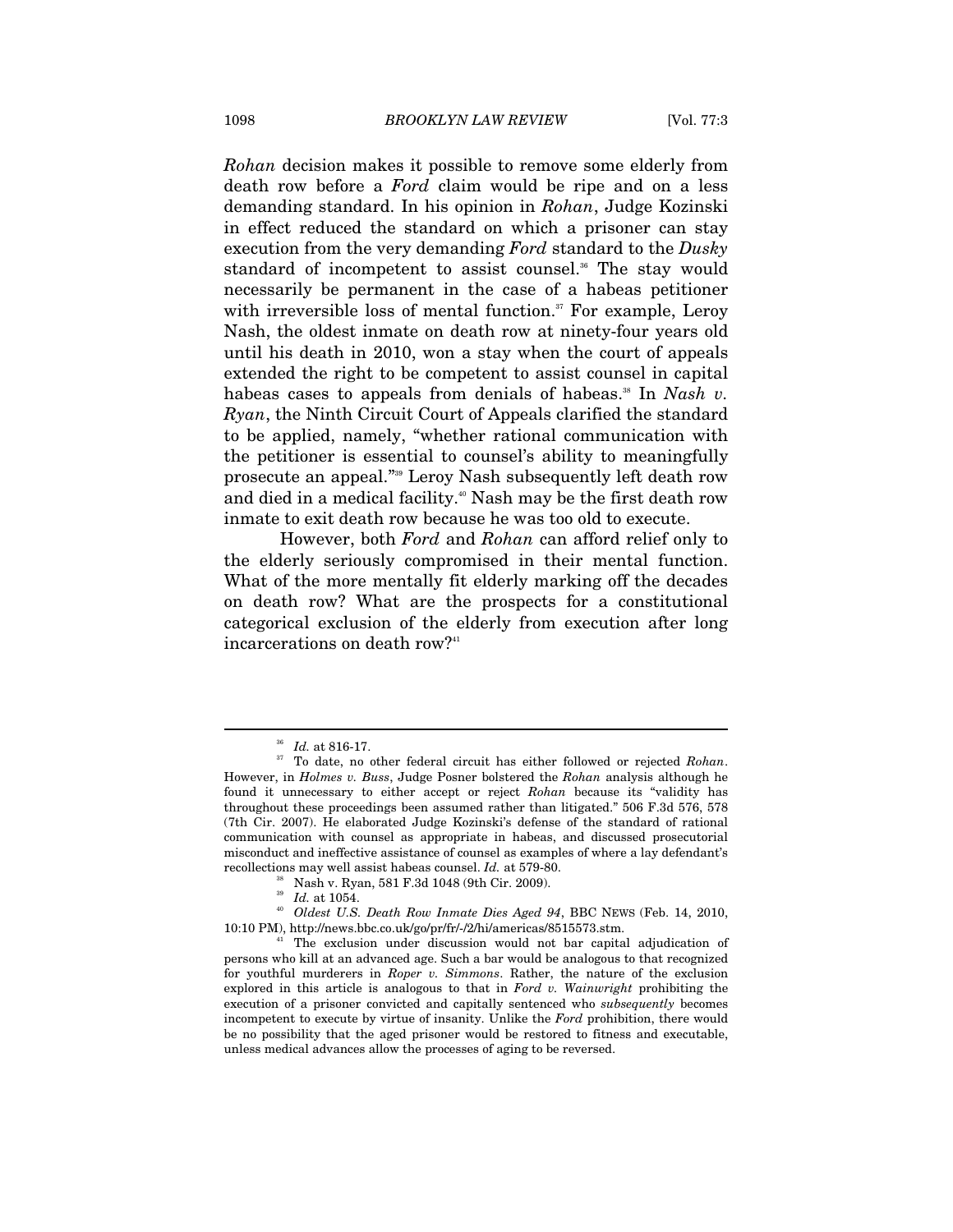#### IV. THE ATTRIBUTION PROBLEM: WHO IS RESPONSIBLE FOR DELAY IN CONSUMMATING EXECUTIONS?

A proponent of any type of *Lackey* claim must address the attribution problem that has bedeviled discussions of the issue (for death row prisoners of any age) in domestic, foreign, and international courts; for many readers attribution would be the essential starting point of a *Lackey* discussion, if not the heart of the matter. At whose door should responsibility for delay be placed? Should it be charged to legal maneuvering by the prisoner to delay execution of a sentence, the normal courseof-review processes, or dilatory (or worse) conduct by the state? Judges throughout the world have wrestled with the attribution question. They have differed sharply as to the proper attribution of responsibility for delay and the inferences to be drawn as to whether the human or constitutional rights of prisoners have been violated. Justice Stevens took the position on attribution in *Lackey*—to which he and Justice Breyer have subsequently adhered—that prisoners should not be held responsible for delays caused by state "negligence or deliberate action,"<sup>42</sup> or "a petitioner's legitimate exercise of his right of review."43 However, these justices would debit delay caused by "abuse of the judicial system by escape or repetitive, frivolous[] filings" in calculating time on death row that may require relief.

Justice Thomas rejected this analysis in his concurrences in the *Lackey* cases, in which a spirited serial debate has transpired between pro-*Lackey* Justices Stevens and Breyer and anti-*Lackey* Justice Thomas. Justice Thomas is among those judges who lose patience when asked to consider delay as cruelty visited on prisoners that may support an Eighth Amendment claim. Particularly when there has been a confession, Justice Thomas is disposed to argue that the prisoner could avoid delay by submitting to his sentence.<sup>44</sup> Perhaps the emphasis on conceded guilt relieves the justice of any acknowledged need to consider the weight of delay in supporting a petition when the *State* has been negligent or

<sup>42</sup> Lackey v. Texas, 514 U.S. 1045, 1047 (1995).

<sup>43</sup> *Id.* 

<sup>44</sup> Thompson v. McNeil, 129 S. Ct. 1299, 1301 (2009); Foster v. Florida, 537 U.S. 990, 991 (2002). Having noted that Foster was a confessed murderer who could have avoided delay by submitting to his sentence, Justice Thomas adds, "Moreover, this judgment [on Foster by the people of Florida] would not have been made had petitioner not slit Julian Lanier's throat, dragged him into the bushes, and then, when petitioner realized he could hear Lanier breathing, cut his spine." *Foster*, 123 S. Ct. at 471.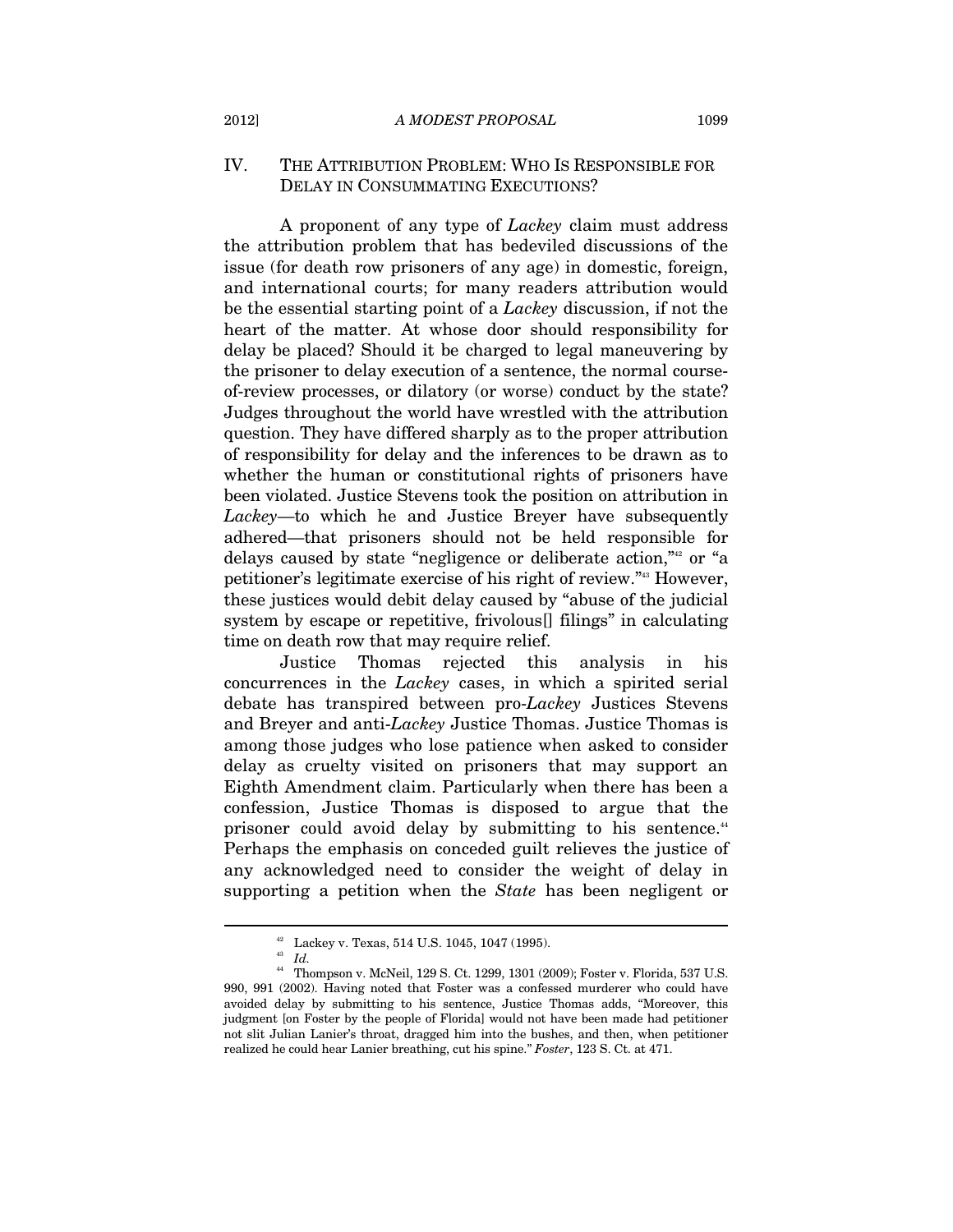deliberately caused delay; at any rate, Justice Thomas did not address delay attributable to the state. He did, however, address delay caused by time for the judicial review available to a death row inmate to run its course: Thomas found a "mockery of our system of justice  $\dots$  for a convicted murderer"<sup>45</sup> to claim delay "renders his sentence unconstitutional"<sup>46</sup> when the postponement is a result of "his own interminable efforts of delay."47 He noted, "I remain 'unaware of any support in the American constitutional tradition or in this Court's precedent for the proposition that a defendant can avail himself of a panoply of appellate and collateral procedures and then complain when his execution is delayed.<sup>"48</sup> There is little doubt that if the issue is to be resolved by Eighth Amendment precedent, Justice Thomas's position prevails. Further, for those who like him see only the machinations of heinous criminals and abolitionists' interminable ploys, the response to the suggestion that delay compromises the constitutional integrity of the sentence is moral outrage.<sup>49</sup>

Justices Stevens and Breyer treat state-caused delay as building towards some number of years, which, if exceeded, ought to constitutionally prohibit execution. Justice Stevens points to the "staggering"50 error rate in capital trials, more than "30 percent of death verdicts overturned."51 Justice Breyer takes issue with Justice Thomas for failing to distinguish between delay caused by "constitutionally defective deathpenalty procedures for which petitioner was not responsible"52 and delay that is petitioner's "fault."<sup>53</sup>

Neither "delay" nor "fault" attributable to the actions of either state actors or the defendant and his abolitionist lawyers adequately explains the dozen and more years it takes on average to deliver the condemned to the execution chamber in the United States. The complexity of the system and the demands for legal and judicial resources to carry cases through

<sup>45</sup> *Thompson*, 129 S. Ct. at 1301 (Thomas, J., concurring in denial of certiorari) (quoting Turner v. Jabe, 58 F.3d 924, 933 (4th. Cir. 1995) (Luttig, J., concurring)). 46 *Id.*

 $\int_{47}^{46}$  *Id.* 

<sup>48</sup> *Id.* (quoting Knight v. Florida, 528 U.S. 990 (1999))*.*

<sup>49</sup> *Turner*, 58 F.3d at 933 (Luttig, J., concurring) (quoted with approval by Thomas in *Thompson* and in *Knight*; has both criminals and abolitionists in his sights when he characterizes the defendant's *Lackey* claim as "an affront to lawabiding citizens"). Thompson, 129 S. Ct. at 1300.  $\frac{51}{Id}$ 

<sup>&</sup>lt;sup>52</sup> *Id.* at 1303 (Breyer, J., dissenting).<br><sup>53</sup> *Id.* (Thomas, J., concurring).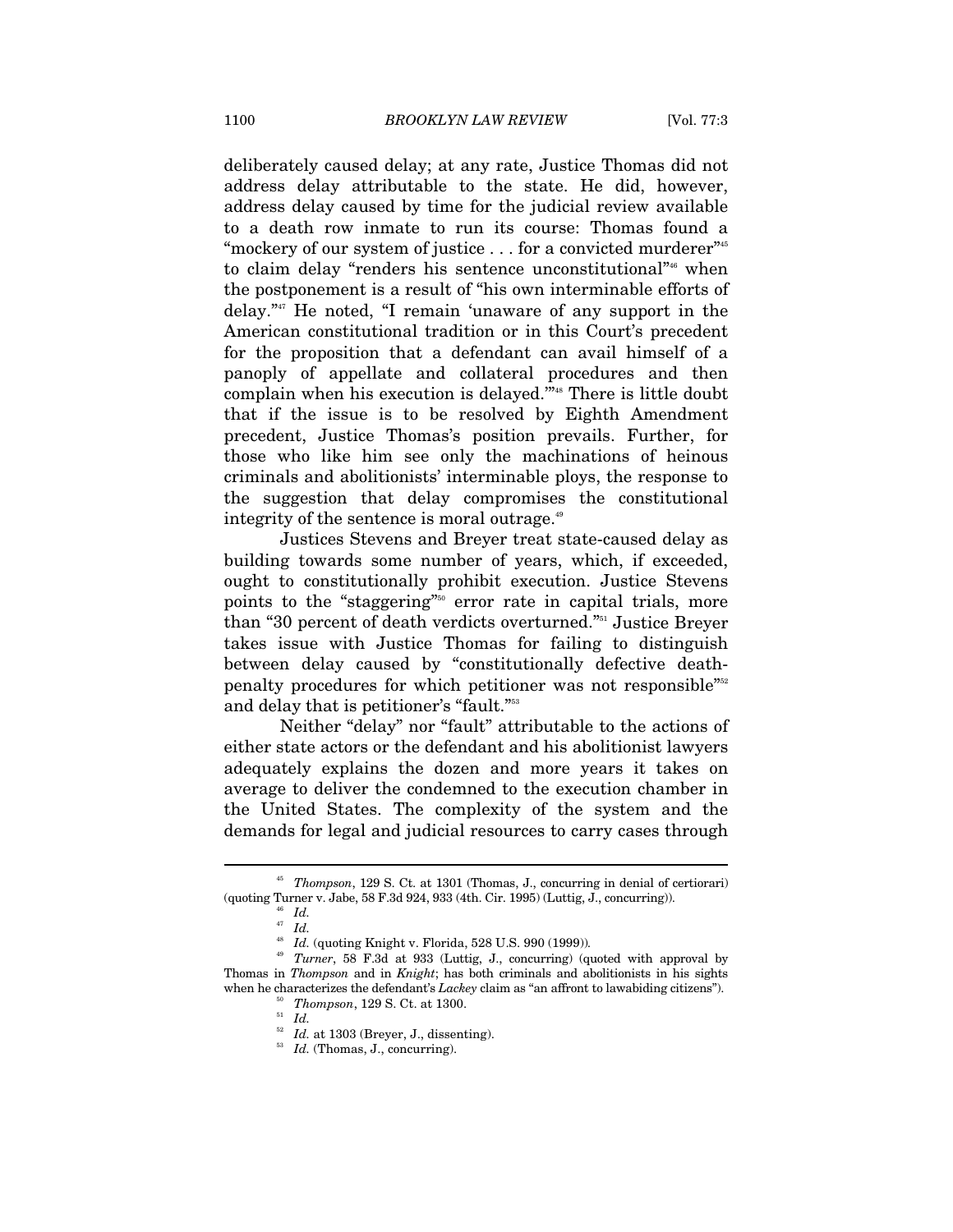the many appellate and postconviction stages are "responsible" for as much or more delay within the system taken as a whole than the machinations, misconduct, or errors of actors within the system.54 "Delay" is not the most apt term for the years between sentence and execution in many retentionist countries across the globe; with the benefit of contemporary standards of due process in death cases, retentionist countries cannot execute in "days or weeks"<sup>55</sup> as our forbearers did, but many years or even decades after conviction and sentence. The most salient factor is unlikely to be delay attributed wholly to the defendant or the state but "delay" attributed to the complexity of, and resource limitations in, the death-penalty review system. Thus, the response of a judge to time consumed by the operation of the many tiered capital punishment regime is especially important in his or her analysis of the attribution problem.

Justice Thomas attributes what could be termed "systemic delay" to prisoners in their efforts to delay or prevent execution. It would be a "mockery of justice" from the perspective of many retentionists to allow prisoners who have failed again and again to persuade courts of errors in their convictions or sentences to then claim immunity from execution.<sup>56</sup> The logic of this position was captured by the Ninth Circuit in Judge O'Scannlain's opinion in *McKenzie v. Ray*: "It would indeed be a mockery of justice if the delay incurred during the prosecution of claims that fail on the merits could itself accrue into a substantive claim to the very relief that had been sought and properly denied in the first place."<sup>557</sup> Justice La Forest made the same point powerfully in *Kindler v. Canada*: "It would be ironic if delay caused by the appellant's taking advantage of the full and generous avenue of the appeals available to him should be viewed as a violation of fundamental justice."<sup>58</sup>

<sup>&</sup>lt;sup>54</sup> The delays in the appellate system have been discussed by many authors. In his 2007 law review article, Judge Arthur Alarcon points to twenty institutionally created delays in the postconviction process, including delays in appellate and habeas counsel, delays in reporter transcription, and delays in the issuance of orders and certifications. Arthur L. Alarcon, *Remedies for California's Death Row Deadlock*, 80 S. CAL. L. REV. 697 (2007). 55 Knight v. Florida, 528 U.S. 990, 995 (1999) (Breyer, J., dissenting). Other

countries that retain the death penalty in the twenty-first century have elapsed times between sentence and execution comparable to those in the United States. *See* HOOD & HOYLE, THE DEATH PENALTY: A WORLDWIDE PERSPECTIVE 76, 173-74 (4th ed., Oxford 2008). <sup>56</sup> Knight, 528 U.S. at 993 (Thomas, J., concurring). 57 McKenzie v. Day, 57 F.3d 1493, 1494 (9th Cir. 1995).

<sup>58</sup> *Knight*, 528 U.S. at 998 (quoting Kindler v. Minister of Justice, [1991] 2 S.C.R. 779, 779, 838 (Can.)).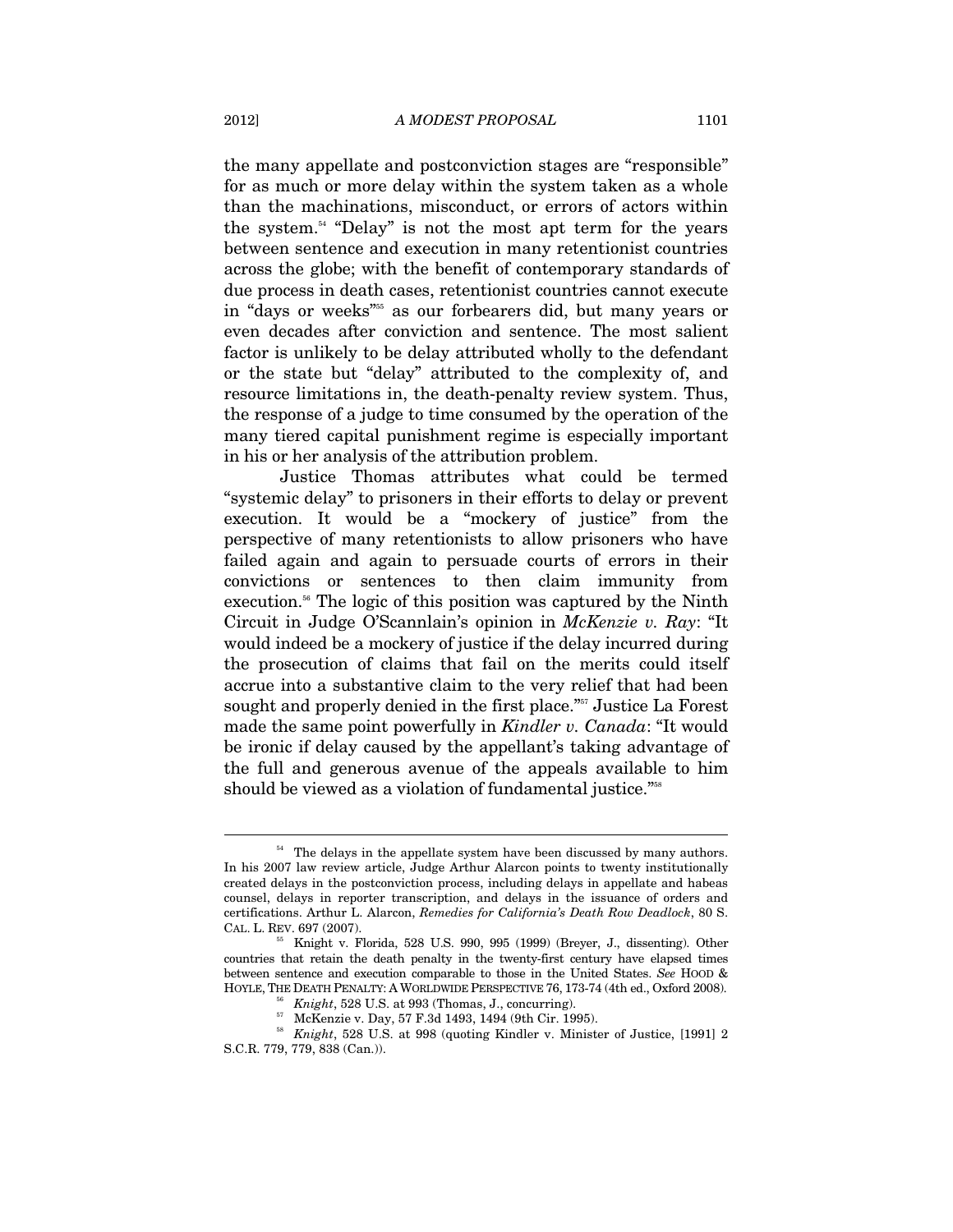1102 *BROOKLYN LAW REVIEW* [Vol. 77:3

However, what some see as reprehensible maneuvering others see as legitimate appeals to test conviction and sentence. Thus, Justice Breyer explains, "I do not believe that a petitioner's decision to exercise his right to seek appellate review of his death sentence automatically waives a claim that the Eighth Amendment proscribes a delay of more than 30 years."59

Judges who regard contemporary enhanced due process standards of review of capital cases favorably are also inclined to regard the efforts of prisoners to avail themselves of these processes as manifestations of human nature, the will to live. In *Soering v. United Kingdom*, the European Court of Human Rights opines that, "just as some lapse of time between sentence and execution is inevitable if appeal safeguards are to be provided to the condemned person, so it is equally part of human nature that the person will cling to life by exploiting those safeguards to the full."60 Mde. Christine Chanet quotes this passage from *Soering* to support her dissent in *Barrett and Sutcliffe v. Jamaica*, in which she wrote, "Without being at all cynical, I consider that the author cannot be expected to hurry up in making appeals so that he can be executed more rapidly."<sup>61</sup>

Judges have observed that the very human desire to live renders a prolonged period in which a prisoner contests his sentence intolerably inhumane. Thus, Lord Scarman and Lord Brightman state in their *Riley v. Attorney General of Jamaica*  dissent, "In truth, it is this ineradicable human desire which makes prolongation inhuman and degrading."62

Agreeing with the dissenters in *Riley* that it is human nature to fight to live, the Supreme Court of India repudiates the attribution question itself:

We think that the cause of delay is immaterial when the sentence is death. Be the cause for the delay, the time necessary for appeal and consideration of reprieve or some other cause for which the accused himself may be responsible, it would not alter the dehumanizing character of the delay.<sup>63</sup>

At first blush, the presentation of the attribution issue by Justice Stevens in *Lackey* suggests that a calculus might be employed by judges to determine whether, in a given case, the period of death row incarceration had exceeded the humane

<sup>59</sup> Thompson v. McNeil, 129 S. Ct. 1299, 1303 (2009).

Soering v. United Kingdom, 11 Eur. Ct. H.R. (ser. A) (1989).

 $^{61}$  Sutcliffe v. Jamaica, Communication No. 271/1988: Jamaica. 06/04/92.

<sup>&</sup>lt;sup>62</sup> Riley v. Attorney General of Jamaica, 1 A.C. 719 (1983).

<sup>63</sup> Vatheeswaran v. State of Tamil Nadu, 1983 A.I.R. 361 (India).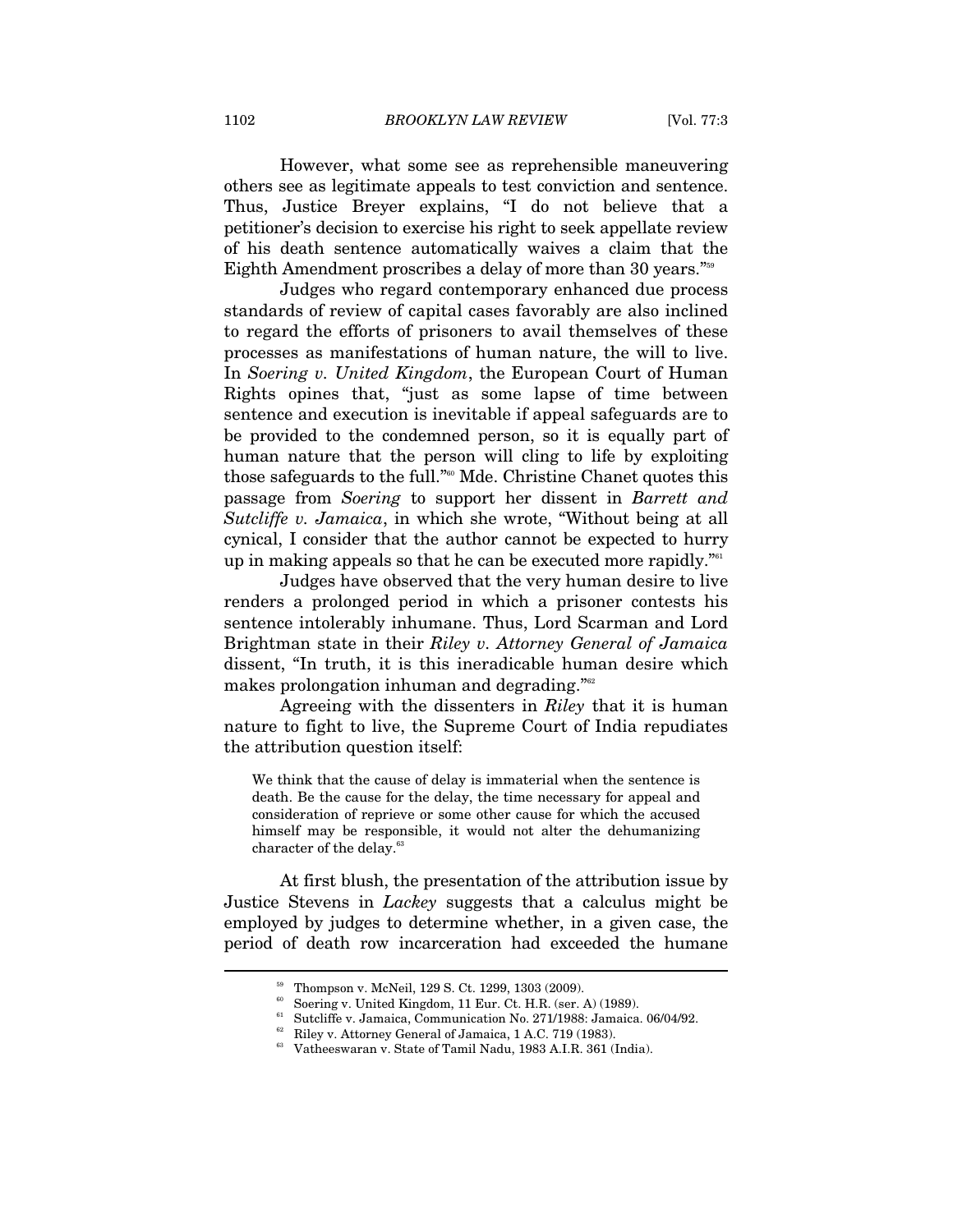limit. However, because—like the rest of us—judges tend either to attribute systemic delay to prisoners or decline to do so, there is no neutral attribution calculus for deciding *Lackey* petitions. In the bulk of cases, the delay attributable to egregious conduct on the part of the state or the prisoner will be dwarfed by that attributable to the operation of the contemporary death-penalty system. The attribution question devolves into a choice between two views of the condemned in the toils of the contemporary death penalty with its robust due process protections: the manipulator, who showed no pity in taking life and now parades his own suffering; or the condemned human being compelled by human nature to fight off annihilation year on year, in degradation of the law and his own humanity. The choice between these two views must fall to the voting strength of their adherents on constitutional courts or in legislative chambers. The same fault lines of judicial orientation on this issue are observable among U.S. jurists and those serving on foreign and international courts. While the U.S. Supreme Court is famously divided on the question of whether foreign and international judicial opinions should have even persuasive force in U.S. constitutional law, $64$  there are among these extranational sources opinions that resonate for both pro- and anti-*Lackey* justices, should they choose to pay heed to them.

As for the elderly of death row—the particular subject of this article—within the terms of the attribution debate, their circumstances are much like those of other long-serving death row prisoners. Whatever the quantity or quality of their distress—like their younger peers—some will see them as manipulators and others as suffering intolerably inhumane treatment. There is, however, one salient difference in that at least some of the elderly may no longer be capable of strategizing. Thus, if charged with any delay beyond that point, it would result from the fact that they are constructively accountable for the wiles of their attorneys.

<sup>&</sup>lt;sup>64</sup> For example, in *Roper v. Simmons*, holding that murderers less than eighteen years of age when they killed are categorically exempt from capital punishment, Justice Kennedy, writing for himself and four other justices, relied extensively on the persuasive force of foreign and international opinions. 543 U.S. 551, 567-68, 575-79 (2005). Justice Scalia vehemently contested this reliance in a dissent joined by Chief Justice Rehnquist and Justice Thomas. *Id.* at 622-28 (Scalia, J., dissenting). Justice O'Connor, who dissented on separate grounds, made no objection to the majority's reliance on offshore law. *Id.* at 604 (O'Connor, J., dissenting).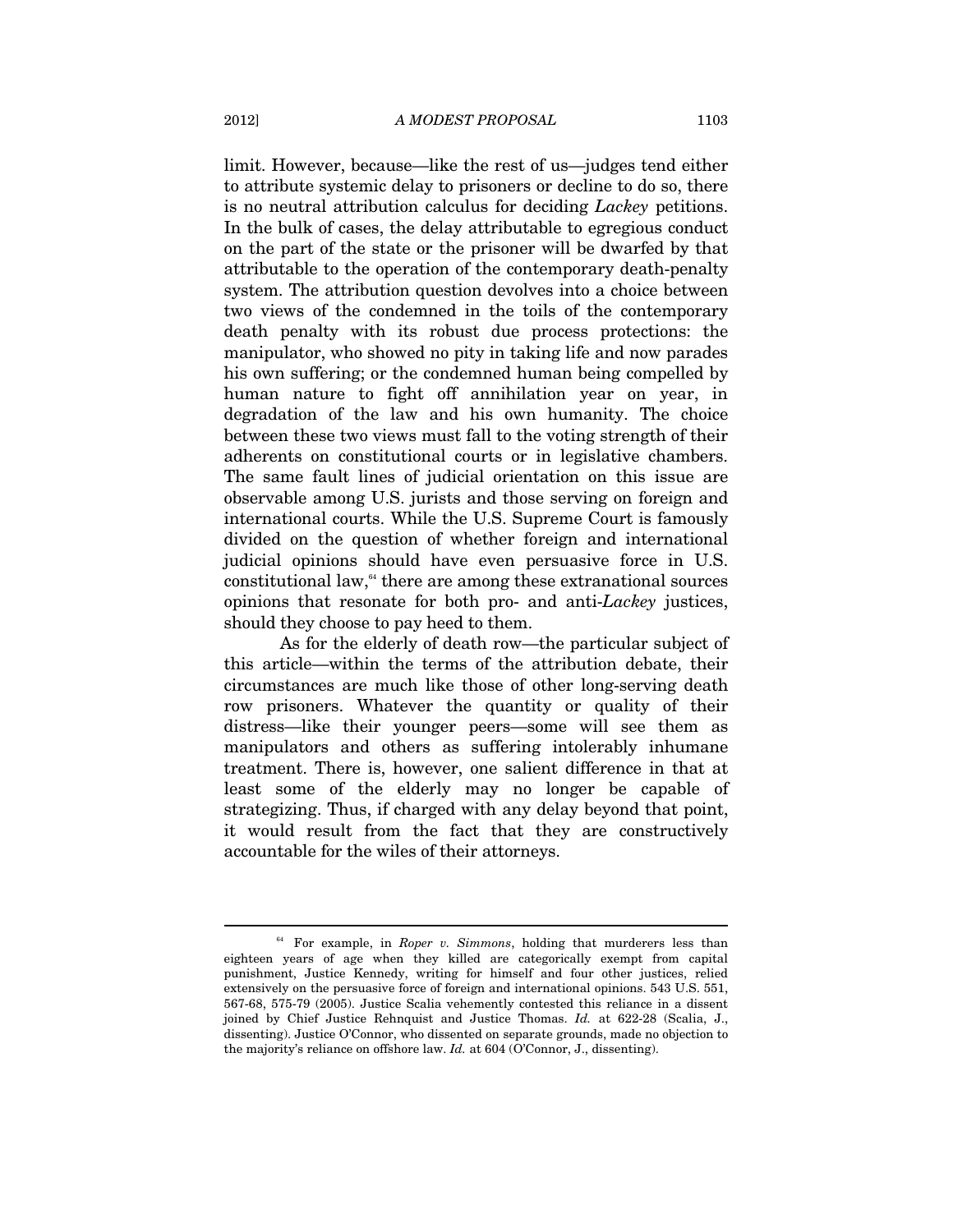#### V. THE EIGHTH AMENDMENT DOES NOT TOLERATE DEATH ROW CONFINEMENT FOR ELDERLY PRISONERS—OR WON'T SOON

Let us turn to the first question raised by the proposal for *Lackey*-for-the-Elderly: should the Eighth Amendment be understood to forbid death row incarceration of persons who reach the stipulated age or exhibit the infirmities and limitations of old age?

The long confinement of prisoners on death row is a historical novelty. Traditionally, a prisoner was sent to death row in transit to eternity; death row stays were measured in days, weeks, and months, not decades.<sup>65</sup> The prisoner who had no earthly future was to devote the death row interlude to making peace with his or her Maker as best he or she could. The justification for the bleak and barren nature of death row  $confinement$ <sup>66</sup> is therefore linked to the liminal status of the condemned; their needs resembled those dying in freedom more than prisoners serving terms of years. The transitory nature of death row is no longer available as a justification for confinement in death row conditions for persons of any age: the transition justification for imposing these conditions cannot be sustained for twenty or thirty years.

Contemporary prison administrators, however, like their predecessors in earlier periods, confront security challenges in managing death row populations: there are dangerous and desperate inmates among their charges. Death row conditions are justified as necessary to provide security dealing with dangerous prisoners with little to lose. The Eighth Amendment's cruel and unusual punishment ban has been consistently construed to afford prison officials wide discretion to achieve security, order, and discipline and to offer little relief

<sup>&</sup>lt;sup>65</sup> By the mid-twentieth century, prior to the reforms initiated in 1976 in *Gregg v. Georgia*, executions took place within months or (a very few) years after condemnation. Of the 227 executions carried out in the United States from 1956 to 1959, almost half (107) occurred within one year of the sentence—thirty-eight within six months—and two-thirds occurred within two years of the sentence. Only fifteen executions occurred more than four years after the sentence. WILLIAM LUNDEN, BD. OF CONTROL OF STATE INSTS., THE DEATH PENALTY, AN ANALYSIS OF CAPITAL PUNISHMENT AND FACTORS RELATED TO MURDER 12 (1960).

 $66$  Many jurisdictions prohibit death row inmates from contact visits. They are not given access to educational or occupational training. Death row inmates spend between twenty-one and twenty-three hours a day in their cells (most of which have solid doors that impede human contact), and many are not given access to any group recreation time. *See Death Row Facts*, DEATH PENALTY INFO. CENTER, http://www.deathpenaltyinfo.org/deathrow (follow "Death Row Conditions" hyperlink) (last visited Mar. 26, 2011).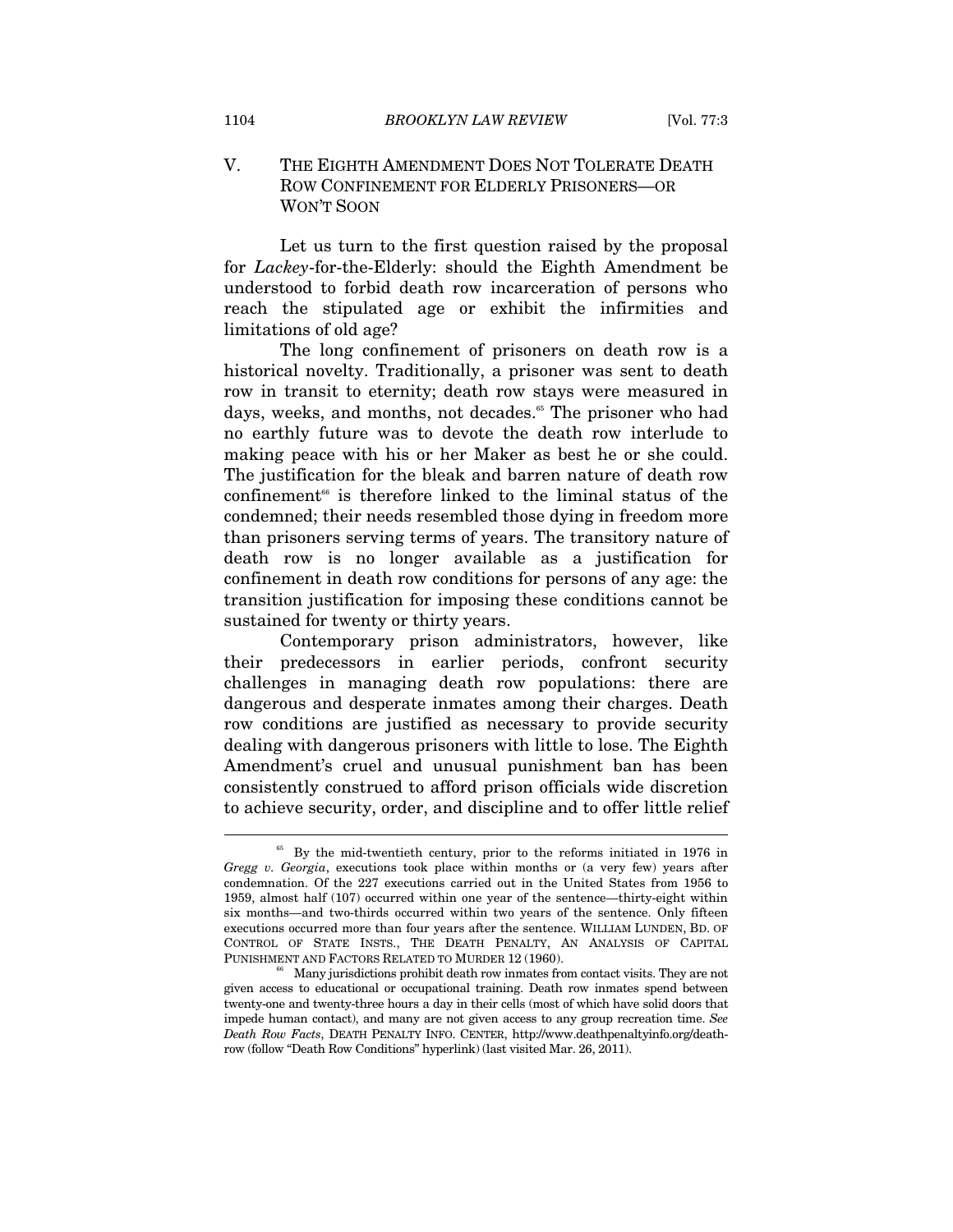to prisoners contesting prison conditions in light of these security considerations. $57$  To be sure, the Eighth Amendment does protect prisoners from inhumane treatment and conditions.68 However, in *Wilson v. Seiter*, the Court recognized that, while the Eighth Amendment forbad serious deprivation of prisoners' basic human needs, it did so only when prison personnel acted with deliberate indifference to those needs.<sup>69</sup> *Wilson* presents a severely circumscribed notion of what constitutes the basic needs of prisoners: "food, warmth or exercise"<sup>70</sup> and medical care.<sup>71</sup>

 In addition to the narrowness of the conception of human need and the burden of establishing that prison personnel were at least reckless in contemplating the deprivation, the Court has rendered any prisoner's efforts to redress prison conditions more difficult by adopting a balancing test under which security interests weigh heavily against even the most basic needs of prisoners. Thus Justice O'Connor, in *Whitley v. Albers*—a case whose facts turned on a prisoner's being shot during the quelling of a prison disturbance weighed the interest of a prisoner in his physical security against the broader security interests for which prison officials are responsible: when security interests are challenged, the "deliberate indifference standard" must give way to a simple good-faith standard.72 The following year, in *Turner v. Safley*, Justice O'Connor summarized and reinforced the holdings of previous prison conditions cases: "when a prison regulation impinges on inmates' constitutional rights, the regulation is valid if it is reasonably related to legitimate penological interests."73 Security is a paramount interest of prison

 $^{\mathrm{67}}\,$  Whitley v. Albers, 475 U.S. 312, 312 (1986) (holding that infliction of pain in the course of prison security measures was an Eighth Amendment violation only if inflicted unnecessarily and wantonly, and finding that the shooting of a prisoner during a riot without prior verbal warning did not violate the Eighth Amendment); Rhodes v. Chapman, 452 U.S. 337, 349 (1981) (holding that the Constitution does not mandate comfortable prisons, and that prisons which house inmates convicted of serious crimes cannot be free of discomfort); Estelle v. Gamble, 429 U.S. 97, 97 (1976) (holding that while deliberate indifference to a prisoner's serious illness or injury constitutes cruel and unusual punishment in violation of Eighth Amendment, inadvertent failure to provide adequate medical care to prisoner would not violate the Eighth Amendment). 68 *Rhodes*, 452 U.S. at 347 (holding that prison conditions that involved the

wanton and unnecessary infliction of pain, or deprived inmates of basic needs or the minimal civilized measure of life's necessities, violated the Eighth Amendment).<br><sup>69</sup> 501 U.S. 294 (1991).<br><sup>70</sup> *Id.* at 304.<br><sup>71</sup> *Id.* at 300.<br>475 U.S. 312, 320-21 (1986).<br><sup>73</sup> 482 U.S. 78, 89 (1987).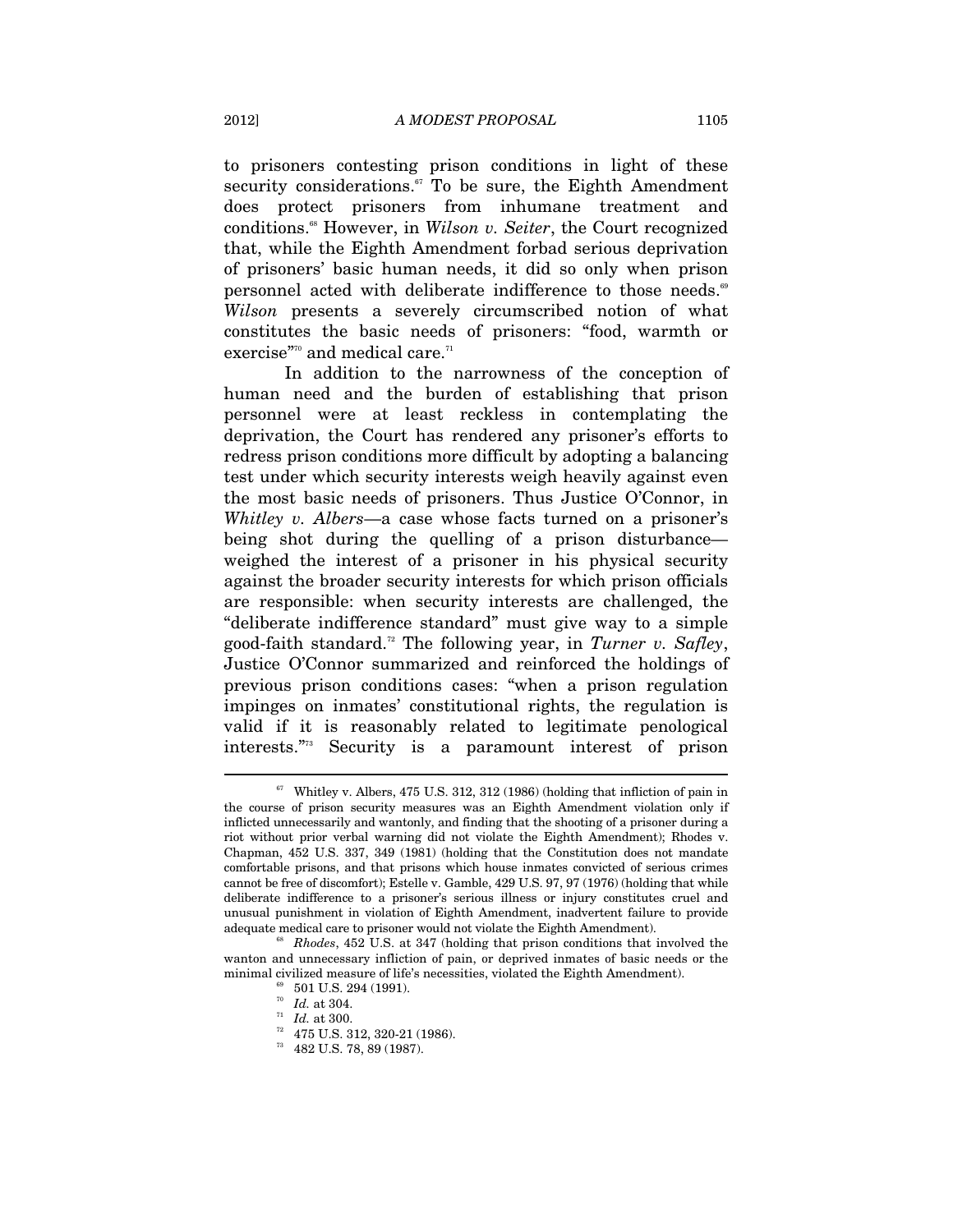administration, and administrators must be given wide discretion to determine how to provide it.<sup>74</sup>

Once the fiction of transition gives way to the recognition of the reality of decades of confinement, the future of death-row-style confinement must depend uniquely on the security justification. Decades of idleness, isolation, and close confinement are unjustifiable as transitional for persons of any age. Potent as the security rationale may be in providing an Eighth Amendment blessing for death row conditions, security is an inapposite justification for death row confinement for the elderly. A prisoner who is dependent on the kindness of guards and fellow prisoners to comb his hair or walk to the shower does not require death row level security. The security rationale collapses when confronted with the realities of confining seventy- and eighty-year-old prisoners in death row conditions.

The needs of the condemned elderly, as well as prison security needs, suggest that these elderly should be housed and cared for much as the growing legions of geriatric general prison population inmates created by the current sentencing regime<sup>75</sup> are housed and cared for.<sup>76</sup> Increasingly, the general population's elderly are segregated for appropriate care for reasons of both efficiency and humanity. $\pi$  The trend towards providing more age appropriate conditions for elderly prisoners implicates the Eighth Amendment prohibition of cruel and unusual punishment with respect to the aged of death row. Should age appropriate care advance to the status of a norm of prison administration, neither the crabbed conception of basic human needs expressed in *Rhodes* and *Wilson* nor the deliberate indifference standard enshrined in those cases would be a barrier to the recognition that the Eighth

<sup>74</sup> *See also* Procunier v. Martinez, 416 U.S. 396, 404-05 (1989) (supporting deference to security judgments of prison officials in recognition of institutional competence and also holding that federalism requires deference on the part of federal courts to state prison authorities). 75 The era of long mandatory sentences and the curtailment of parole has

produced a large and growing geriatric general population in prison. *See* Joann Brown Morton, *Implications for Corrections of an Aging Prison Population*, 5 CORRECTIONS MGMT. Q. 78, 78-88 (2001); *see also* Ronald H. Aday, *Golden Years Behind Bars: Special Programs and Facilities for Elderly Inmates*, 58 FED. PROBATION 47, 9-11 (1994).<br><sup>76</sup> Bruce Gross, *Elderly Offenders: Implications for Correctional Personnel*,

FORENSIC EXAMINER, Spring 2007, at 59-61 (describing prisons as designed for young offenders and as accelerating the deterioration in mental and physical fitness of the aged, and also their inability to walk fast enough, to see and hear well enough, to negotiate prison life, their susceptibility to being preyed upon by younger prisoners, their increased health care needs, and the challenges they present to prison administration).  $77$  Aday, *supra* note 27, at 144-67.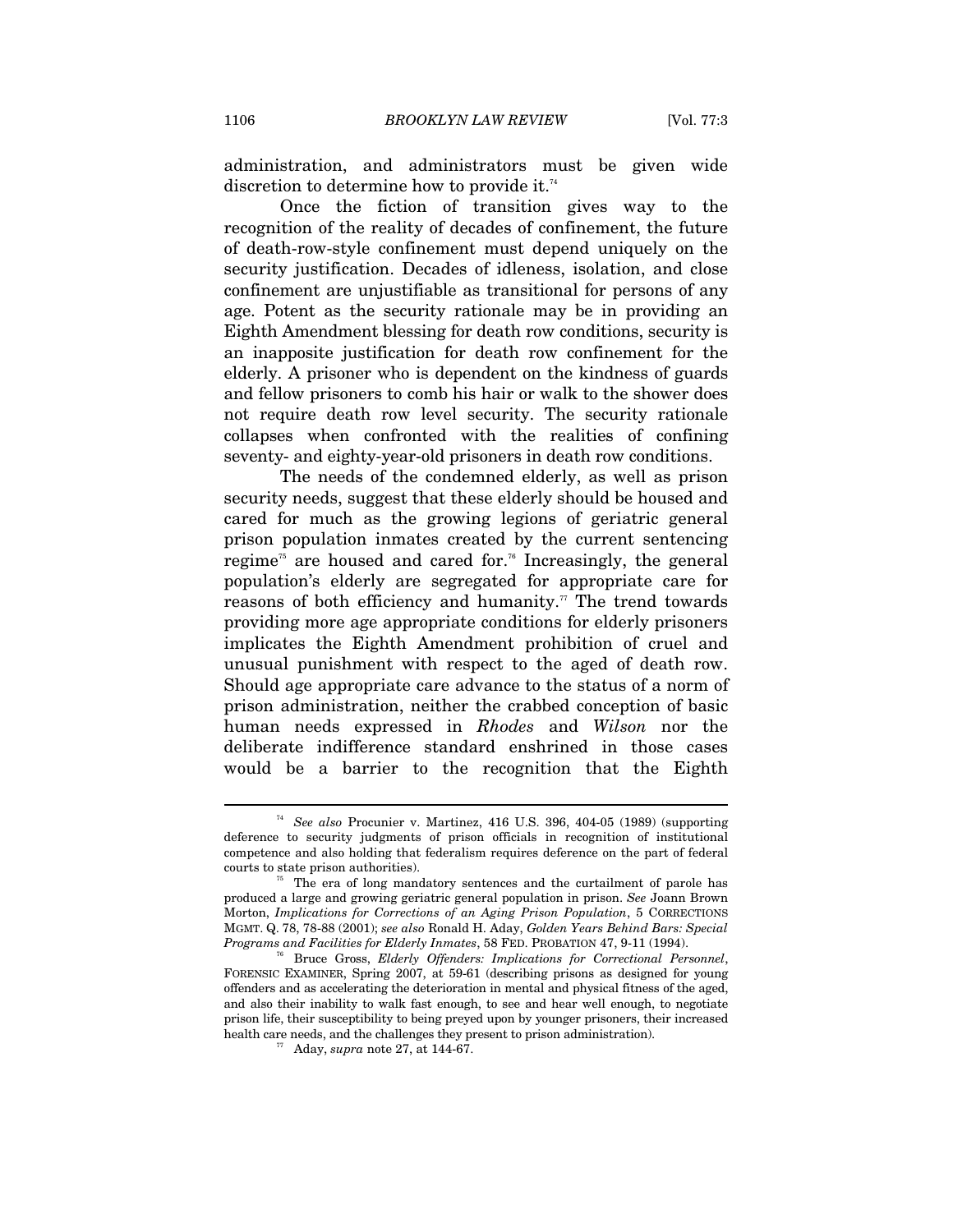Amendment commands appropriate geriatric care for the elderly of death row as well as general population elderly. A brief review of the constitutional standards imposed on prison conditions will facilitate the argument.

In *Rhodes v. Chapman*, the Court sought for the first time to establish the limits that the Eighth Amendment imposes on prison conditions that do not blatantly and unanswerably violate the commands of the Eighth Amendment. At issue in *Rhodes* was the practice of double celling.<sup>78</sup> Whatever the merits of this practice, double celling does not rise to the level of atrocious maltreatment that had been held to violate the Eighth Amendment's prohibition of cruelty in earlier cases (e.g., whipping prisoners<sup>79</sup> and intentionally or recklessly denying necessary medical care<sup>80</sup>). What then of a more general nature applicable to prison conditions does the Eighth Amendment teach? To answer this question, Justice Powell returned in *Rhodes* to *Gregg v. Georgia*'s analysis of the history and development of the Court's Eighth Amendment jurisprudence<sup>81</sup>: Justice Powell relied upon the teaching of *Gregg* that the Eighth Amendment's requirements are not static; rather, evolving standards of decency prohibit not only the "physically barbarous"<sup>882</sup> but also "the unnecessary and wanton infliction of pain."83 Unnecessary and wanton pain includes inflictions of pain "totally without penological justification."84 Contrasting the practice of double celling with deprivation of medical attention and the systematically brutal, life imperiling conditions held to violate the Eighth Amendment in *Hutto v. Finney*, Justice Powell concluded that, unlike those conditions, double celling does not "deprive inmates of the minimal civilized measures of life's necessities," such as "essential food, medical care, or sanitation."<sup>85</sup> Justice Powell also sounds the theme of deference to prison officials in matters of security<sup>86</sup>

 $^{78}$  Rhodes v. Chapman, 452 U.S. 337, 340 (1981). Hutto v. Finney, 437 U.S. 678, 682 (1978).

<sup>&</sup>lt;sup>80</sup> Estelle v. Gamble, 429 U.S. 97, 104-05 (1976).

<sup>81</sup> Gregg v. Georgia, 428 U.S. 153, 172-73 (1976).

<sup>&</sup>lt;sup>82</sup> *Rhodes*, 452 U.S. at 346.

<sup>&</sup>lt;sup>83</sup> Id.<br><sup>84</sup> Id.<br><sup>85</sup> Id. at 347-48<br><sup>86</sup> Id. at 349 n.14 ("Moreover, a prison's internal security is peculiarly a matter normally left to the discretion of prison administrators.").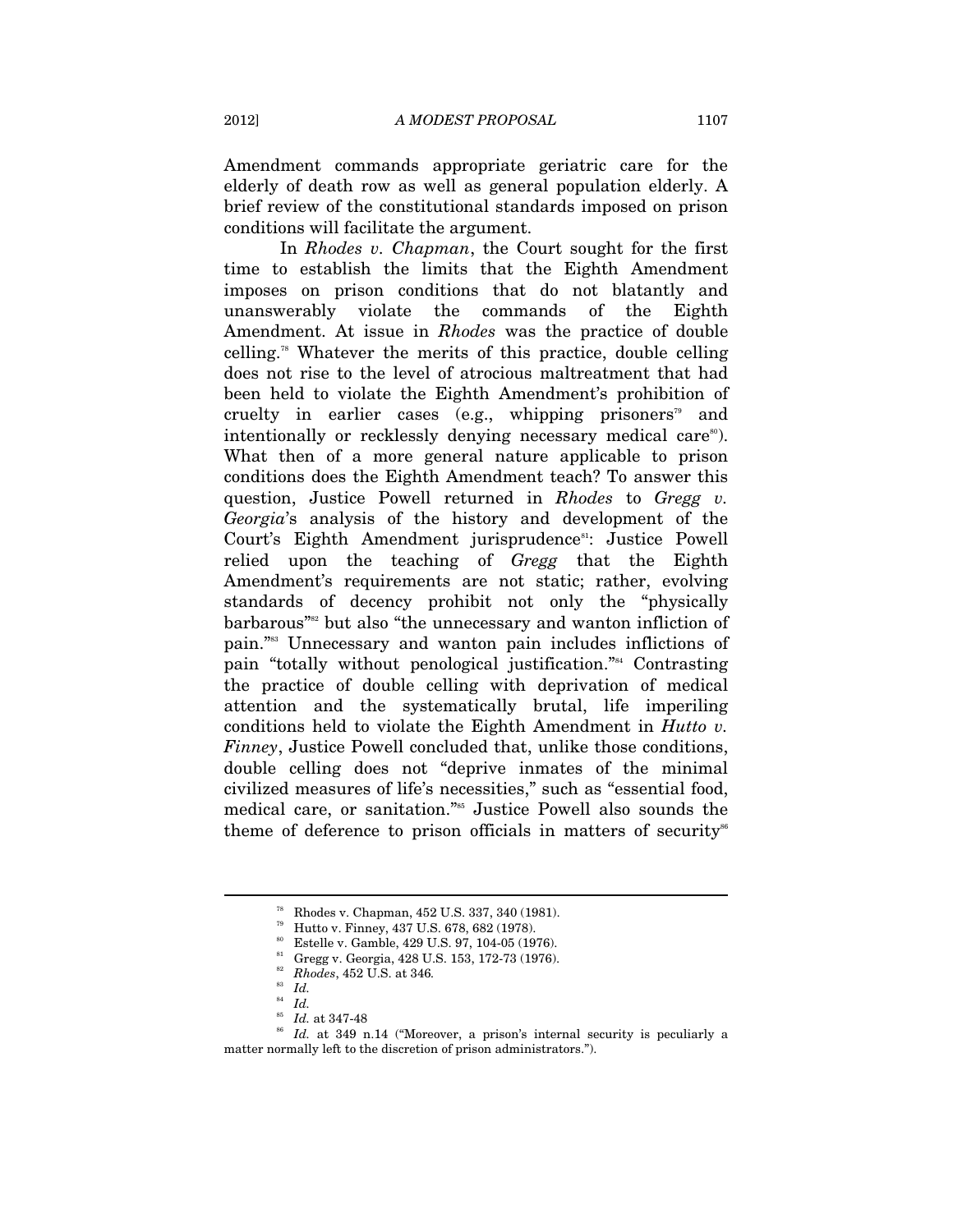and prison administration.<sup>87</sup> Justice Powell thus equated the apparently more liberal *Gregg* standard, unnecessary and wanton infliction of pain without penological justification, with the more stringent standard, life's minimal necessities. The bridge between these two apparently disparate standards is supplied by Justice Powell in *Rhodes* by deference to the institutional competence of prison administrators, who face resource limitations and are responsible for prison security. Such deference in effect means that Eighth Amendment review by courts must be limited to the most blatant and dire privations.

*Wilson v. Seiter* presented an Eighth Amendment challenge to a congeries of prison conditions that were alleged to be systematically inhumane.<sup>88</sup> Justice Scalia, writing for a majority of the Court, explained that even when alleging systematically inhumane conditions, the prisoner-petitioner must establish the deliberate indifference of prison officials.<sup>89</sup> Justice White offered a vigorous rebuttal in an opinion concurring in the judgment but protesting the imposition of the deliberate indifference standard in cases that do not involve "specific acts or omissions directed at individual prisoners."90 He argued that the standard was virtually impossible to meet in a case involving a challenge to systemically inhumane conditions, and one that could leave prisoners in constitutionally unacceptable conditions without recourse.<sup>91</sup> He expressed concern that lack of resources would become an excuse for both constitutionally unacceptable conditions and the failure of courts to intervene.<sup>92</sup> Justice White relied upon the *Gregg* standard that prisoners were not to be subjected to unnecessary pain without penological justification; Justice Scalia's opinion for the Court was devoid of reference to that more demanding formulation, but rather relied solely on the basic needs, minimal necessities standard of *Rhodes*.

Let us suppose the day arrives when age appropriate conditions of confinement for geriatric prisoners advances from

<sup>&</sup>lt;sup>87</sup> Id. at 351-52 n.16 ("For all of those reasons, courts are ill equipped to deal with the increasingly urgent problems of prison administration and reform. Judicial recognition of that fact reflects no more than a healthy sense of realism.").<br><sup>88</sup> Prisoners were subjected to "overcrowding, excessive noise, insufficient

locker storage space, inadequate heating and cooling, improper ventilation, unclean and inadequate restrooms, unsanitary dining facilities and food preparation, and housing with mentally and physically ill inmates." Wilson v. Seiter, 501 U.S. 294, 296 (1991).<br><sup>89</sup> *Id.* at 303.<br><sup>91</sup> *Id.* at 310.<br>*B<sub>2</sub> Id.* at 311.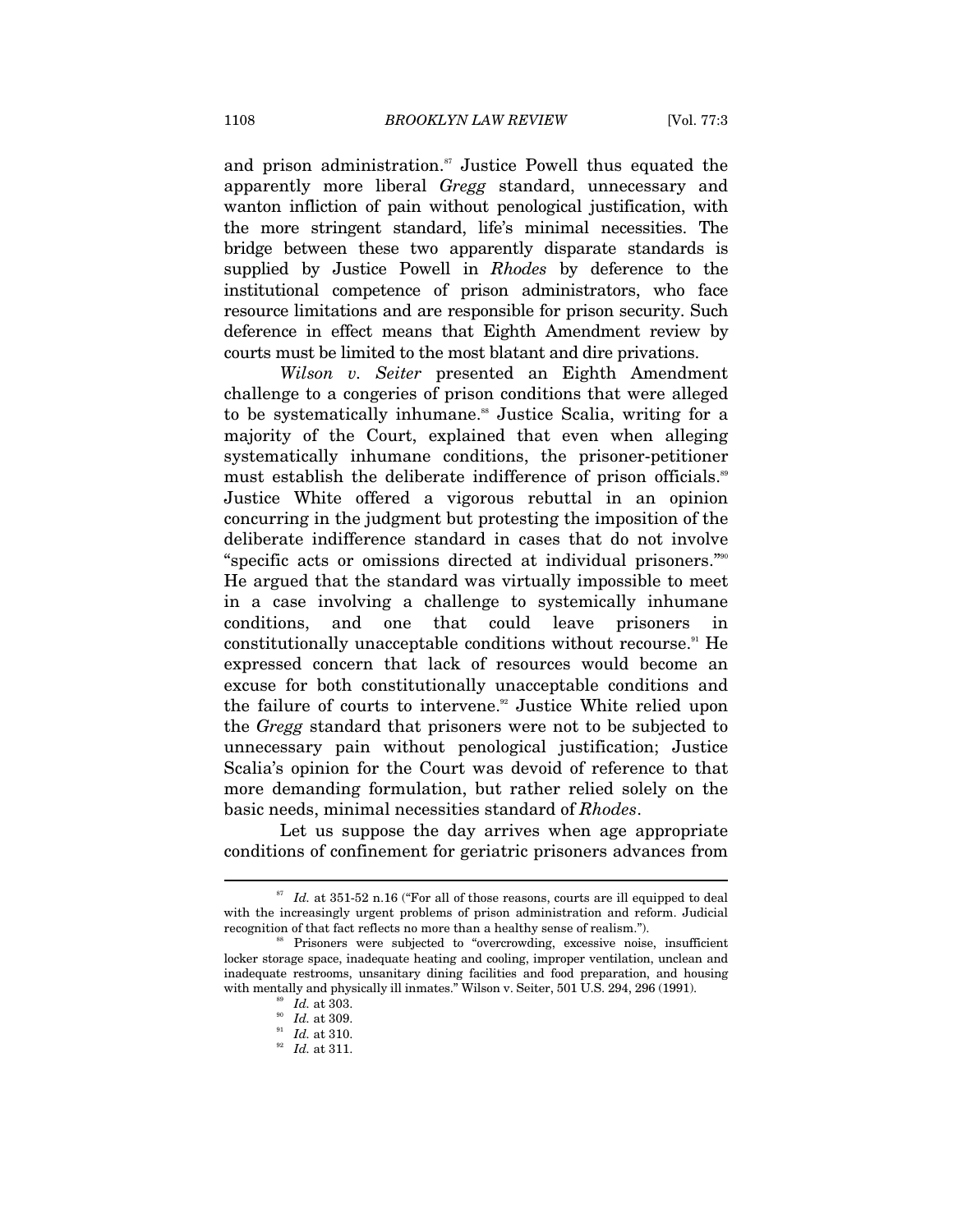a trend to a norm of prison management: *Rhodes* and *Wilson* will not stand in the way of recognizing that the Eighth Amendment requires relief from death row confinement and even substantial parity of treatment with the general population elderly, provided that security concerns are recognized to recede for an aged population. The "deliberate indifference" standard of *Rhodes* and *Wilson* would not protect prison officials who failed to conform to established norms for carceral care of elderly inmates. Prison administrators cannot claim ignorance of the standards and norms of their profession. The Eighth Amendment will command laggards to comply. Further, the reasons for the current trend toward providing geriatric care in prisons suggests that the gap between the minimalist basic needs standard of Justice Scalia in *Wilson* and that of avoidance of unnecessary pain in the older cases would not doom the claim under the more stringent standard. If, as some contemporary experts and practitioners maintain, age appropriate care is in fact more efficient, then resource scarcity does not provide a practical barrier to a conception of basic needs at least robust enough to avoid physical suffering. Collecting the elderly in facilities designed to meet the needs of the aged prisoner could prove both more humane and more efficient. Appropriate prison geriatric care would then find a home in the Eighth Amendment and the distinction between death row and general population in this regard would prove untenable.

The issue before the U.S. Supreme Court in the *Lackey* cases has not been long death row *confinement* but *execution* of prisoners long on death row. Let us now examine the case for an Eighth Amendment bar to the *execution* of the long incarcerated elderly.

# VI. DOES THE EIGHTH AMENDMENT TOLERATE THE EXECUTION OF THE CONDEMNED LONG-SERVING ELDERLY?

There are two daunting hurdles confronting proponents of any type of *Lackey* claim. One hurdle is pragmatic, in that its recognition produces unacceptable consequences. For if the general *Lackey* claim were recognized, it could bring us perilously close to total abolition.

The second hurdle is the apparent inability of a *Lackey* claim to satisfy the demands of the methodology the Supreme Court employs in determining whether execution constitutes cruel and usual treatment. This is the doctrinal, or merits,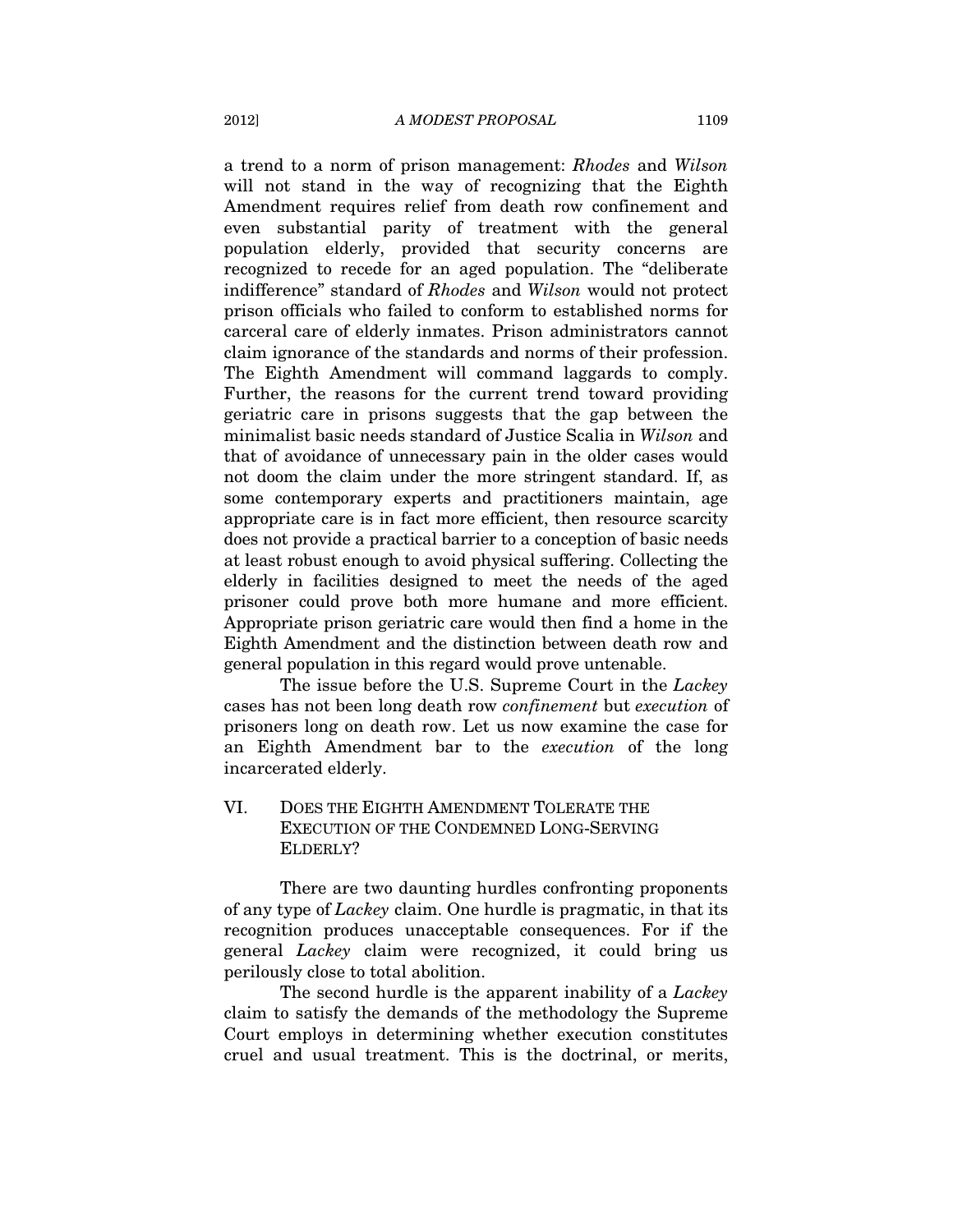problem facing proponents of the proposition that the Eighth Amendment should recognize a *Lackey* claim. The difficulty in sum is that the Court requires evidence that contemporary standards of decency no longer tolerate execution. The Court's method has relied heavily on evidence that legislation in the states manifests the development of a consensus against the practice of executing the class in question. *Lackey* claims therefore face an apparently insuperable hurdle: no American legislation has endorsed the claim.

Whether or not the general *Lackey* claim must fall before these barriers, I will argue that *Lackey*-for-the-Elderly may have a less arduous course. Let us first examine the pragmatics and then the doctrinal Eighth Amendment support for barring the execution of the long-serving elderly.

#### *A. Pragmatics*

 $\overline{a}$ 

#### 1. *Lackey*-for-the-Elderly Is Consonant with the Supreme Court's History of Limited, Piecemeal Abolition

Long imprisonment on death row is the norm—not the exception—for those eventually executed. The Supreme Court has gradually narrowed the reach of capital punishment but these reforms do not imply a willingness to trench so deeply as to challenge the retention of capital punishment as would the institution of a *Lackey* regime. A further pragmatic consideration is the fear that any *Lackey*-like restrictions on execution will spur a rush to execution.<sup>33</sup>

Although the general *Lackey* claim may be a bridge too far for the Supreme Court at this juncture, *Lackey*-for-the-Elderly *may* be within the bounds of the achievable. Its modesty comports with the gradual, piecemeal reformist trajectory of the Supreme Court's Eighth Amendment capital jurisprudence since the 1976 *Gregg* decision that inaugurated the contemporary capital punishment regime. For while the numbers of the aged on death row are increasing, they will remain a relatively small segment of the long-serving condemned.94 Their numbers will become large enough for the

<sup>93</sup> Justice Thomas observes, "The [*Lackey*] claim might . . . provide reviewing courts a perverse incentive to give short shrift to a capital defendant's legitimate claims so as to avoid violating the Eighth Amendment right . . . ." Knight v. Florida,  $528 \text{ U.S. } 990, 992 \text{ (1999)}$ .

 $54$  At year end 2009, 2.6 percent of death row was sixty-five or older and 8.2 percent was sixty or older. CAPITAL PUNISHMENT 2009, *supra* note 18, at 9 tbl.5.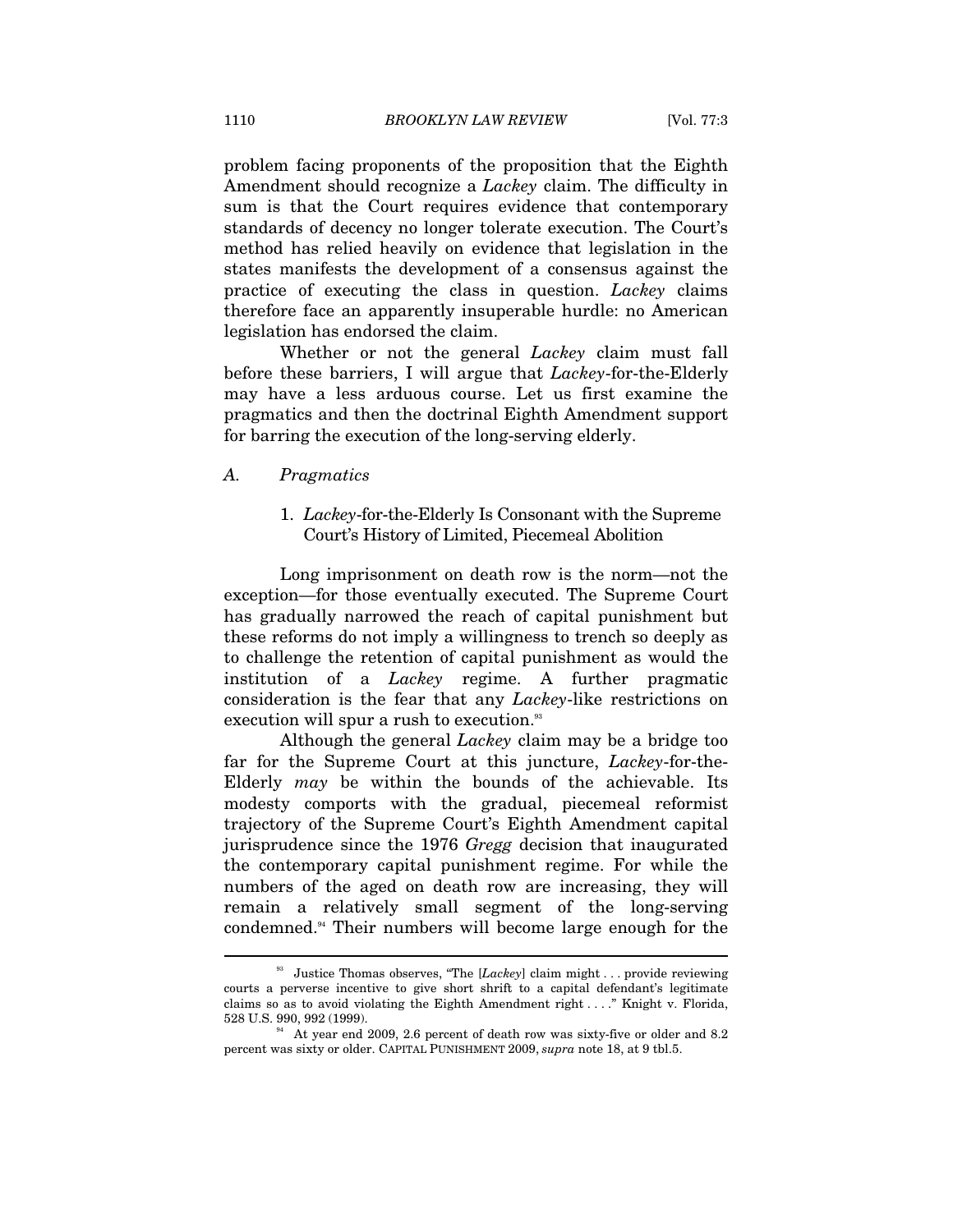issue of their execution to be salient in the experience of courts and prisons, but not so large that sparing them will strike a mortal or near mortal blow to capital punishment.

In the 1970s the United States Supreme Court considered total abolition of the death penalty but opted instead for permitting retention provided novel constitutional strictures were respected. In lieu of total abolition, the Court embarked upon reform. It required enhanced or "super due process"95 for death cases, and constricted the reach of capital punishment.96 The Court gradually augmented a list of crimes and criminals that were ineligible for the capital sanction. Jurisdictions wishing to retain capital punishment were required to devise statutes that would reserve capital punishment for the worst of the worst murders and murderers. Only homicides—and among them only the most aggravated murders—remain eligible for capital punishment.<sup>97</sup> Nor are persons who "did not commit and had no intention of  $committing"$  homicides<sup>38</sup> any longer eligible for capital punishment, eliminating capital liability for persons who take part in a felony where murder was committed by an accomplice. Recently the mentally retarded<sup>99</sup> and persons less than eighteen when they killed<sup>100</sup> were categorically exempted. Previously those less than sixteen years of age when they killed had been exempted.101 All the while, abolitionists and retentionists vied for political support and for supremacy in the

<sup>95</sup> Margaret Jane Radin coined this apt phrase in her article, *Cruel Punishment and Respect for Persons: Super Due Process for Death*, 53 S. CAL. L. REV.

<sup>1143 (1980). 96</sup> *See, e.g.*, Kennedy v. Louisiana, 554 U.S. 407 (2008) (holding that the Eighth Amendment prohibits the death penalty for the rape of a child); Roper v. Simmons, 543 U.S. 551 (2005) (holding that it is unconstitutional to execute any offender who is under eighteen at the time the crime was committed); Atkins v. Virginia, 536 U.S. 304, 311, 321 (2002) (holding that executions of mentally retarded criminals are "cruel and unusual punishments" prohibited by Eighth Amendment); Thompson v. Oklahoma, 487 U.S. 815 (1988) (holding that defendants who are less than sixteen at the time of their crime cannot be executed); Ford v. Wainwright, 477 U.S. 399 (1986) (holding that it is a violation of the Eighth Amendment to execute the insane); Enmund v. Florida, 458 U.S. 782 (1982) (holding that the death penalty for those who neither killed nor intended to kill in the course of a felony constitutes cruel and unusual punishment); Coker v. Georgia, 433 U.S. 584 (1977) (holding that the imposition of the death penalty for rape of an adult woman violates the Eighth Amendment).<br><sup>97</sup> Enmund, 458 U.S. at 801.<br><sup>98</sup> Atkins, 536 U.S. at 304.

<sup>100</sup> *Roper*, 543 U.S. at 551. 101 *Thompson*, 487 U.S. 815.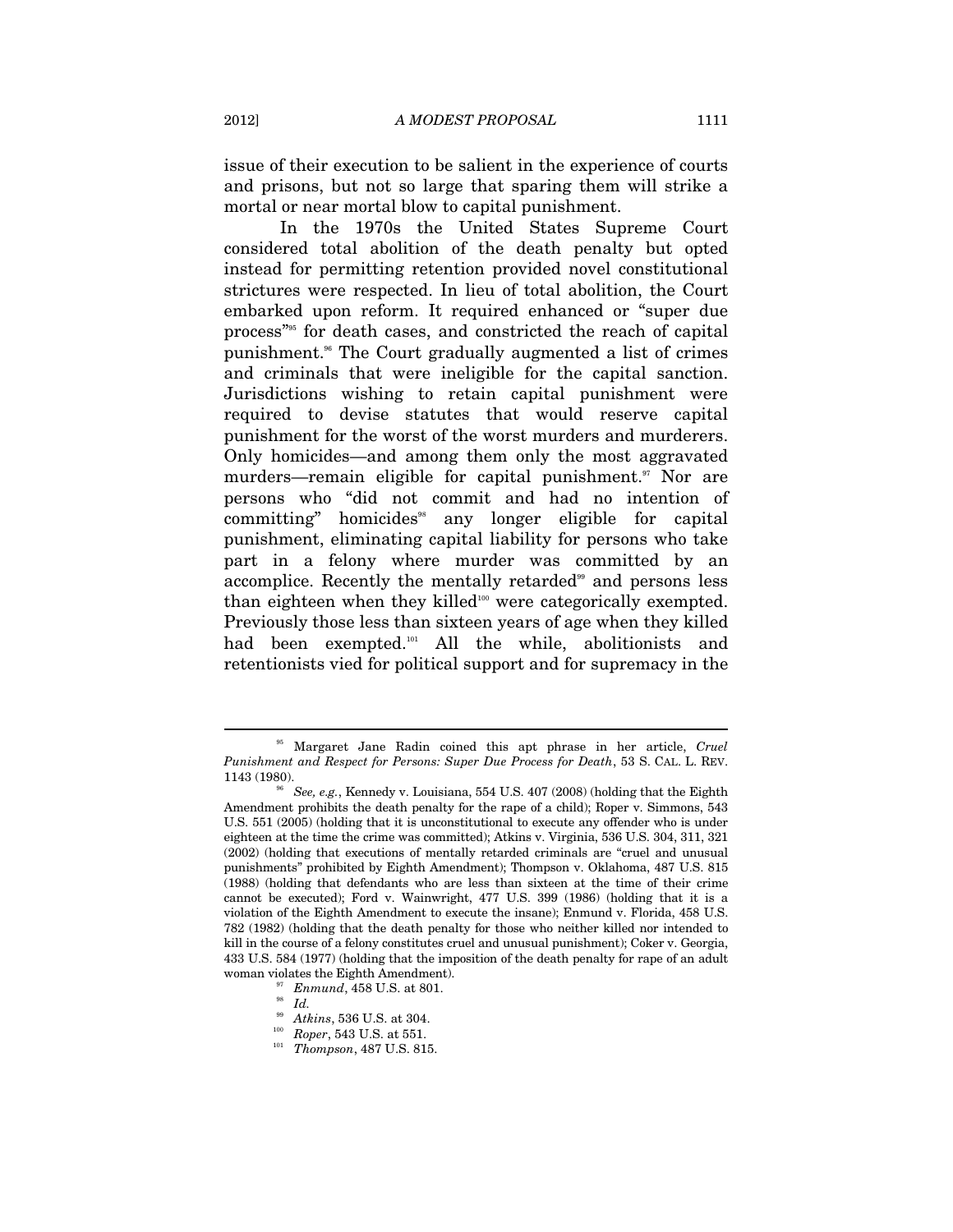courts.102 The product of these vectors has been partial abolition by attrition. An unintended consequence of the enhanced due process regime and the contestation of capital punishment is that the condemned await final resolution of their cases for historically unprecedented periods. This long gestation period gives rise to the *Lackey* issue—whether it is cruel and unusual punishment to convert a sentence of death into a sentence of decades on death row followed by execution.

Relief for the elderly condemned would be another exclusion of a limited and discrete class. Relief for the entire class of the long-serving condemned would be a far more consequential abolitionist step. Indeed, because our capital punishment regime takes so long to produce executions, a *Lackey* rule would be close to a mortal blow to capital punishment rather than one more in a series of modest exclusions. The trouble with the *Lackey* claim is that it breaks with the established practice of the Supreme Court's paring back and chipping away at capital punishment and instead trenches deeply. By the end of 2009, there were well over six hundred prisoners who had been on death row for twenty years or longer, comprising very nearly 20 percent of the total death row population.103 More than two hundred had been on death row for twenty-five years or longer.<sup>104</sup> Almost 80 percent of longserving inmates were admitted to death row in their twenties and thirties, with the balance divided almost equally between nineteen-year-olds and persons forty and older.<sup>105</sup> By comparison, the numbers of death row elderly are relatively modest. There were approximately eighty individuals sixty-five or older on death row at the end of 2009.106 A *Lackey*-for-the Elderly rule would be consonant with the scope and pace of gradual retrenchment that has thus far found acceptance in the Supreme Court. Further, *Lackey*-for-the-Elderly mimics the recent exclusion of those under eighteen years of age at the time they committed a capital crime and the mentally

<sup>&</sup>lt;sup>102</sup> *See, e.g.*, AUSTIN SARAT, WHEN THE STATE KILLS, ch. 6 (Princeton 2001); Austin Sarat, *Capital Punishment as a Fact of Legal, Political and Cultural Life*, *in*

 $^{103}$  CAPITAL PUNISHMENT 2009,  $supra$  note 18, at 19 tbl.18.  $^{104}$   $\,$   $Id.$ 

<sup>&</sup>lt;sup>105</sup> Only 11.1 percent of death row prisoners were forty or older when arrested;<br>10.5 were nineteen or younger. CAPITAL PUNISHMENT 2008, *supra* note 24, at 10 tbl.7.

<sup>&</sup>lt;sup>06</sup> On December 31, 2009, 2.6 percent of 3173 total prisoners on death row were over the age of sixty-five. CAPITAL PUNISHMENT 2009, *supra* note 18, at 9 tbl.5.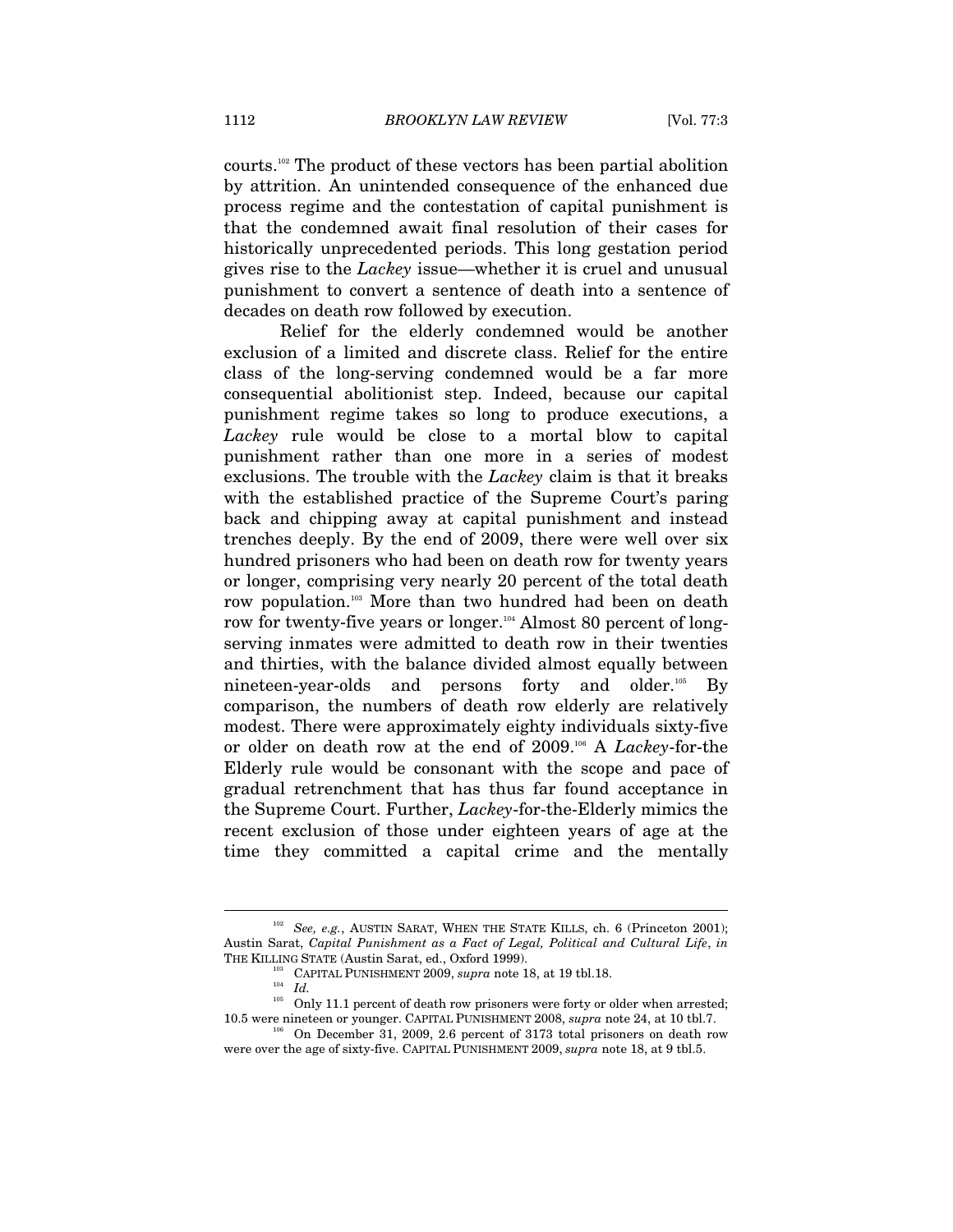retarded<sup>107</sup> in that there is an essentially objective, even arithmetic, definition available for demarcating the class of the excluded, relieving concerns about manipulation and undeserving claims. *Lackey*-for-the-Elderly is therefore a more practical goal: it would, if embraced by the Supreme Court, be consistent with its inclinations to date and offer relief to a cohort whose continued life under the shadow of the gallows is acutely misaligned with Eighth Amendment values.

## 2. Would a *Lackey*-for-the-Elderly Regime Produce a Rush to Execution?

Would rules sparing the elderly—or, for that matter, all the long-incarcerated condemned—lead to accelerated rates of executions for either of these classes of prisoners? Would a Lackey regime result in "speed rather than accuracy"<sup>108</sup> in capital litigation, a consequence that would dismay defenders of due process whether or not they are of abolitionist sympathies?<sup>109</sup> Could the adoption of such protection reverse the trend of secular decline in executions or propel more elderly and long-serving prisoners into the ranks of those actually executed? I will argue that these fears are not well founded.

Most execution-prone states share with less active death-penalty states populations of long-serving and elderly prisoners. Among the ten most execution-prone states, only Virginia lacks prisoners who have been on death row at least twenty-five years.<sup>110</sup> Texas has nineteen.<sup>111</sup> Florida is the leader in this class with more than sixty.<sup>112</sup> The most execution-prone states, with the exception of Virginia, do not outperform the less execution-prone death-penalty states dramatically in the

- -

<sup>&</sup>lt;sup>107</sup> To qualify for the protection of *Atkins*, an offender must have an IQ no higher than seventy to seventy-five. Atkins v. Virginia, 536 U.S. 304, 309 n.5 (2002).<br>McKenzie v. Day, 57 F.3d 1461, 1467 (9th Cir. 1995).<br>Judge Kozinski expresses the concern about the consequences of a *Lackey* 

regime,

By and large, the delay in carrying out death sentences has been of benefit to death row inmates, allowing them to extend their lives, obtain commutation or reversal of their sentences or, in rare cases, secure complete exoneration. Sustaining a [*Lackey*] claim . . . would, we fear, wreak havoc with the orderly administration of the death penalty in this country by placing a substantial premium on speed rather than accuracy.

 $I$ . 110 CAPITAL PUNISHMENT 2009,  $supra$  note 18, at 19 tbl.18.  $111$   $II$   $II$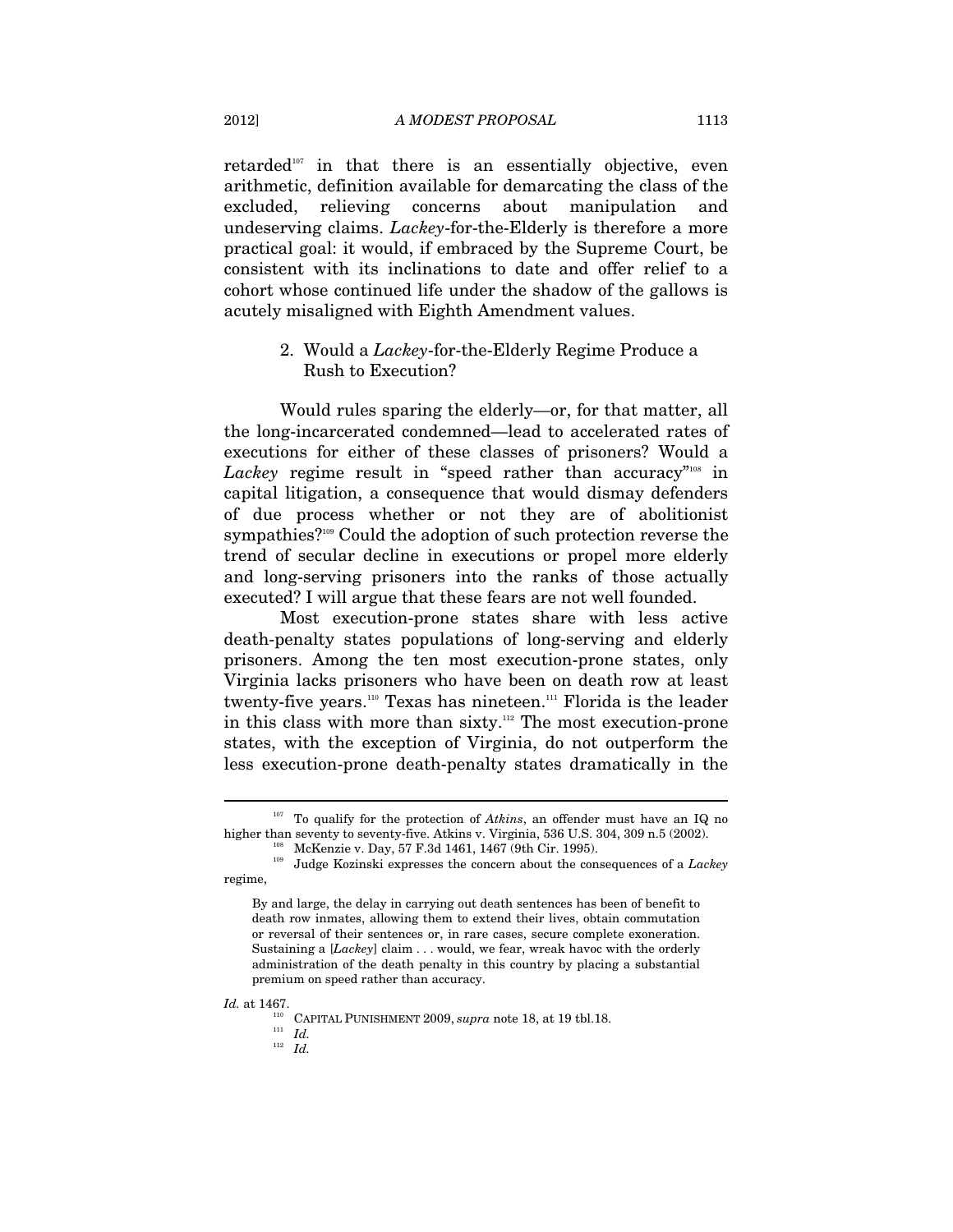average number of years prisoners have been on death row. The national average time in 2009 was 12.7 years.<sup>113</sup> For California, a state that rarely executes, the average was  $14.2<sup>114</sup>$ but it was 13.9 for Florida.115 Georgia did not do much better at 13.3.116 Texas, the leader in executions performed, achieved  $10.8.^{\scriptscriptstyle 117}$  Other than Virginia's stellar 5.4 years,<sup>118</sup> the best records achieved by the ten most execution-prone states were in South Carolina and Oklahoma, which managed to get below 10 years, at 9 and 8.9 respectively.<sup>119</sup>

I base my skepticism on what I consider to be the dim prospects for efficiency reforms of the death-penalty system. The number of years to resolve cases has increased over a decade in which there has been a pronounced secular decline in the number of executions.<sup>120</sup> The ratio, as it were, of systemic effort per resulting execution has steadily increased. The two most plausible avenues of reform are money to move cases more quickly and competently through the system and the streamlining of the appellate and postconviction process.<sup>121</sup> To date, such measures have either not made a difference in reversing the secular trend or have failed to garner sufficient support to be introduced. It is vanishingly unlikely that the well-documented shortage of qualified trial and appellate counsel will be addressed any time soon by cash-strapped states that did not take this step even when their resources were greater. The prospects for streamlining the process are no better. The passage of the Anti-Terrorism and Effective Death Penalty Act of 1996,<sup>122</sup> for example, which restricts habeas relief for death row prisoners, has not reversed the trends to longer delays and fewer executions. To the frustration of some retentionists, the underlying cause of the multitiered and timeconsuming legal processes is the so-called super due process for

 $\overline{a}$ 

to California's backlog of death row cases. Alarcon, *supra* note 54, at 698.<br><sup>122</sup> Pub. L. No. 104-132, 110 Stat. 1214.

<sup>113</sup> *Id.*<br>
<sup>114</sup> *Id.*<br>
<sup>115</sup> *Id.*<br>
<sup>116</sup> *Id.*<br>
<sup>118</sup> *Id.*<br>
<sup>118</sup> *Id.*<br>
<sup>118</sup> *Id.*<br>
<sup>118</sup> *Id.*<br>
<sup>120</sup> Despite a steep drop in both the number of executions and the number of admissions to death row over the decade, time under sentence of death for those executed increased from eleven years and eleven months in 1999 to fourteen years and one month in 2009. *See* CAPITAL PUNISHMENT 2009, *supra* note 18; *see also* CAPITAL PUNISHMENT 1999, *supra* note 17.<br><sup>121</sup> The Ninth Circuit Court of Appeals has recently proposed both as solutions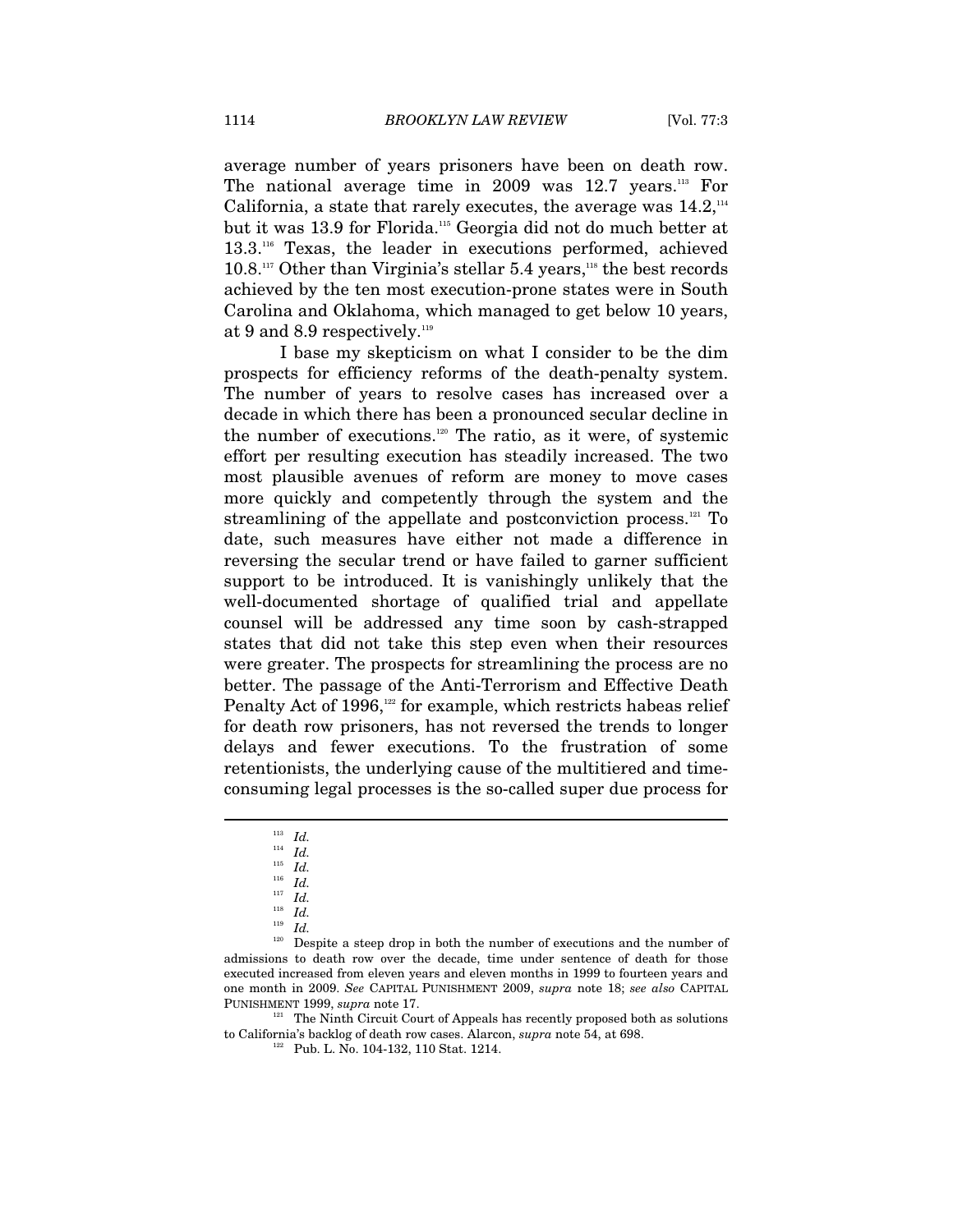death required by the Supreme Court coupled with the matching zeal of pro- and anti-death-penalty litigators. To date, the political will to execute has not been sufficient to result in spending public money and court resources on death cases to reverse the trend toward more time to produce fewer executions. It is doubtful that the recognition that a Clarence Ray Allen is too old to execute would galvanize more public and retentionist reaction than, for example, the Supreme Court's recent decision to prohibit execution of child rapists $123$  or the increasingly more publicized fact that only a small fraction of those condemned since 1976 have actually been executed.

Let us look at the reaction to the introduction of a *Lacke*y-like regime in the Caribbean nation of Jamaica for possible lessons about the impact of such a regime in the United States. The Anglophone Caribbean nations retain capital punishment; the death penalty enjoys strong public and political support as a consequence of the high rates of murder and other violent crime these countries suffer.<sup>124</sup> Until recently the Judicial Committee of the Privy Council has been the high court for all former British dependencies in the Caribbean, a relationship that is in the early stages of being replaced by a regional court, the Caribbean Court of Justice. In 1993, the Judicial Committee ruled in *Pratt and Morgan v. The Attorney General of Jamaica* that, under the Jamaican Constitution, it would constitute inhuman and degrading punishment to execute a person imprisoned under sentence of death for more than five years.125 The decision resulted in the commutation of approximately two hundred death sentences in the region.<sup>126</sup> The decision stimulated anti-imperialist and nationalist resistance and increased momentum for the creation of a regional court to displace the Privy Council. There were predictions that the decision would inspire "hanging courts."127 There have been no executions in Jamaica since *Pratt and*

 $^{123}$  Kennedy v. Louisiana, 554 U.S. 407, 447, *opinion modified on denial of reh'g*, 129 S. Ct. 1 (2008).

<sup>&</sup>lt;sup>124</sup> See ROGER G. HOOD & CAROLYN HOYLE, THE DEATH PENALTY: A WORLDWIDE PERSPECTIVE 106 (4th ed., Oxford 2008).<br><sup>125</sup> Pratt & Morgan v. Jamaica, 3 SLR 995, 2 AC 1, 4 All ER 769 (Privy

Council 1993) (en banc). 126 Andrew Novak, *The Decline of the Mandatory Death Penalty in Common* 

*Law Africa: Constitutional Challenges and Comparative Jurisprudence in Malawi and* 

<sup>&</sup>lt;sup>27</sup> Leonard Birdsong, *The Formation of the Caribbean Court of Justice: The Sunset of British Colonial Rule in the English Speaking Caribbean*, 36 U. MIAMI INTER-AM. L. REV. 197, 203-04 (2005).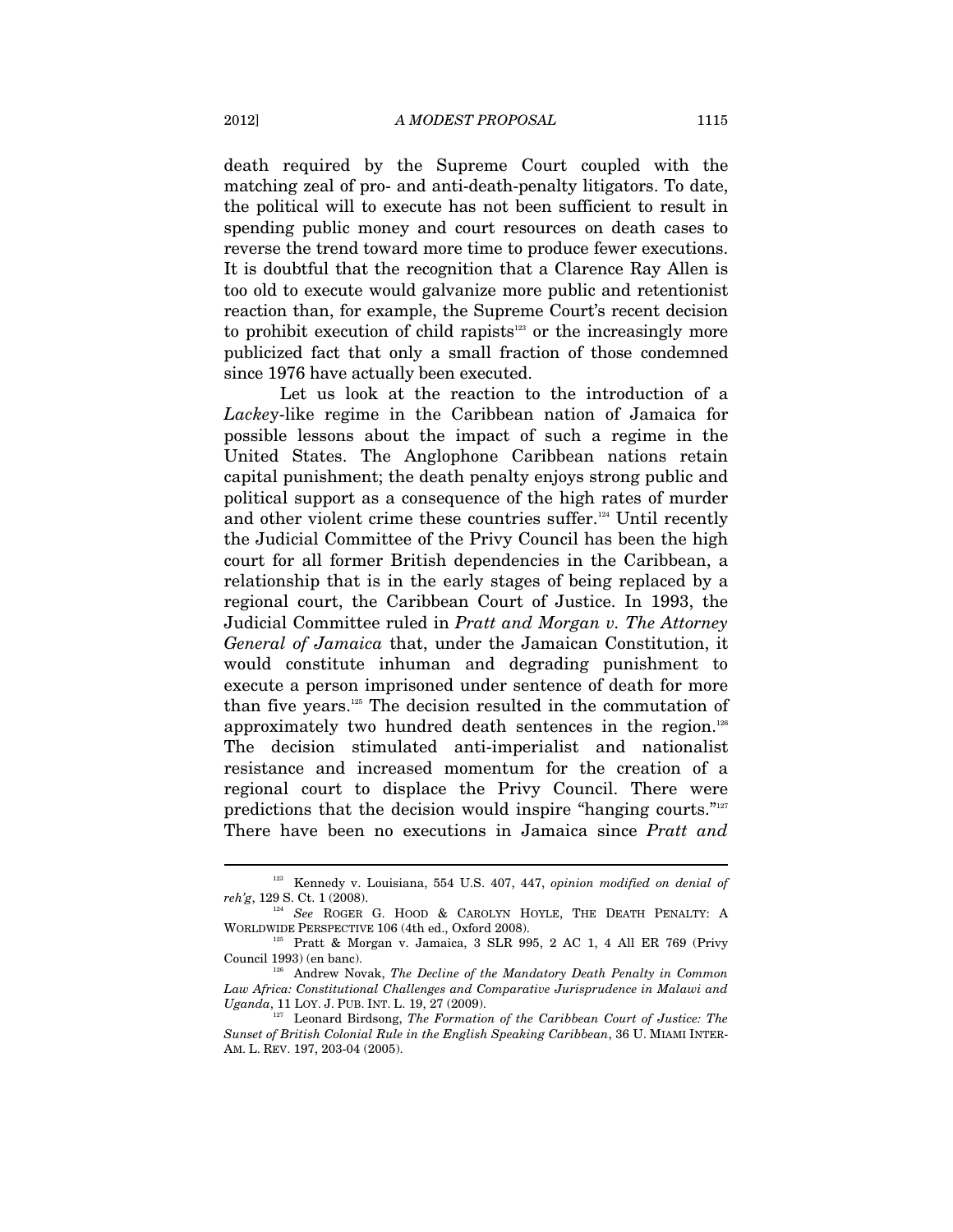*Morgan*. 128 The *Pratt and Morgan* decision has been a much criticized decision by retentionists, but has been criticized by abolitionist critics as well who fear "hanging courts."

Would prisoners who might otherwise be left to languish in obscure corners of death row be victims of *Lackey*-for-the-Elderly? The sluggishness of the death-penalty system in the United States, Jamaica, and other countries where stringent due process standards are respected suggests that fears of a rush to the gallows are misplaced. My argument is necessarily speculative, as there is no record to consult for the counterfactual *Lackey* scenario in the United States. My argument relies on both the natural experiment produced by *Pratt and Morgan* in Jamaica and the history of protracted multitiered litigation in death cases necessary to satisfy contemporary due process and human rights standards.

# *B. On the Merits: The Case that the Eighth Amendment Bars Execution of the Long-Serving Elderly*

The case for *Lackey*-for-the-Elderly is in effect a specialized and augmented version of the *Lackey* claim. Support for the Elderly version therefore rests in part on the strength of the case for the general *Lackey* claim. Likewise, understanding the additional merits of the Elderly claim requires review of the case for the general *Lackey* claim.

> 1. In Recent Cases, the Supreme Court's Eighth Amendment Methodology Has Become More Favorable to the Success of *Lackey* Claims

At first blush, the chances for success of the *Lackey* claim look bleak. Justice Thomas pointed out that he was "unaware of any support [for it] in the American constitutional tradition or in this Court's precedent<sup>"129</sup> and equally that no state or federal court has recognized a *Lackey* claim since the first denial of certiorari in *Lackey v. Texas*. 130 His point must be conceded, for it was accurate when made in 1999 and remains true at this writing. However, a methodological shift in recent Supreme Court cases considering whether the Eighth

<sup>&</sup>lt;sup>128</sup> HOOD & HOYLE, *supra* note 124, at 106.<br><sup>129</sup> Knight v. Florida, 528 U.S. 990, 990 (1999) (Thomas, J., concurring in denial of certiorari for a *Lackey* claim). 130 *Id.* at 461.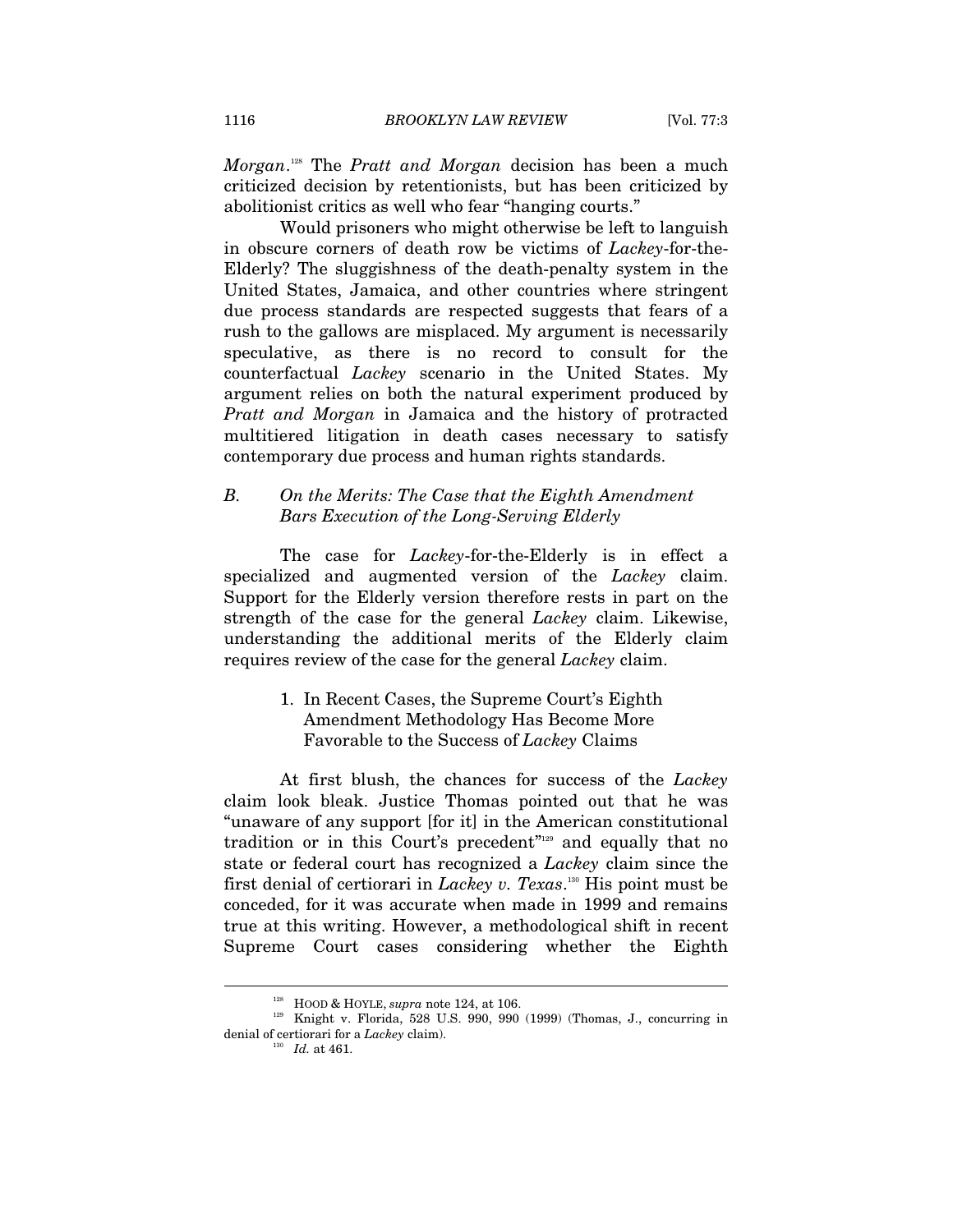Amendment permits execution for particular classes of offenders suggests that *Lackey* claims may not be as outside the pale as its critics would prefer.

The Eighth Amendment standard by which the constitutionality of a form of punishment is to be judged was established in *Trop v. Dulles*: whether the punishment comports with "evolving standards of decency that mark the progress of a maturing society."131 The Supreme Court has barred the execution of several classes of persons who were traditionally subject to capital punishment because the punishment for them would be cruel and unusual in light of contemporary standards. Invoking the Eighth Amendment's Cruel and Unusual Punishment Clause, the Court has excluded the mentally retarded,<sup>132</sup> and youthful murderers,<sup>133</sup> and those who have been convicted because, during the course of committing a felony, an accomplice took life.134

In two of the recent cases, *Atkins v. Virginia*135 and *Roper v. Simmons*, 136 the Court relaxed the requirements for exclusion, to the dismay of the dissenting justices. The Court relied more heavily than in earlier cases on its "own judgment" or "independent judgment" and less on objective indicia of an evolution in public values. Although also continuing to rely on "objective" indicia of a national consensus to be found in legislative enactments and the practice of the states, the Court's majorities were satisfied with less robust "objective" evidence of the development of a national consensus.<sup>137</sup> The Court's reliance on its "own judgment," as will be seen, is deeply rooted in its capital Eighth Amendment precedents, and bodes well for the future reception of *Lackey* claims.

Writing for the Court in *Roper*, Justice Kennedy reviewed the method by which a determination is to be made as to whether offenders who kill before their eighteenth birthday

 $131 \over 132}$  356 U.S. 86, 100-01 (1958).<br>
Atkins v. Virginia, 536 U.S. 304, 321 (2002).

<sup>&</sup>lt;sup>133</sup> Roper v. Simmons, 543 U.S. 551 (2005), *abrogating* Stanford v. Kentucky, 492 U.S. 361 (1989).

<sup>&</sup>lt;sup>134</sup> Enmund v. Florida, 458 U.S. 782, 801 (1982); *see also* Tison v. Arizona, 481 U.S. 137 (1987) (refining the *Enmund* standard and holding that reckless indifference is sufficient to satisfy intent if the defendant is a major participant in a felony that

results in murder).<br><sup>135</sup> Atkins, 536 U.S. 304.<br><sup>136</sup> Roper, 543 U.S. 551.<br><sup>137</sup> In the most recent capital exclusion case, *Kennedy v. Louisiana*, 554 U.S. 407 (2008), discussed *infra* at note 165, Justice Kennedy's majority opinion is yet more assertive of reliance on normative judgment at the expense of the weight accorded legislative enactments.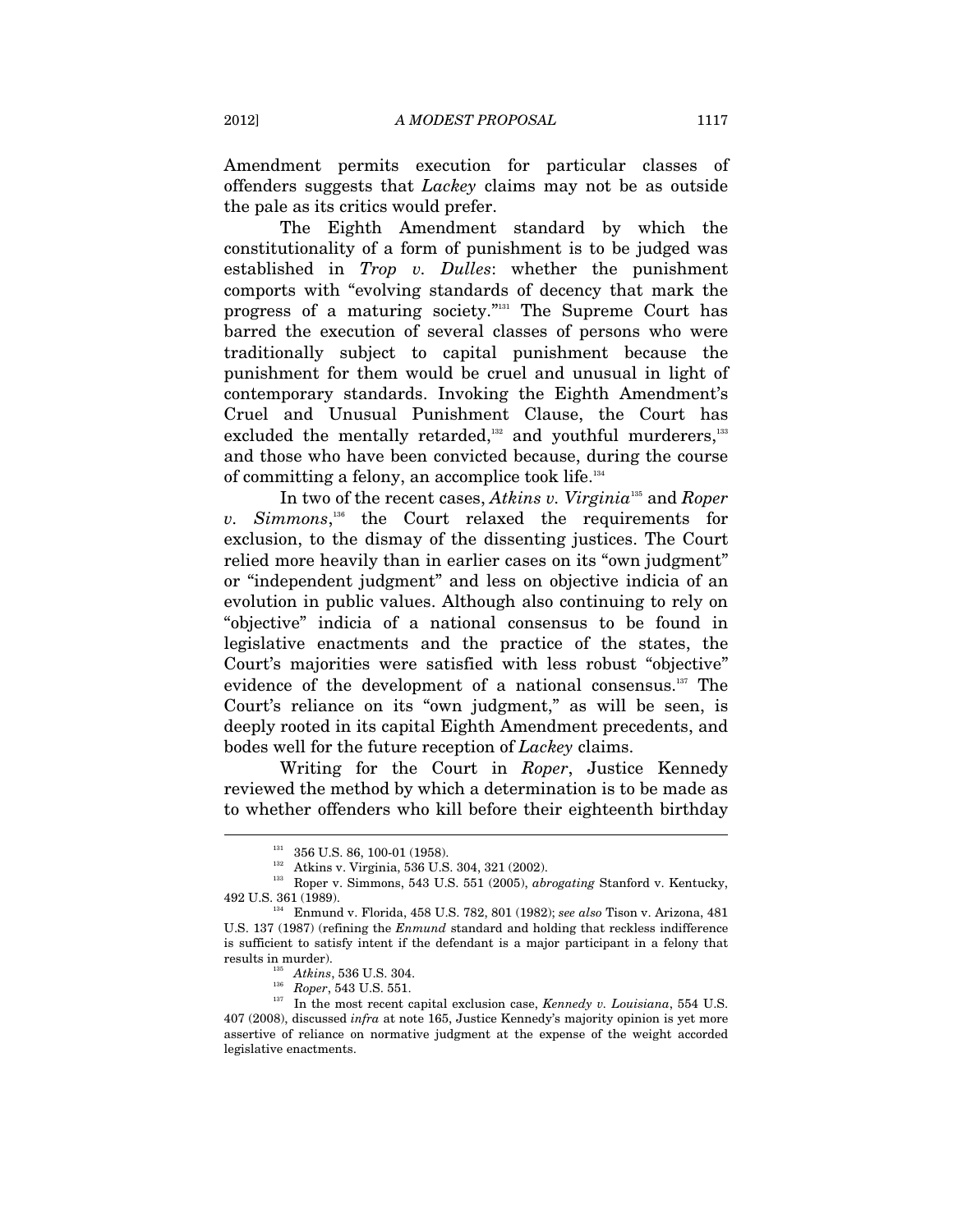should be categorically exempt from capital punishment. The three sources of support recognized in previous cases are "legislative enactments,"138 "state practice,"139 and "our own judgment."140 Additionally, the Court looks to foreign and international law as instructive but not controlling.141 In the earlier cases, the Court accorded preeminence to statutes.<sup>142</sup> In *Coker v. Georgia*, for example, the Court relied on the finding that Georgia was the only jurisdiction whose law authorized capital punishment for the rape of an adult woman as support for a constitutional bar against capital punishment for rapists of adult women.143 The Court again emphasized the importance of statutes as evidence of the crystallization of consensus in *Enmund v. Florida*.<sup>144</sup> There the record was less "compelling"<sup>145</sup> but nonetheless strong: a large majority of states no longer permitted the execution of those who neither contemplated nor intended killing in the course of a felony, such as robbery during which an accomplice killed.146 But when the Court barred execution of the mentally retarded in *Atkins*, only eighteen of the then thirty-eight death-penalty states, and the federal jurisdiction, exempted the mentally retarded by statute.147 In *Roper* in 2005, the Court conceded that the objective indicia embodied in statutes was weaker than in the earlier cases in both *Atkins* and in the instant case exempting persons who were not yet eighteen when they committed murder.<sup>148</sup> Indeed, a bare majority of the death-penalty states had no statutory prohibition against the execution of the mentally retarded or murderers who were seventeen years of age but not yet eighteen when they killed.149 The majority opinions in the two cases reasoned that recent additions to the ranks of prohibiting states, prohibitory statutes of more long standing, and the addition of the bloc of states that had abolished capital punishment entirely established that we had arrived at a

l

- 
- 

<sup>138</sup> *Roper*, 543 U.S. at 563. 139 *Id.*

<sup>&</sup>lt;sup>140</sup> *Id.* <br><sup>141</sup> *Id.* at 575-78.

<sup>&</sup>lt;sup>142</sup> Legislation is the "clearest and most reliable objective evidence of contemporary values." Penry v. Lynaugh, 492 U.S. 302, 331 (1989), *abrogated by*  Atkins v. Virginia, 536 U.S. 304 (2002).<br>
<sup>143</sup> Coker v. Georgia, 433 U.S. 584, 595-96 (1976).<br>
<sup>144</sup> 458 U.S. 782 (1982).<br>
<sup>145</sup> *Id.* at 793.<br>
<sup>146</sup> *Id.* at 792.<br>
<sup>147</sup> Atkins, 536 U.S. at 313.<br>
<sup>148</sup> Roper v. Simmons,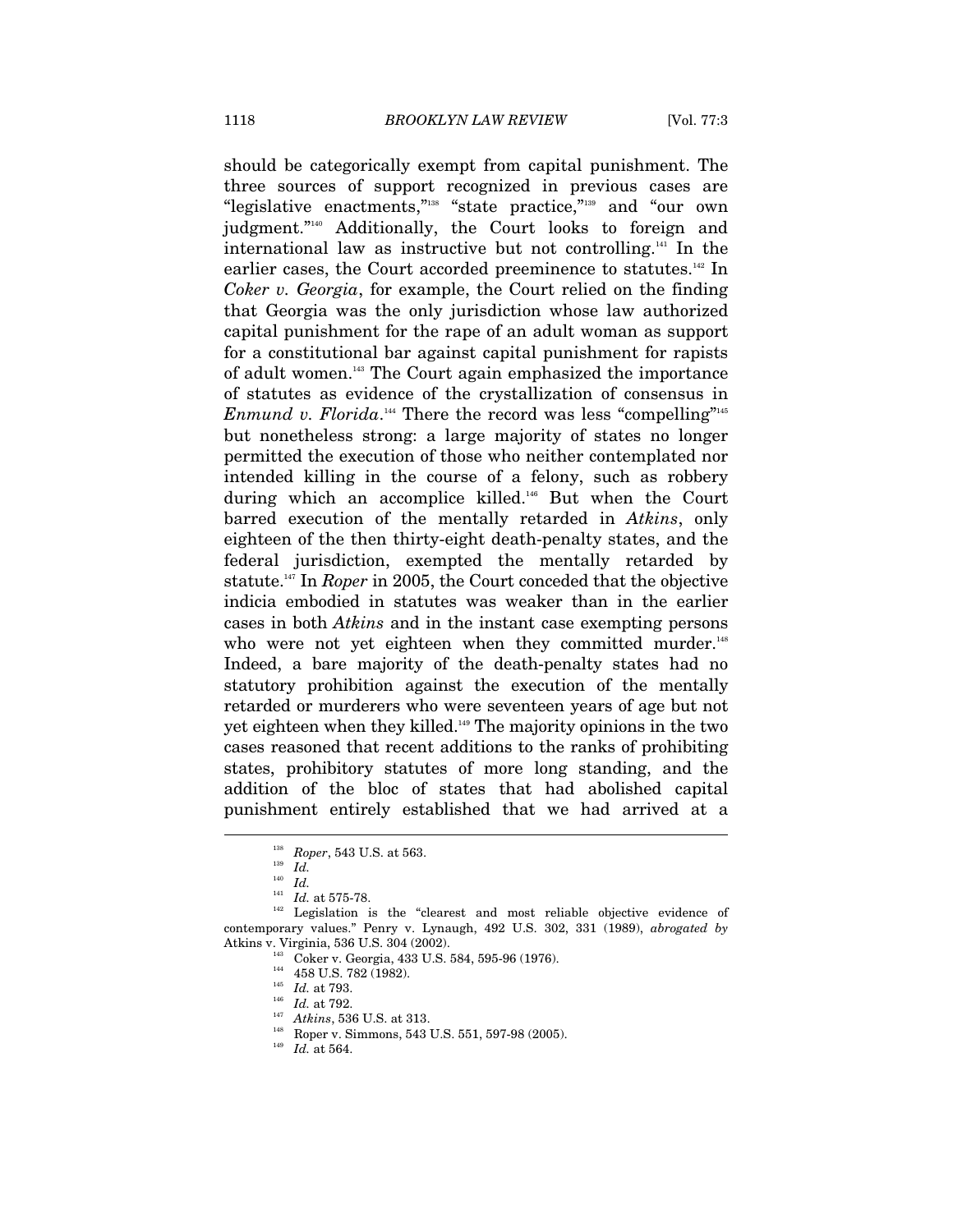national legislative consensus against the execution of the mentally retarded and youthful murderers.<sup>150</sup> Inevitably, to compensate for the comparative weakness of the "objective" case relative to its strength in previous cases establishing categorical exclusions, the arguments for the Court's independent judgment must bear greater weight in the two recent cases.

The dissenters' verdict is that the *Atkins* and *Roper* majorities have substituted their own subjective moral judgments for the objective social consensus demanded by *Trop v. Dulles* and the Court's previous Eighth Amendment jurisprudence of capital exemption. Justice Scalia's dissents in both cases are scathing, for he found that the Court has abandoned reliance on social consensus as the touchstone of evolving Eighth Amendment values in favor of "the subjective views of individual Justices."151 In his *Atkins* dissent, Justice Scalia declared, "Seldom has an opinion of this Court rested so obviously upon nothing but the personal views of its Members."152 In *Roper*, he again dissented, "Because I do not believe that the meaning of our Eighth Amendment . . . should be determined by the subjective views of five Members of this Court  $\dots$ ."<sup>153</sup>

Plausible as this criticism may appear initially, it is misleading to characterize the majorities' reliance on their independent judgment as either merely "subjective" or as a jurisprudential departure. The Court in *Atkins* and *Roper* reverts to a well-established method of normative analysis employed in Eighth Amendment cases, with roots that go back at least as far as the foundation of the contemporary capital regime (i.e., to *Gregg v. Georgia*). Chief Justice Rehnquist and Justice Scalia, dissenters in *Atkins* and *Roper*, rejected this approach. Their view prevailed temporarily in *Stanford v. Kentucky*. 154 In that case the Supreme Court, in an opinion authored by Justice Scalia, repudiated the previously established reliance on the independent judgments of the justices as an ingredient in determinations of contemporary standards of decency.155 But in *Atkins*, this holding of *Stanford* 

<sup>&</sup>lt;sup>150</sup> Id. at 564-68.<br><sup>151</sup> Atkins, 536 U.S. at 341 (Scalia, J., dissenting) (quoting Coker v. Georgia,

<sup>433</sup> U.S. 584, 592 (1976)).<br>
<sup>152</sup> *Id.* at 338.<br>
<sup>153</sup> *Roper*, 543 U.S. at 608.<br>
<sup>154</sup> Stanford v. Kentucky, 492 U.S. 361 (1989) (holding that the imposition of capital punishment on an individual for a crime committed at sixteen or seventeen years of age did not violate evolving standards of decency and thus did not constitute cruel and unusual punishment under the Eighth Amendment), *abrogated by Roper*, 543 U.S. 551. 155 *Id.* at 378-80.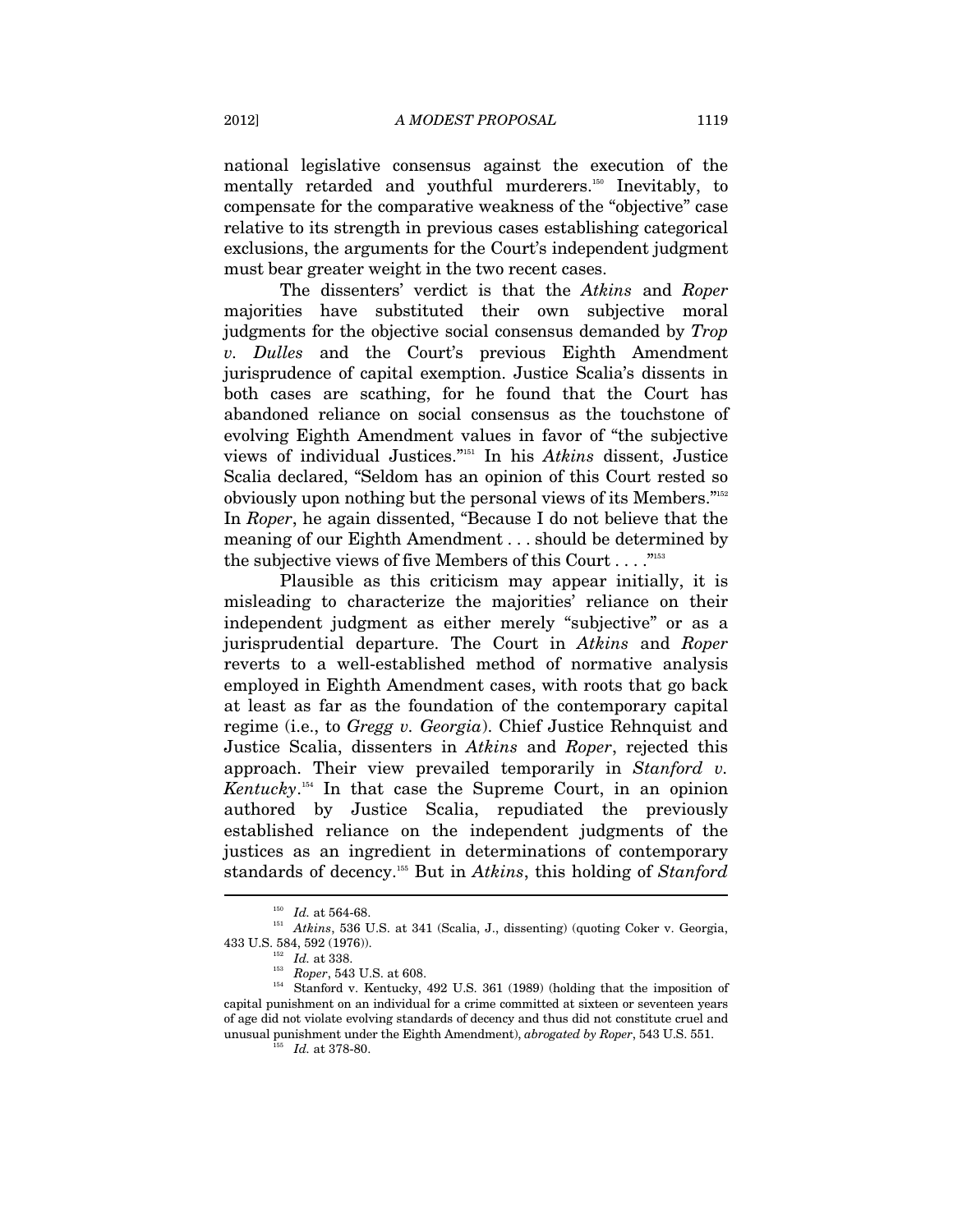proved to be a spur, a single shoot without progeny. The Court in *Atkins* and *Roper* reverted to reliance on the independent judgment of the justices as relevant to its determination of the Eighth Amendment propriety of capital punishment. Their judgment was inevitably normative, but this does not entail that it was merely subjective. The *Atkins* and *Roper* majority opinions apply normative standards regularly employed in the Court's capital Eighth Amendment precedents.

In *Coker v. Georgia*, the first of the categorical exclusion cases, the Court held that "the Constitution contemplates that in the end our own judgment will be brought to bear on the question of the acceptability of the death penalty under the Eighth Amendment."156 The Court arrived at that judgment by inquiring into whether capital punishment serves the constitutionally required goals of punishment:

Under *Gregg*, a punishment is "excessive" and unconstitutional if it (1) makes no measurable contribution to acceptable goals of punishment and hence is nothing more than the purposeless and needless imposition of pain and suffering; or (2) is grossly out of proportion to the severity of the crime. A punishment might fail the test on either ground.<sup>157</sup>

The goals of punishments, as reiterated in all the Supreme Court cases mandating capital exclusion, are deterrence and retribution: "The death penalty is said to serve two principal social purposes: retribution and deterrence of capital crimes by prospective offenders."158

Since *Coker*, and relying on *Gregg*, 159 the Court has held that unless capital punishment advances the penal goals of

<sup>156</sup> *Coker*, 433 U.S. at 597 (quoted in *Atkins*, 536 U.S. at 341 and *Roper*, 543 U.S. at 590).  $157$  *Id.* at 592 (White, J.). The sentence preceding that quoted in the text above

details the precedents for this holding:

In sustaining the imposition of the death penalty in *Gregg*, however, the Court firmly embraced the holdings and dicta from prior cases, *Furman v. Georgia*, [408 U.S. 238]; *Robinson v. California*, 370 U.S. 660 (1962); *Trop v. Dulles*, 356 U.S. 86 (1958); and *Weems v. United States*, 217 U.S. 349 (1910), to the effect that the Eighth Amendment bars not only those punishments that are "barbaric" but also those that are "excessive" in relation to the crime committed.

*Id.* at 591-92.<br><sup>158</sup> Gregg v. Georgia, 428 U.S. 153, 183 (1976) (plurality opinion); *see also Coker*, 433 U.S. at 592; Enmund v. Florida, 458 U.S. 782, 782-83 (1982); *Atkins*, 536

And indeed on *Furman v. Georgia*, 408 U.S. 238, 239-40 (1972) (holding that the imposition of the death penalty on offenders convicted of rape would violate the Eighth Amendment).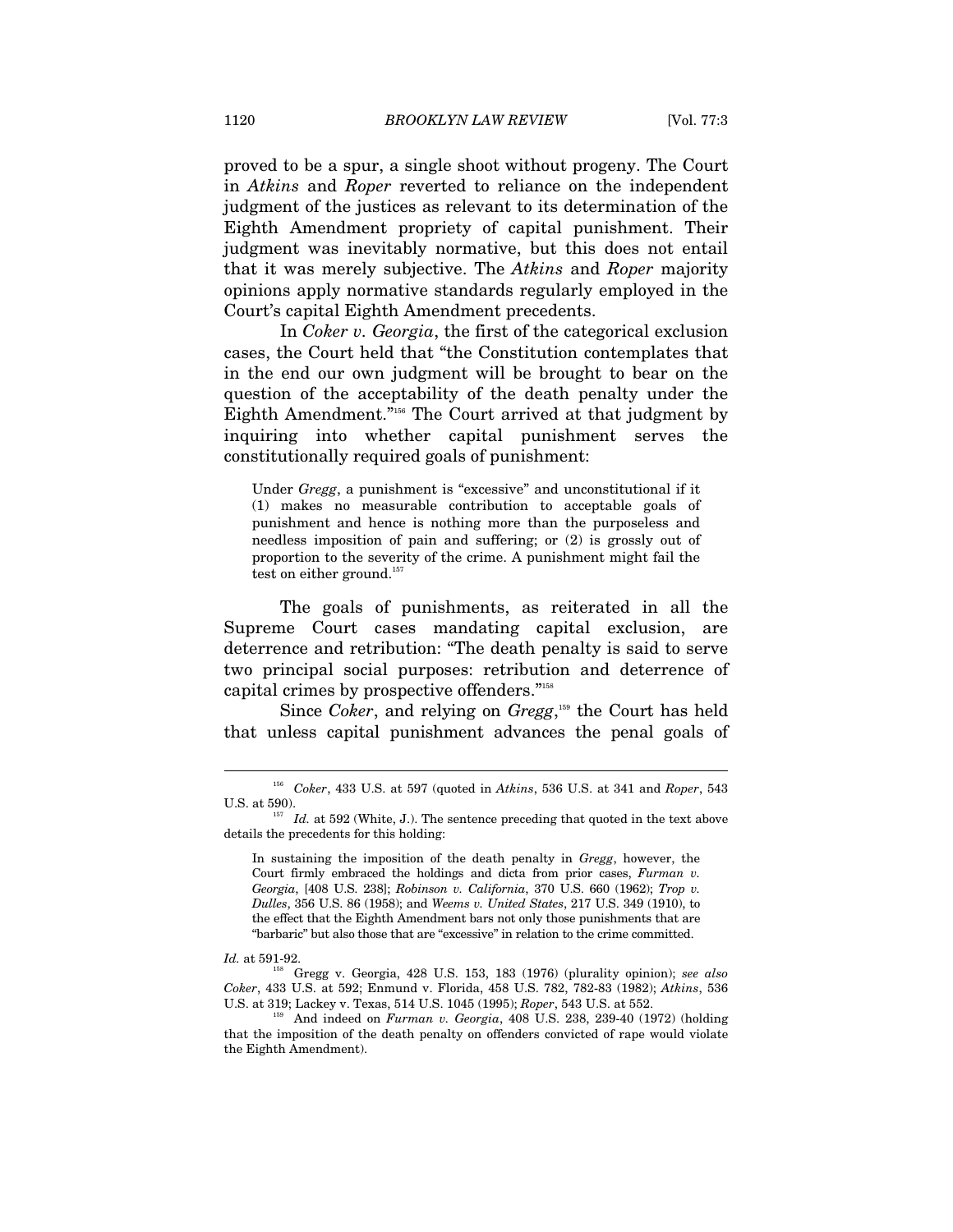retribution or deterrence, it is barred by the Eighth Amendment. In debates about the *Lackey* issue, retribution is to the fore and deterrence recedes in that the plausibility of additional deterrent value in execution after decades of incarceration in the shadow of the gallows is difficult to defend.160 The Court's *Lackey* debates therefore turn on whether decades-plus-death is excessive retribution offensive to the Eighth Amendment. In *Atkins* and *Roper*, the Court held that in its independent judgment, the deficiencies in judgment and self-control attributable to mental disability and immaturity rendered the retarded and youthful murderers less culpable than normal and mature murderers.161 Thus, these classes were not among the most culpable murderers for whom capital punishment was retributively justified, a judgment reflected in a large and growing number of statutory prohibitions.162

Critics of the *Lackey* claim will of course hasten to note that the *Lackey* claim has not been endorsed in a single American statute or adopted by any American court. How then could the *Lackey* claim prevail within the framework established in the capital exclusion cases? Justices Stevens and Breyer adumbrated the available Eighth Amendment arguments in their demurrals from the denial of certiorari in the *Lackey* cases. There are two crucial lines of argument necessary to support *Lackey* claims. One is of course the standard Eighth Amendment argument that decades-plus-death is retributively excessive punishment. The second breaks new Eighth Amendment ground. Previously, cases acknowledging capital exclusion have tested whether traditionally accepted practices had outlived their social mandate. The *Lackey* claim, by contrast, questions whether an *emergent*  practice is permitted by the Eighth Amendment.

The *Lackey* claim is directed against a novel form of cruel punishment alien to tradition—persons serving decades on death row, perhaps half a lifetime, perhaps into old age. It is directed against a cruel innovation rather than a cruel relic. The model of social history implicit in *Trop v. Dulles* is progressive. It deserves

<sup>160</sup> In *Lackey v. Texas* Justice Stevens writes, "additional deterrent effect from an actual execution now, on the one hand, as compared to 17 years on death row followed by the prisoner's continued incarceration for life, on the other, seems minimal." 514 U.S. at 1046. This proposition resounds through subsequent *Lackey* cases. In *Knight v. Florida*, Justice Thomas apparently concedes as much in noting that Justice Breyer's criticism of execution after long delay for lack of additional deterrent effect would be remedied by reverting to something like our earlier and sprightlier system. 528 U.S. 990, 990 n.1 (1999).

<sup>&</sup>lt;sup>161</sup> Roper, 534 U.S. at 552.<br><sup>162</sup> Atkins, 536 U.S. at 321; *Roper*, 543 U.S. at 571.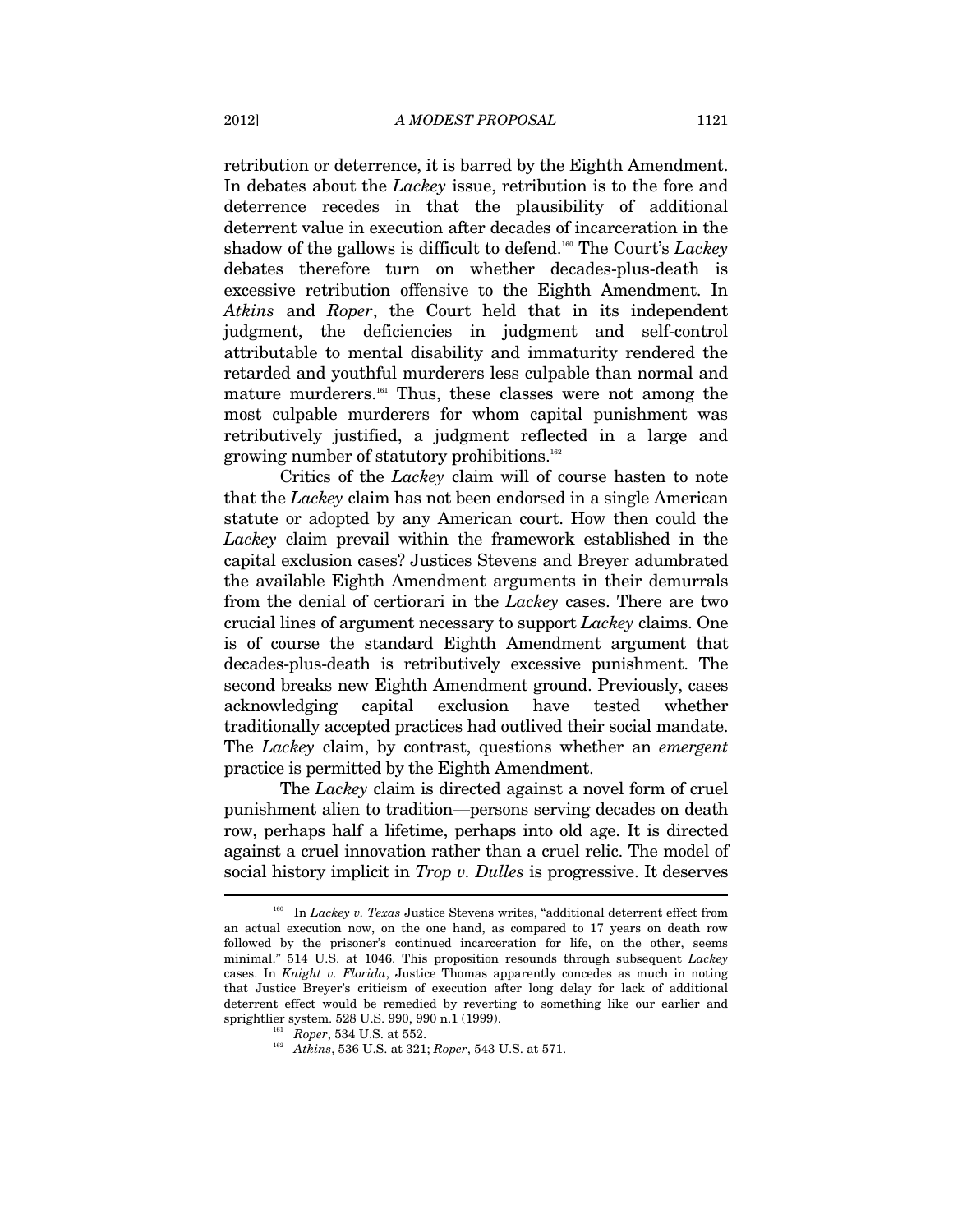the old-fashioned designation "whiggish" in that it assumes that society continually improves, becomes ever more humane. It can be argued, therefore, that the Court's Eighth Amendment jurisprudence of capital exclusion is restricted by *Trop v. Dulles* to delivering the *coup de grace* to decaying practices. The alternative is to recognize the limitations of the *Trop v. Dulles* model when confronted by historically novel forms of cruelty. Indeed, the Supreme Court in *Atkins*, and more starkly in *Roper*, without fully acknowledging the fact, relied less on a history of American progress and more on normative judgment to ban practices permitted by the majority of death-penalty states. In *Roper* especially, the majority also turned to the very strong support for barring the execution of persons under eighteen in international and foreign law.163 Indeed, whether or not one shares the dissenting justices' pejorative view of the majority opinions in *Atkins* and *Roper*, those justices are correct that the majority opinions rely on normative judgments and foreign and international law to a far greater extent than previous Eighth Amendment capital exclusion cases. The *Lackey* claim, like the bar on the execution of youthful offenders, enjoys robust support in international and foreign law.

In the most recent of the capital exclusion cases, *Kennedy v. Louisiana*, the Court delivered yet another blow to the vaunted importance of state legislative consensus in its Eighth Amendment capital exclusion methodology.<sup>164</sup> Justice Kennedy considered an objection to the Court's holding that a national consensus had developed against the execution of rapists of children, based on the small number of states that authorized their execution and the fact that no child rapist had been executed by any state in forty years.<sup>165</sup> The objection was that the Court was "blocking" the development of a national consensus

 $\overline{a}$ 

*Roper*, 543 U.S*.* at 554. 164 554 U.S. 407 (2008). 165 *Id.* at 409.

<sup>&</sup>lt;sup>163</sup> Thus, Justice Kennedy writes,

The overwhelming weight of international opinion against the juvenile death penalty is not controlling here, but provides respected and significant confirmation for the Court's determination that the penalty is disproportionate punishment for offenders under 18 . . . . The United States is the only country in the world that continues to give official sanction to the juvenile penalty. It does not lessen fidelity to the Constitution or pride in its origins to acknowledge that the express affirmation of certain fundamental rights by other nations and peoples underscores the centrality of those same rights within our own heritage of freedom.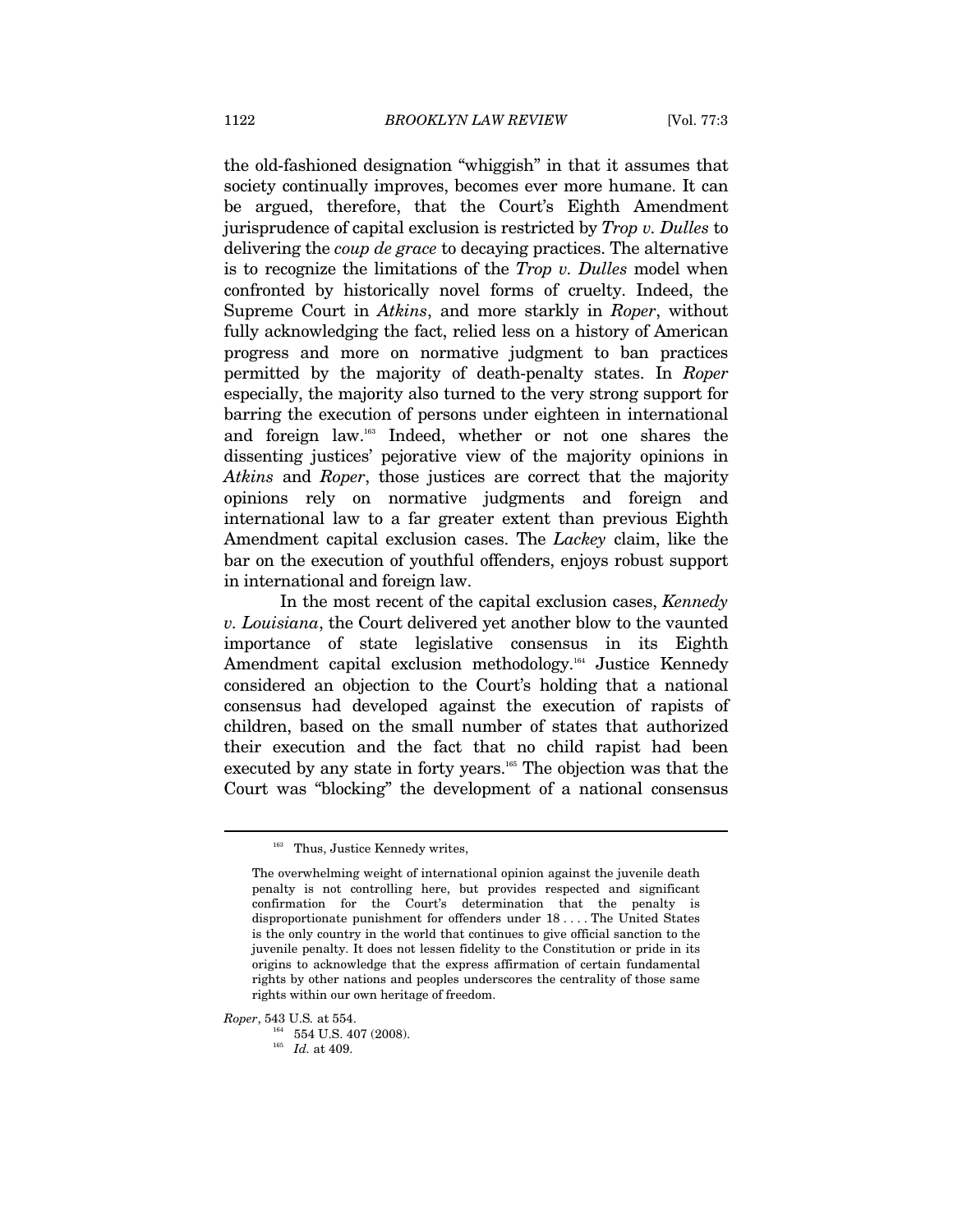rather than relying on such a consensus.<sup>166</sup> Louisiana argued that the *Coke*r decision had been read broadly to ban execution for nonlethal child rape rather than specifically and only the rape of an adult woman. *Kennedy v. Louisiana* clarified any ambiguity about *Coker*. *Coker* prohibited execution for the rape of an adult woman, not nonlethal child rape.<sup>167</sup> Thus, the argument goes, legislatures in the states did not appreciate that they were free to permit or forbid execution for child rapists. The question of whether a national consensus existed against the practice was therefore untested in the states.168 The Court should wait upon the day when legislatures have affirmatively banned execution for child rapists to declare a national consensus rather than act in the face of legislative inaction.<sup>169</sup> To ban execution of child rapists under the Eighth Amendment would stifle the development of a consensus. To act in the absence of legislative bans would violate the Court's methodological commitment to look to state legislatures for evidence of national consensus.

Justice Kennedy's rejoinder to this criticism would seem to diminish further the relative weight of the "objective" component in Eighth Amendment capital exclusion methodology. He associated "evolving standards of decency" with the Court's duty to restrain the use of capital punishment to insure its use only for crimes that are judged to be among the worst, apparently at the expense of the importance of the record of legislative enactments. He wrote,

These concerns overlook the meaning and full substance of the established proposition that the Eighth Amendment is defined by "the evolving standards of decency that mark the progress of a maturing society." Confirmed by repeated, consistent rulings of this Court, this principle requires that use of the death penalty be restrained. The rule of evolving standards of decency with specific marks on the way to full progress and mature judgment means that

<sup>166</sup> *See id.* at 446 ("Our determination that there is a consensus against the death penalty for child rape raises the question whether the Court's own institutional position and its holding will have the effect of blocking further or later consensus in favor of the penalty from developing. The Court, it will be argued, by the act of addressing the constitutionality of the death penalty, intrudes upon the consensusmaking process. By imposing a negative restraint, the argument runs, the Court makes it more difficult for consensus to change or emerge. The Court, according to the criticism, itself becomes enmeshed in the process, part judge and part the maker of that which it judges.").<br>  $\frac{167}{168}$  *Id.* at 426-27, 429.<br> *Id.* 

<sup>169</sup> *Id.* at 446.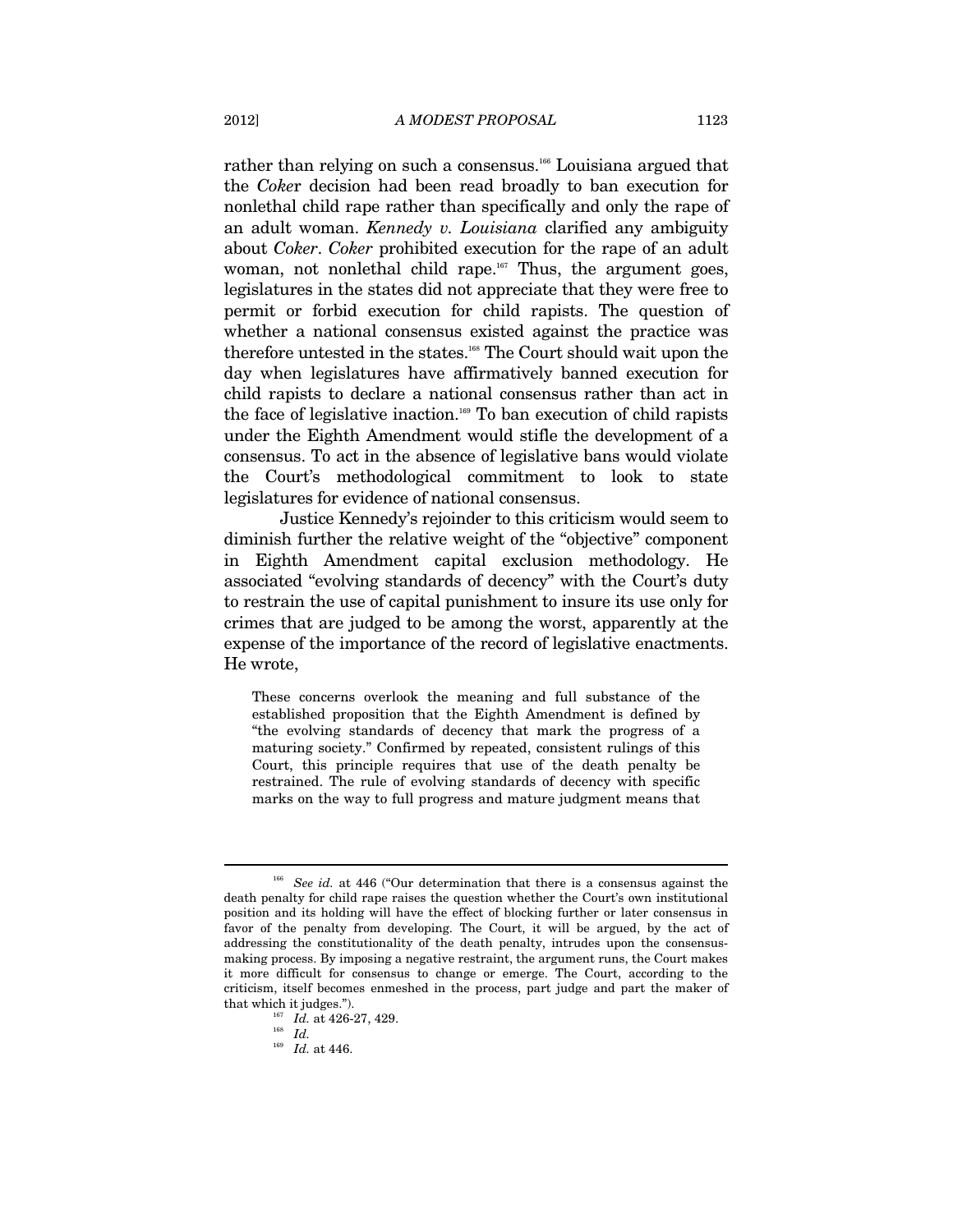resort to the penalty must be reserved for the worst of crimes and limited in its instances of application.<sup>170</sup>

In sum, in its three most recent capital exclusion cases, the Supreme Court has tempered its reliance on the tally of state enactments and reasserted its reliance on its own normative judgment. Normative analysis of whether capital punishment for a crime or a class of offenders is excessive punishment has been a factor in the Court's capital jurisprudence since *Gregg v. Georgia.* In the recent cases, *Atkins* and *Roper*—and in a more limited and subtle way *Kennedy v. Louisiana*—the Court has recalibrated the importance of normative analysis relative to the so-called "objective indicia" of evolution of standards. The Supreme Court could travel further down the road already taken and recognize the *Lackey* claim—or the more modest *Lackey*-forthe-Elderly claim.

## 2. Decades-Plus-Death Is Excessive Punishment Forbidden by the Eighth Amendment

Justices Stevens and Breyer consider at least three arguments in favor of the general *Lackey* claim in their dissents from denial of certiorari in *Lackey* cases. The touchstone argument is that decades-plus-death is retributively excessive punishment and therefore lacks an Eighth Amendment justification. The justices also argue that decades-plus-death is sanctioned neither by our legal tradition nor by considered or express political recognition. Additionally, Stevens and Breyer find support for *Lackey* in the jurisprudence of foreign constitutional courts and international law.171

## *a. Decades-Plus-Death Is Retributively Excessive Punishment*

The capital exclusion cases hark back to *Gregg v. Georgia* for the framework for understanding retributive

<sup>&</sup>lt;sup>170</sup> *Id.* at 446-47 (citations omitted).<br><sup>171</sup> From the retirement of Justice Stevens in 2010 to the present writing, no other justice has publicly endorsed granting certiorari to a *Lackey* claim. Should the day arrive when certiorari is granted, a stock of arguments for granting the petition is in hand in the dissents from denial of certiorari written by Justices Stevens and Breyer. Indeed, Justice Stevens's memorandum to the denial of certiorari in *Lackey v. Texas* in 1995 supplies jurisprudential seed sufficient to the task. Lackey v. Texas, 514 U.S. 1045 (1995) (Stevens, J., mem. respecting denial of cert.).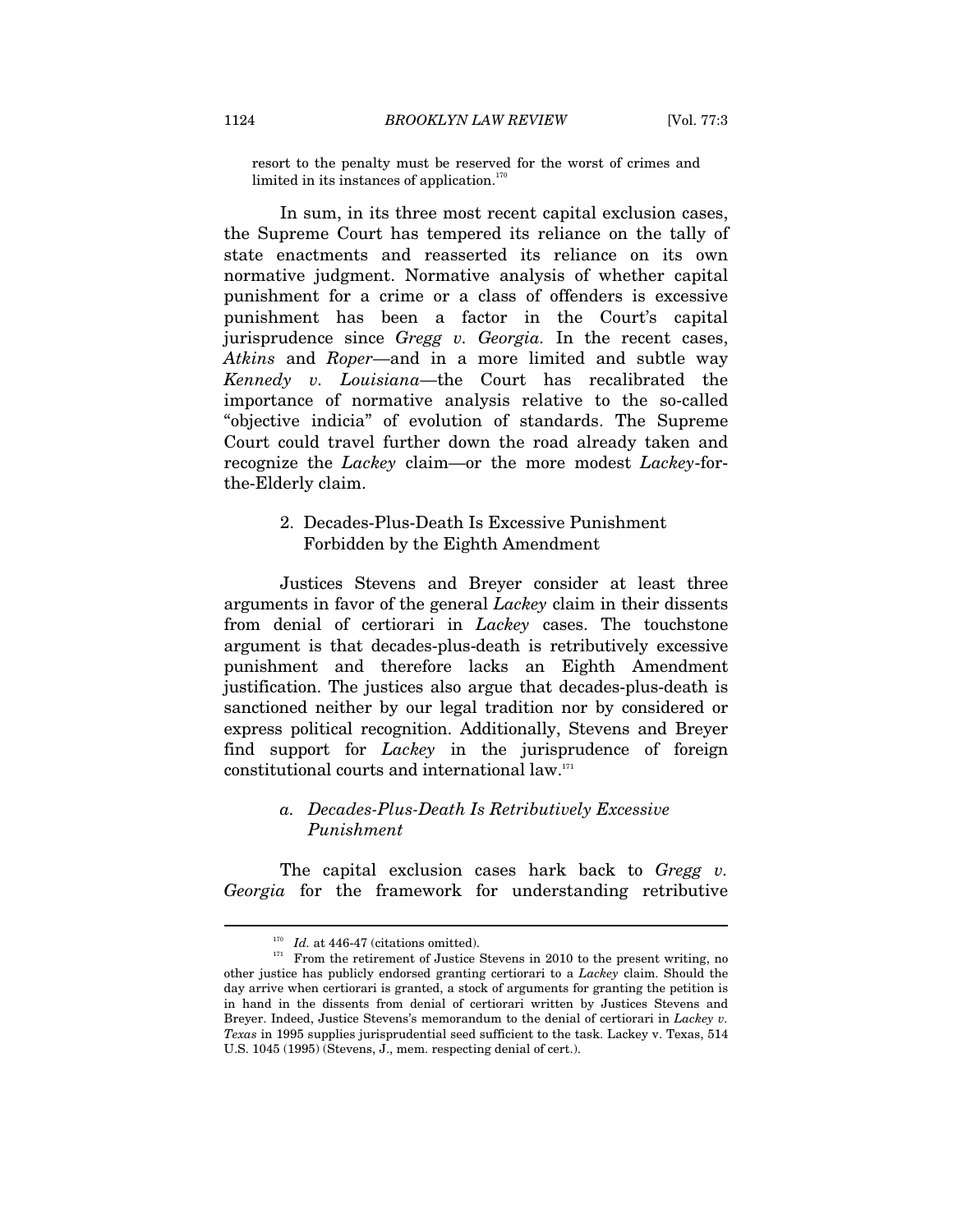justification and retributive excess. Justice White wrote in *Coker v. Georgia*,

Under *Gregg*, a punishment is "excessive" and unconstitutional if it (1) makes no measurable contribution to acceptable goals of punishment and hence is nothing more than the purposeless and needless imposition of pain and suffering; or (2) is grossly out of proportion to the severity of the crime. A punishment might fail the test on either ground. $172$ 

"*Gregg* instructs," Justice Kennedy reiterated in *Kennedy v. Louisiana*, that "the two distinct purposes served by the death penalty" are "retribution and deterrence of capital crimes."173 Justices Stevens and Breyer in their *Lackey* opinions explored arguments for the thesis that this novel imposition of decades-plus-death is not justified by a gain in deterrence<sup>174</sup> and exceeds the limits of justified retribution. Punishment that is justified neither as deterrence nor as an appropriate level or type of retribution is "gratuitous infliction of suffering" and as such not tolerated by the Eighth Amendment. $175$ 

This doctrine that constitutionally legitimate punishment must respect limits is well grounded in the Court's Eighth Amendment precedents; yet the bite of the doctrine seems to elude some critics of the *Lackey* claim, perhaps in part because judges sympathetic to *Lackey* claims use emotionally and morally charged terms to describe long tenure on death row—terms like "dehumanizing,"<sup>176</sup> "horrible,"<sup>177</sup> and "frightful."<sup>178</sup> These usages may invite dismissal as merely expressing personal moral repugnance. Justice Thomas, for example, responds dismissively to what he takes to be a misplaced focus on the suffering of the long incarcerated condemned rather than the gruesome suffering inflicted by the justly condemned.179 But

<sup>179</sup> Justice Thomas gives a detailed description of the extensive torture inflicted on a murder victim by *Lackey* petitioner William Lee Thompson and his codefendant:

<sup>&</sup>lt;sup>172</sup> Coker v. Georgia, 433 U.S. 584, 592 (1976).<br><sup>173</sup> *Kennedy*, 554 U.S. at 441.<br><sup>174</sup> Deterrence is invoked but not extensively treated in the *Lackey* opinions. *Lackey*, 514 U.S. at 1046. In *Atkins*, Justice Stevens acknowledges the controversy and uncertainty that swirls around arguments about whether the death penalty deters, and suggests that judgments about deterrence should be left to legislatures. Atkins v.

Virginia, 536 U.S. 304, 318-19 (2002). 175 Gregg v. Georgia, 428 U.S. 153, 183 (1976). 176 *Lackey*, 514 U.S. at 1046 n.\* (Stevens, J.) (quoting People v. Anderson, 493 P.2d 880, 894 (Cal. 1972))*.*

<sup>177</sup> *Id.* (quoting *In re* Medley, 134 U.S. 160, 172 (1890))*.*

<sup>178</sup> *Id.* (quoting Furman v. Georgia, 408 U.S. 238, 288-89 (1972))*.*

Justice Stevens altogether refuses to take into consideration the gruesome nature of the crimes that legitimately lead States to authorize the death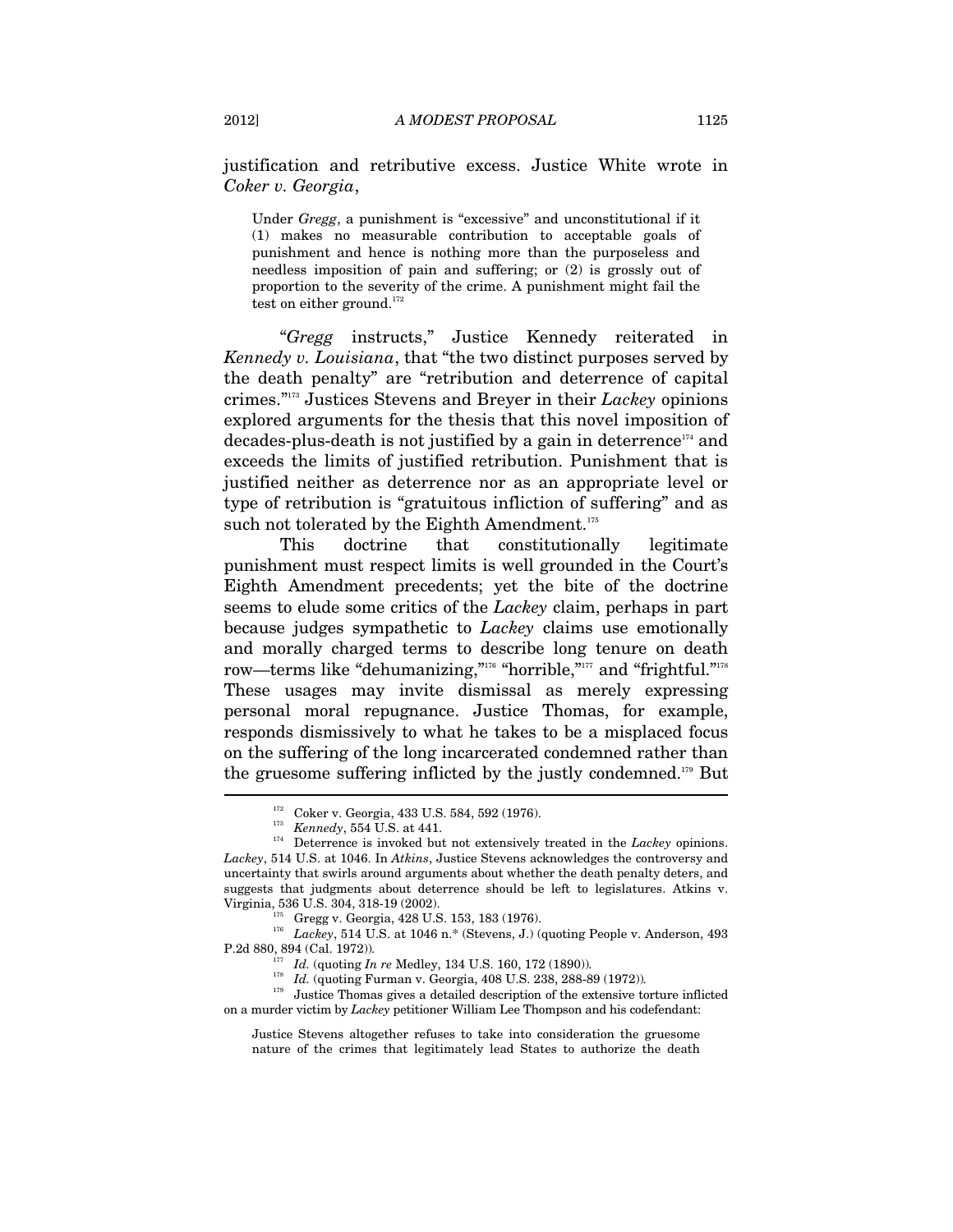the *Lackey* claimant is not contesting the constitutionality of capital punishment as retribution for cruelly taking life. Justice Thomas's rejoinder misses that the *Lackey* claimant is arguing, and to this extent correctly, that the Eighth Amendment imposes limits on punishment even on those most deserving of punishment. The Eighth Amendment would not, for example, allow a state to inflict drawing and quartering, or the burning of entrails while alive, as the prelude to or the method of execution regardless of how hideous the crime or how cruel the criminal. To meet *Lackey* proponents on the ground on which they are arguing, the proper rejoinder must include an argument that decades-plus-death is not excessive punishment for the worst murders or the worst murderers in the light of contemporary standards of decency.

Another example of a misleading rejoinder is that of Judge Kozinski in the Ninth Circuit's *Mackenzie v. Day*,<sup>180</sup> a case that raises a *Lackey* claim. Judge Kozinski wrote, "By and large, the delay in carrying out death sentences has been of benefit to death row inmates, allowing them to extend their lives," and pursue various forms of legal relief or commutation.181 Intuitively, there is certainly something to be said for remaining in life as well as for the chance for relief from a death sentence. However, Judge Kozinski implicitly compared death plus delay with the prospect of prompt execution. Justice Stevens has concluded that delay in executions is "inescapable"<sup>182</sup> in our death-penalty system. If Stevens is correct—and history to date certainly bears him out—the proper way to frame the Eighth Amendment issue is  $\overline{a}$ 

Thompson v. McNeil, 129 S. Ct. 1299, 1302 (2009) (Thomas, J., concurring). 180 McKenzie v. Day, 57 F.3d 1461 (9th Cir. 1995). 181 *Id.* at 1467. *Thompson*, 129 S. Ct. at 1300.

penalty and juries to impose it. The facts of this case illustrate the point. On March 30, 1976, petitioner and his codefendant were in a motel room with the victim and another woman. They instructed the women to contact their families to obtain money. The victim made the mistake of promising that she could obtain \$200 to \$300; she was able to secure only \$25. Enraged, petitioner's codefendant ordered her into the bedroom, removed his chain belt, forced her to undress, and began hitting her in the face while petitioner beat her with the belt. They then rammed a chair leg into her vagina, tearing its inner wall and causing internal bleeding; they repeated the process with a nightstick. Petitioner and his codefendant then tortured her with lit cigarettes and lighters and forced her to eat her sanitary napkin and to lick spilt beer off the floor. All the while, they continued to beat her with the chain belt, the club, and the chair leg. They stopped the attack once to force the victim to again call her mother to ask for money. After the call, petitioner and his codefendant resumed the torture until the victim died.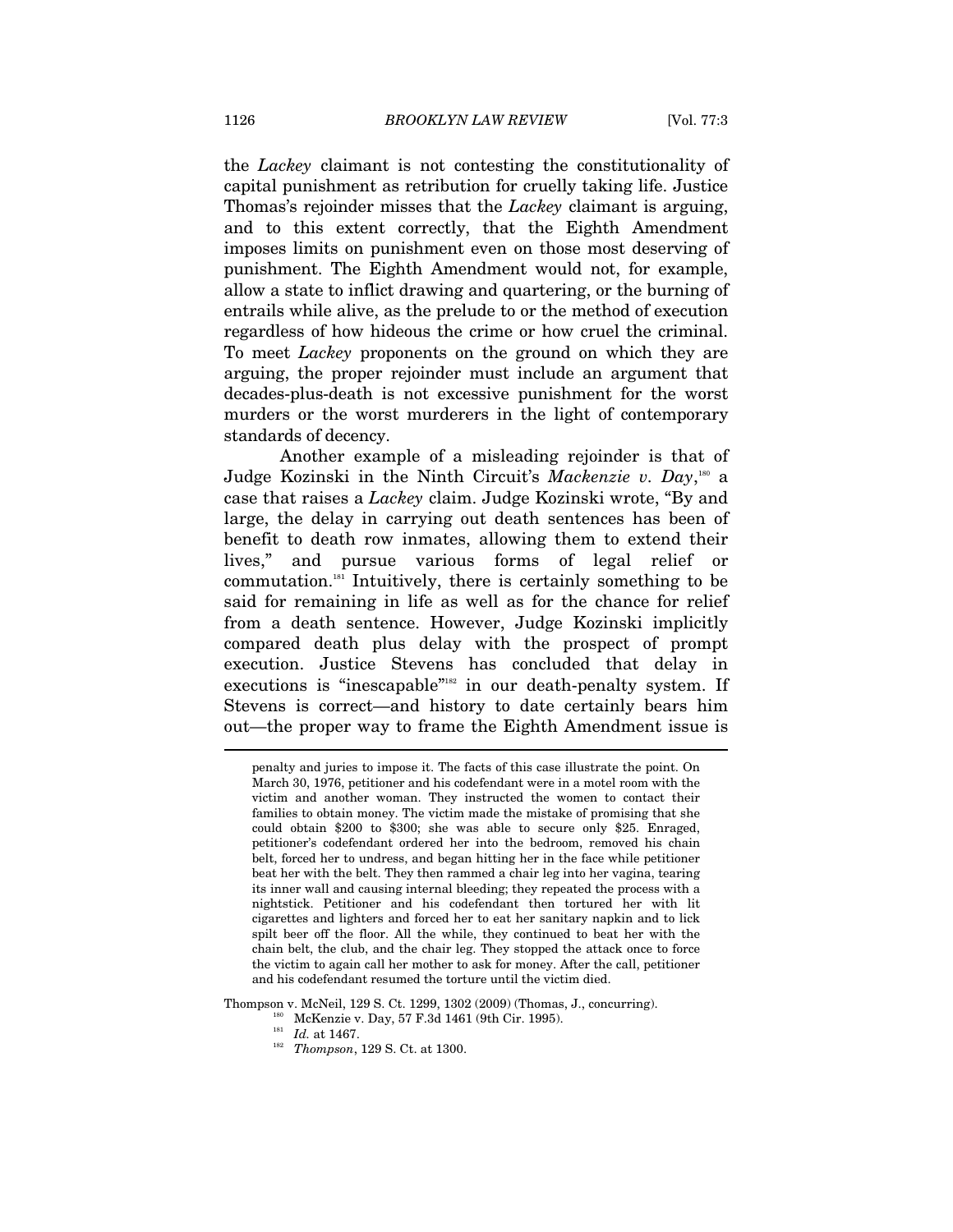not as a choice between dispatch and delay, but whether or not decades-plus-death (the system we have had for thirty years) is excessively retributive. Perhaps for many of the condemned, periodic torture would be preferable to certain and immediate death, but that does not render torture plus death a sentence that would survive Eighth Amendment review. Again in the Ninth Circuit, Judge Fletcher, sympathetic to the *Lackey* claim, evokes the life on death row of a *Lackey* claimant who has served twenty-three years on death row:

For twenty-three years, Ceja has suffered the anxiety of impending death and the greatly restricted activity allowed death row inmates. During that time, Ceja has had an execution date set at least five times: February 8, 1978; September 24, 1980; May 11, 1983; December 19, 1984; and January 21, 1998. For 23 years, Ceja has lived in solitary confinement, much of it in the typical death row cell on Cell Block 6 at the Arizona State Prison in Florence. Those cells are little more than a 7' x 10' windowless concrete box with a metal sink and toilet and a concrete slab for a bed. Activity outside that cell is typically limited to 3 one-to-two hour periods per week in which the inmate may shower or exercise. Visitations and phone privileges are much more limited than those for the general prison population. Many of a death row inmate's neighbors are deeply disturbed men responsible for some of the most notorious murders in Arizona.<sup>183</sup>

When Justices Stevens or Breyer called attention to such severe privations and anxieties, it would miss the Eighth Amendment point to dismiss their sympathy for the *Lackey* claim as merely an expression of their personal repugnance contemplating the suffering of the condemned. In *Lackey v. Texas*, Justice Stevens sketched the argument that after seventeen years awaiting death, the length of Lackey's death row incarceration, there was little or no additional deterrent or retributive value to be achieved by executing him and hence no Eighth Amendment justification for execution.184 Let us suppose for the sake of argument that Justice Stevens underestimated the deterrent or retributive value and overestimates the suffering, exacted from Lackey in seventeen years, such that the commutation of his sentence to life imprisonment would cheat justice and the hangman. Suppose a prisoner were sentenced to die at twenty and executed at sixty after having spent forty years on death row. Suppose a person sentenced at thirty is executed at seventy-five. It is difficult to resist, once it is acknowledged that the Eighth Amendment's Cruel and Unusual Punishment Clause  $\overline{a}$ 

<sup>&</sup>lt;sup>183</sup> Ceja v. Stewart, 134 F.3d 1368, 1368-69 (9th Cir. 1998).<br><sup>184</sup> Lackey v. Texas, 514 U.S. 1045, 1045-46 (1995).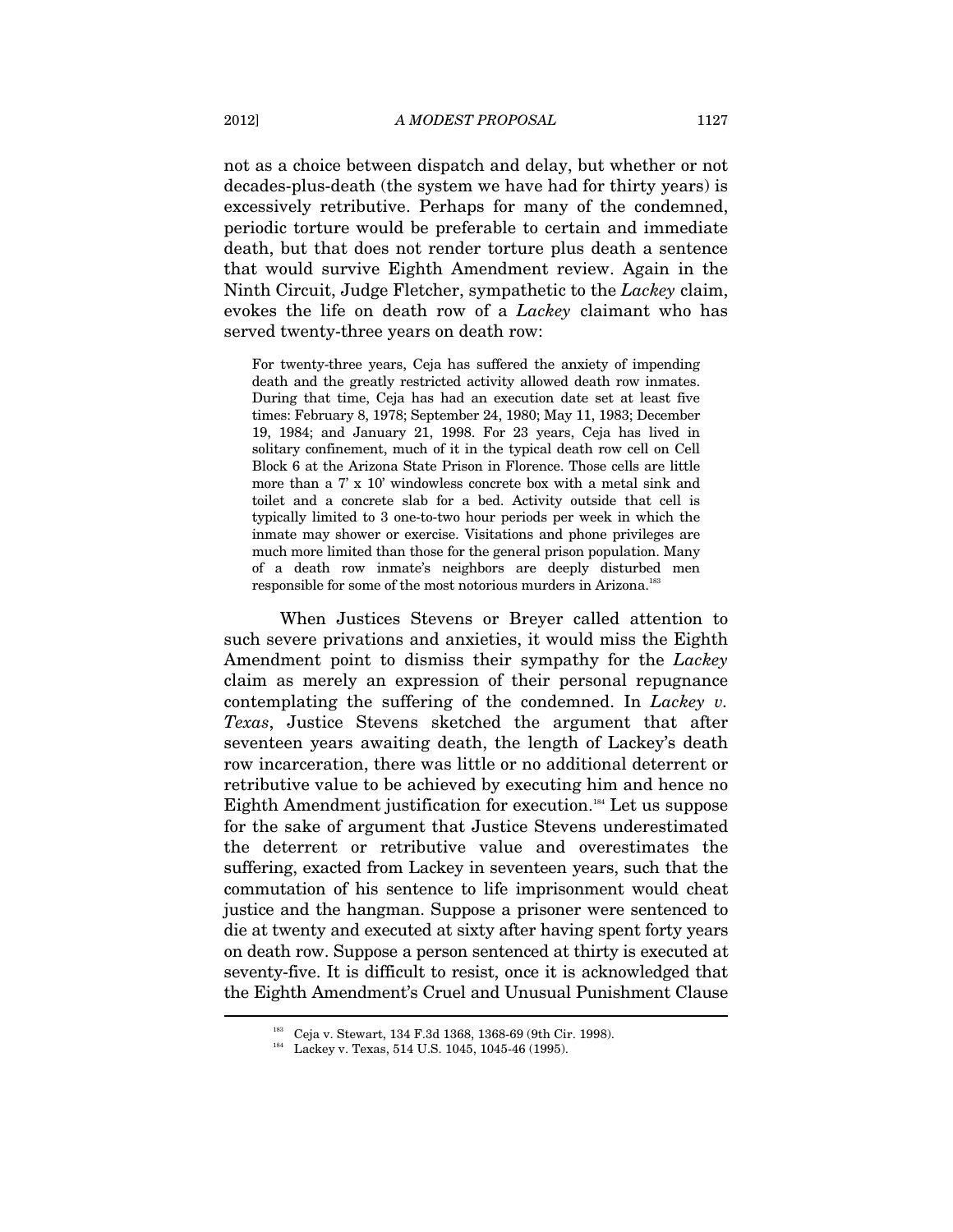is a doctrine of limitation, that a limit beyond which deterrence is exhausted and retribution is excessive has been reached at some number of years under sentence of death. The method of calculating the Eighth Amendment limit may not be easily agreed upon. Indeed, the line drawn may well be to some extent arbitrary, if no more arbitrary and debatable than maximum sentences for noncapital crimes. An unavoidable degree of arbitrariness and disagreement does not relieve the Supreme Court of the duty to set limits, which the longest serving death row inmates have surely exceeded.<sup>185</sup>

In addition to the critical matter of excessive punishment, the opinions of Justices Stevens and Breyer in the *Lackey* cases advance two further arguments for hearing and indeed granting *Lackey* petitions that the Court has endorsed in its capital exclusion cases.

#### *b. The Long Delay Departs from the Traditional Practice Sanctioned by the Constitution*

Capital punishment is sanctioned by the U.S. Constitution<sup>186</sup> and is enshrined in its text.<sup>187</sup> However, to the extent that the institutions and practices of the late eighteenth century remain guides to constitutionality today,188 no such provenance can be claimed for periods of a decade or more awaiting execution or reduction of sentence. The practice of executing within "days or weeks"<sup>189</sup> cannot justify the contemporary national average of twelve years (or even that of the most efficient state, Virginia at  $5.4$  years<sup>190</sup>), much less within two and three decades. Of course, the anti-*Lackey* jurist replies that contemporary review processes produce these

<sup>&</sup>lt;sup>185</sup> *Lackey* petitioner William Lee Thompson, for example, had been on death row for thirty-two years when his petition was denied in 2009. *Thompson*, 129 S. Ct. at 1303-04. 186 Gregg v. Georgia, 428 U.S. 153, 169 (1976) ("We now hold that the

punishment of death does not invariably violate the Constitution.").<br><sup>187</sup> U.S. CONST. amend. V ("No person shall be held to answer for a capital, or

otherwise infamous crime, unless on a presentment or indictment of a Grand Jury, except in cases arising in the land or naval forces, or in the Militia, when in actual service in time of War or public danger; nor shall any person be subject for the same offense to be twice put in jeopardy of life or limb; nor shall be compelled in any criminal case to be a witness against himself, nor be deprived of life, liberty, or property, without due process of law.").<br><sup>188</sup> "Evolving standards of decency" determine the extent to which historic

practices not deemed "cruel and usual" heretofore continue to pass Eighth Amendment

<sup>&</sup>lt;sup>189</sup> Knight v. Florida, 528 U.S. 990, 995 (Breyer, J.). CAPITAL PUNISHMENT 2009, *supra* note 18, at 19 tbl.18.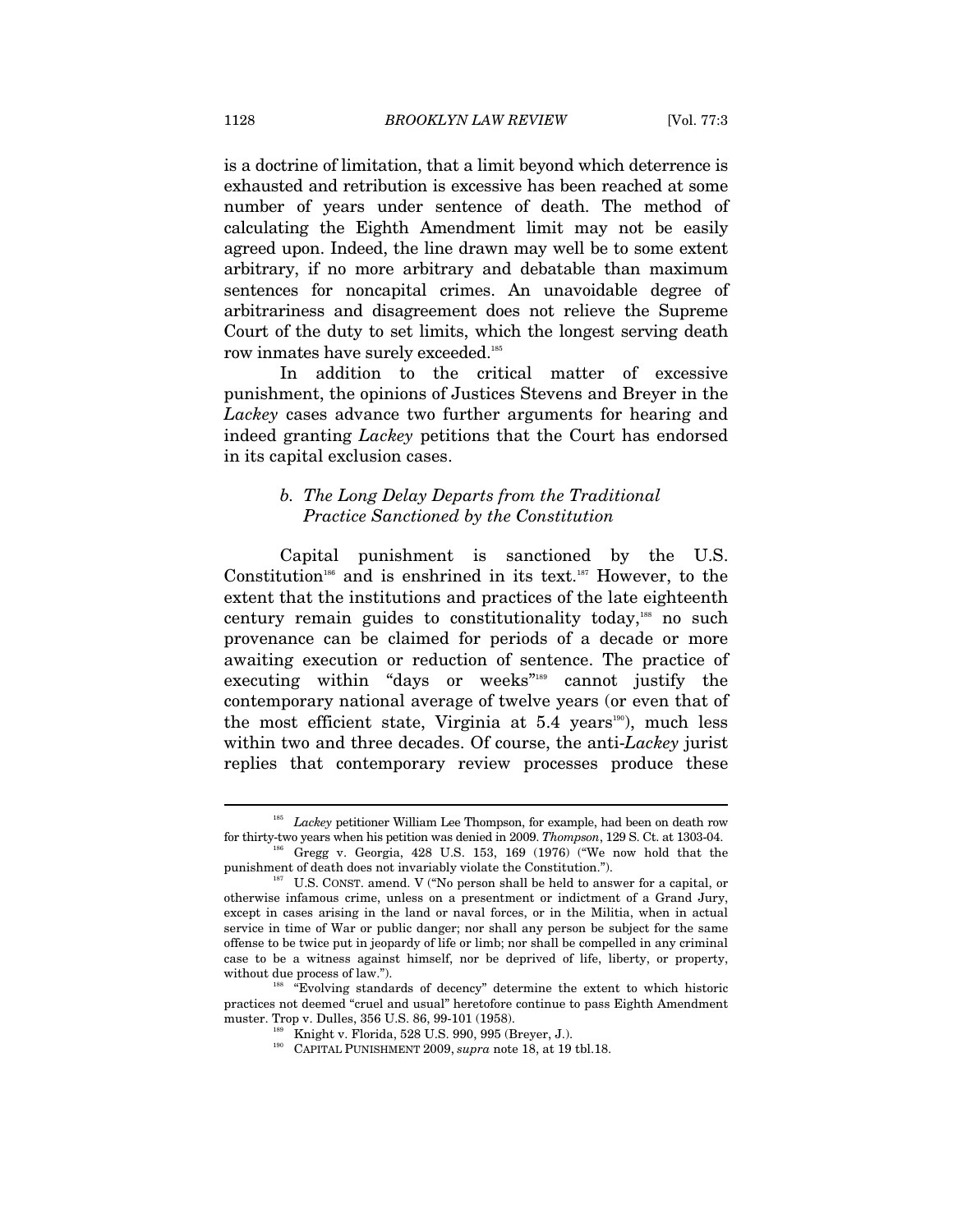delays and that prisoners exploit them. But the bare fact that capital punishment has been so constrained by due process as to require long intervals between condemnation and execution does not satisfactorily answer the question of whether such delays should be considered unconstitutionally cruel. They cannot be justified as sanctioned by tradition imported from England, or by the worldview of the Founders, or by American practice prior to the late twentieth century. Decades of uncertainty and waiting were unknown within the tradition.

## *c. Long Delay Lacks the Legitimacy of Legislative Enactment*

A related argument is that the decades-plus-death sentence lacks the legitimacy of legislative enactment. No American legislature has ever authorized this penalty. A rejoinder to this argument is that no legislature has enacted legislation prohibiting the execution of the long serving. In *Ceja v. Stewart*, Judge Fletcher offers an explanation for this lack of positive endorsement: "There has never been such a sentence imposed in this country—or any other, to my knowledge. Neither Arizona nor any other state would ever enact a law calling for such a punishment."191 The argument about constitutional tradition and the argument about legislation are related in that both criticize decades-plus-death on the grounds that it is an artifact of the contemporary death-penalty system devoid of the legitimacy that emanates from deliberate choice or acknowledgement within political processes.

### *d*. *The Repudiation of Execution Long Delayed by Foreign and International Courts*

The Supreme Court's openness to the persuasive force of the decisions of foreign and international courts is a thread that runs through its Eighth Amendment capital jurisprudence. In the most extensive discussion of foreign and international law in its *Lackey* cases,<sup>192</sup> Justice Breyer canvasses the "growing number of courts outside the United States . . . that accept or assume the lawfulness of the death penalty"193 that have held that delay is a factor which may

<sup>191</sup> Ceja v. Stewart, 134 F.3d 1368, 1369 (9th Cir. 1999). 192 *Knight*, 528 U.S. at 995-97. 193 *Id.* at 995.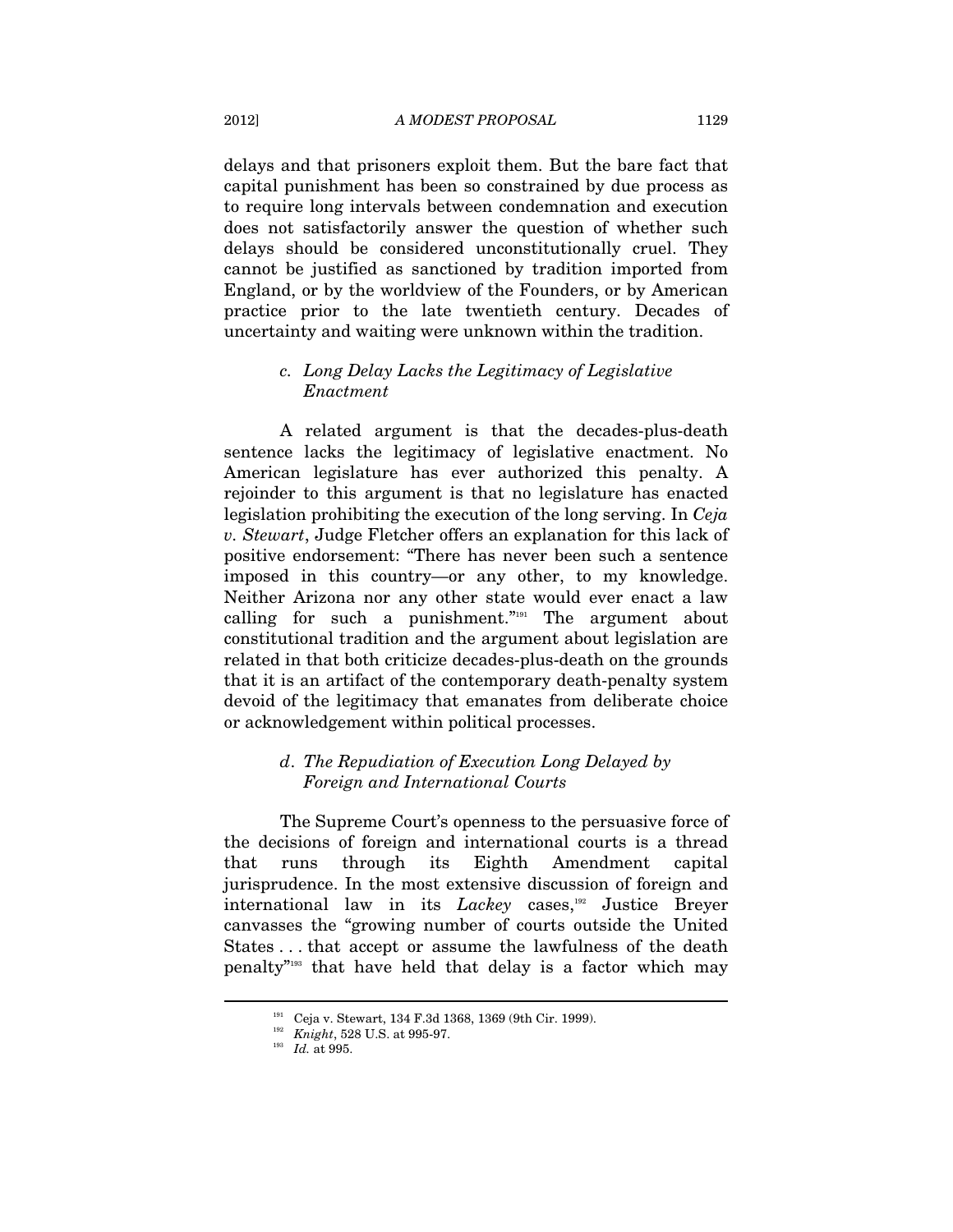render execution inhuman, degrading and cruel. "[P]articularly instructive" are the opinions of nations that share our legal traditions.194 Famously, the Judicial Committee of the Jamaican Privy Council imposed a strict five-year limit on the length of detention after which execution was no longer legal.<sup>195</sup> Justice Breyer also noted that the Supreme Court of India requires that delay must be taken into account in sentencing<sup>196</sup> and the Supreme Court of Zimbabwe<sup>197</sup> bans execution outright in the case of delay.198 He expressed concern that the decision199 of the European Court of Human Rights prohibiting extradition because of long delay, the so-called "death row syndrome," is cruel treatment prohibited by the European Convention on Human Rights will be followed by other international and national courts as periods of delay grow longer on U.S. death rows.200 This proved a prescient concern in that Canada's Supreme Court subsequently ruled in part because of long death row delays that Canada would no longer extradite persons facing the death penalty to the United States.201

International law and foreign law, particularly European law and the law of the former Commonwealth nations with which we share a legal tradition, offer a measure of support to the *Lackey* claim in that the three most recent capital exclusion cases, *Atkins*, *Roper*, and *Kennedy*, all find foreign and international jurisprudence helpful in resolving Eighth Amendment questions.

#### VII. *LACKEY*-FOR-THE-ELDERLY

Justices Stevens and Breyer have shown that sound Eighth Amendment jurisprudence supports the *Lackey* claim. Nevertheless, the *Lackey* claim has not won further overt support on the Court in the more than fifteen years since Clarence Lackey's petition for certiorari was denied. The Court has refused certiorari to petitioners with nearly twice Lackey's

 $^{194}$   $\,$   $Id.$  at 997.  $^{195}$  Pratt & Morgan v. Attorney General for Jamaica, [1993] 1 A.C. 1, 29 (P.C.)

<sup>(</sup>appeal taken from Jam.). 196 Sher Singh v. State of Punjab, A.I.R. 1983 S.C. 465 (India). 197 Catholic Commission for Peace & Justice in Zimbabwe v. Attorney General  $[1993],\, 1\, \text{ZIMB. L. R. 239.240 269(S) (Aug. 4, 1999). } \begin{array}{l} \text{Knight, 528 U.S. at 995-96. }\\ \text{50} \text{Sverige v. United Kingdom, 11 Eur. Ct. H.R. 439 (1989). }\\ \text{60} \text{Wright, 528 U.S. at 996. }\\ \text{41} \text{Wright, 528 U.S. at 996. }\\ \text{51} \text{Wright, 528 U.S. at 996. }\\ \text{62} \text{Wright, 528 U.S. at$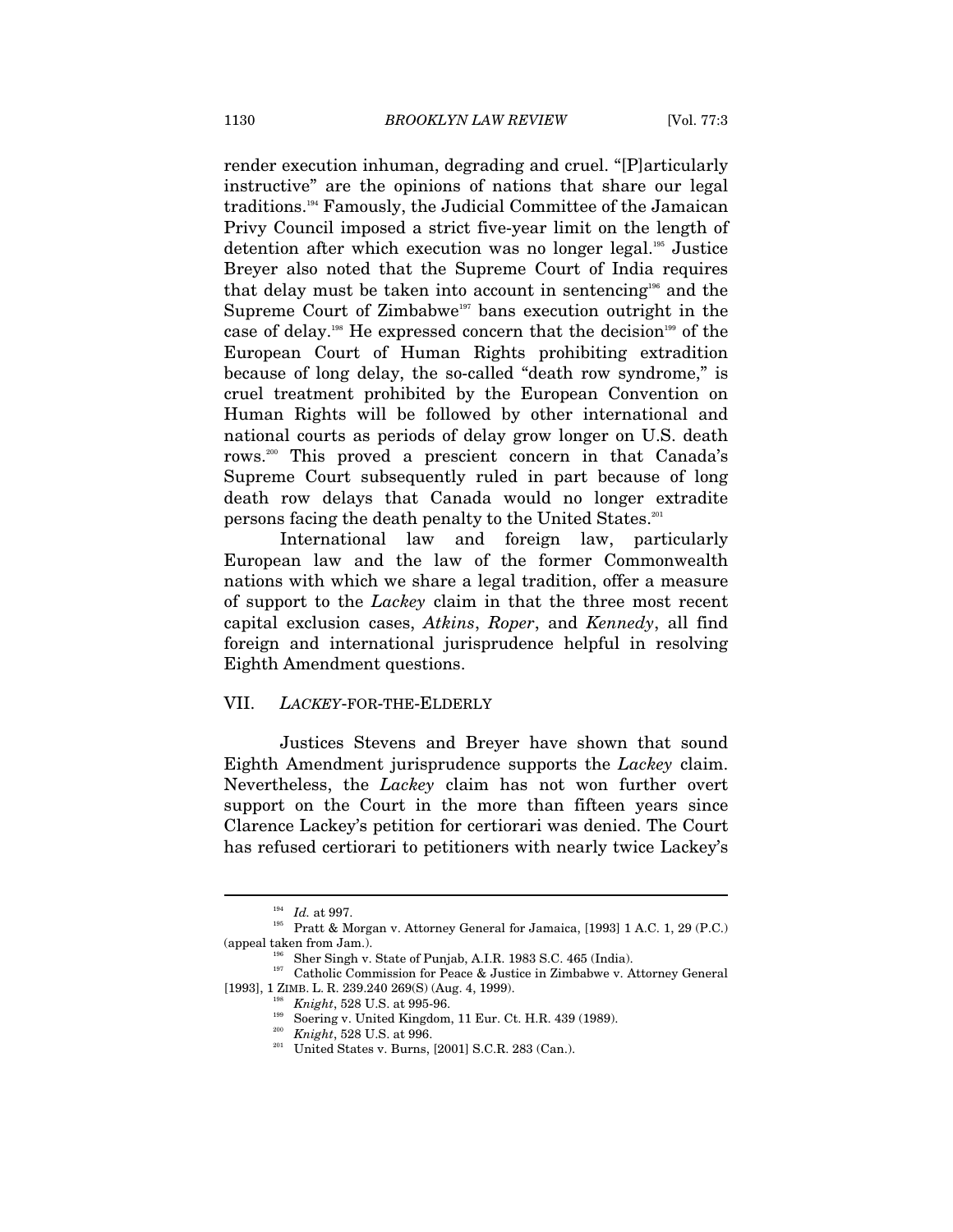seventeen-year tenure on death row.<sup>202</sup> Perhaps it is time for the more modest proposal of *Lackey* relief for the elderly. A petition for an elderly inmate marshals all the support for the general *Lackey* claim and builds on the special claims of the aged. It trades on the modest scale of the reform it requires.

It should be clear at the outset that the issue raised by the elderly claim is not the death sentence meted out upon conviction but whether it is constitutional to continue to subject persons who have achieved old age on death row to the threat of execution after long delay from the time of condemnation. If properly convicted and sentenced after the commission of a capital crime, it is assumed that the elderly of death row were culpable and eligible for capital punishment. What then distinguishes the elderly of death row from their younger peers?

I have argued that the elderly ought to be relieved of continuing to live in death row conditions whether or not they remain under threat of execution. Whether or not relieved of death row conditions of confinement, the elderly will have logged long detention in all but the most extraordinary cases of late-life conviction. If we continue to permit death row conditions for the elderly, their fragility due to aging processes and death row incarceration argue that their excess suffering renders their execution an acute violation of Eighth Amendment retribution norms. If they have been spared some years of death row incarceration, the prolongation of the ordeal of waiting for execution should be sufficient to exceed tolerable retributive standards. This argument rests on the proposition that frailty makes such forms of stress too intense to pass Eighth Amendment muster. The decision to spare the elderly from execution would be an application of a recognized protective norm systematically respected in society. The elderly are exempted wholly or in part from social obligations such as labor and military service on the basis of their frailty.

We do not expect persons in the decline of old age to meet the challenges posed to those in the prime of life; we exempt and protect the old as we do the young. Leroy Nash at ninety-three or Clarence Ray Allen at seventy-six were guilty of heinous crimes and served many years before their deaths.203 Yet the

<sup>202</sup> *See, e.g.*, Johnson v. Bredesen, 130 S. Ct. 541 (2009) (denying certiorari to petitioner who had been on death row for twenty-nine years); *Knight*, 528 U.S. 990 (denying certiorari to petitioner who had been on death row for twenty-five years). 203 Nash served twenty-seven years on death row before his death in 2010. Paul

Rubin, *Nation's Oldest Death Row Inmate Will Never Be Executed*, PHOENIX NEW TIMES (Dec. 4, 2008), http://www.phoenixnewtimes.com/2008-12-04/news/nation-s-oldest-death-